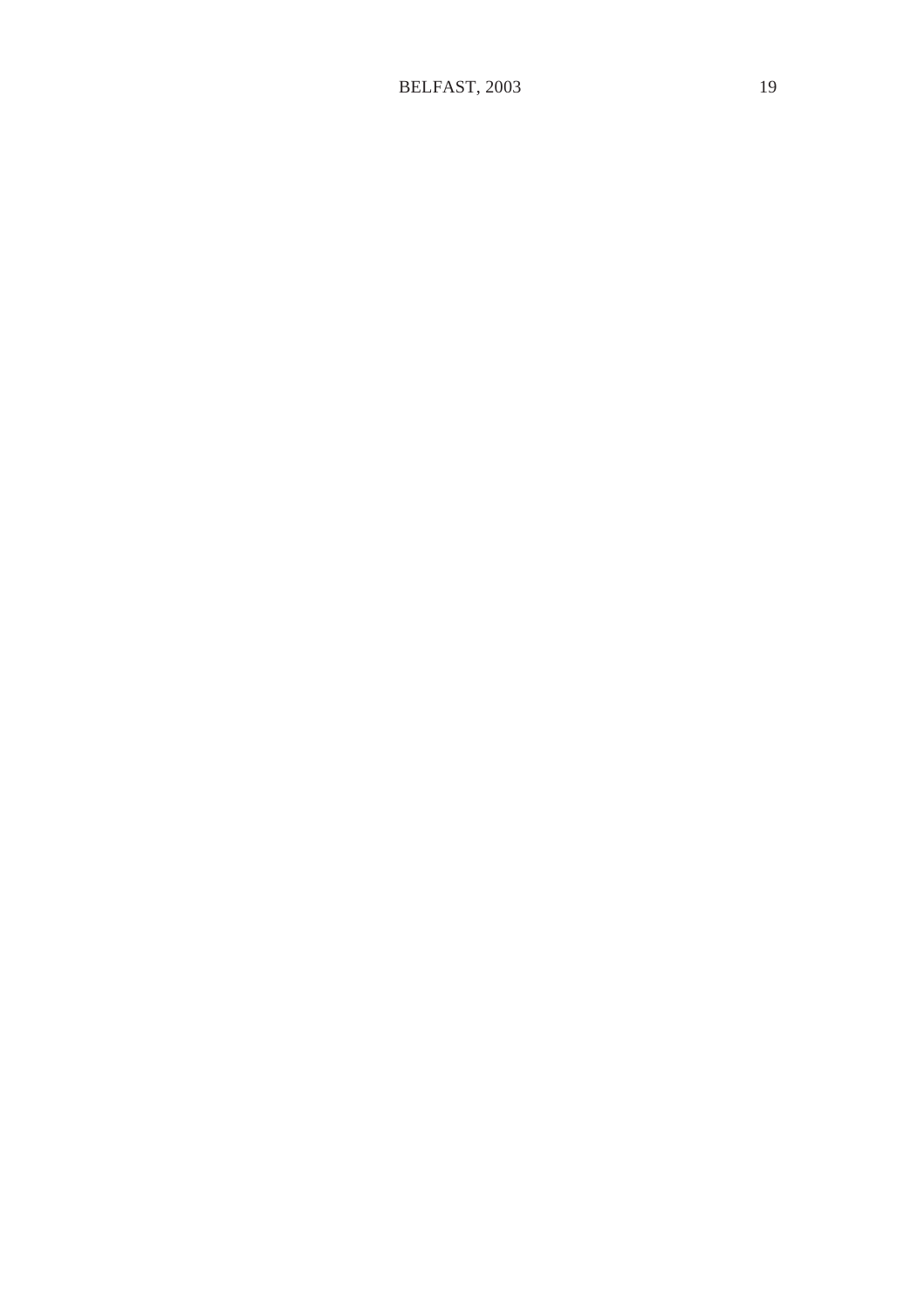The Moderator welcomed, on behalf of the Assembly, representatives of sister Churches, of Universities and Community Organisations, and other special guests present.

The Moderator, having expressed thanks for the help he had received during the past year of office, asked the Assembly to proceed to the election and appointment of a successor to him in office for the ensuing year.

The Clerk submitted the nominations of Presbyteries for the Moderatorship as follows:-

Because of the tied vote Presbyteries voted again in March when the nominations were as follows:-

The Rev I A McKay, BA, BD ......................................... 11 votes The Rev K N E Newell, BA, BD, MTh ........................... 10 votes

On the motion of the Rev K N E Newell, seconded by the Rev W T J Richardson, the Rev Dr I A McKay was unanimously called to the Chair, welcomed by the retiring Moderator and commended to God in prayer.

The Right Rev Dr I A McKay then addressed the House.

The sederunt came to a close at 8.55 pm, the Moderator pronouncing the Benediction.

#### **SECOND SESSION**

**Tuesday, 3rd June, 2003 Half past nine o'clock. Forenoon**

The Assembly convened, the Moderator leading in prayer.

The Report of the **BUSINESS BOARD** (Reports pp 90-97) was submitted by the Very Rev Dr S Hutchinson, together with the following Supplementary **BOARD**Report. **BUSINESS**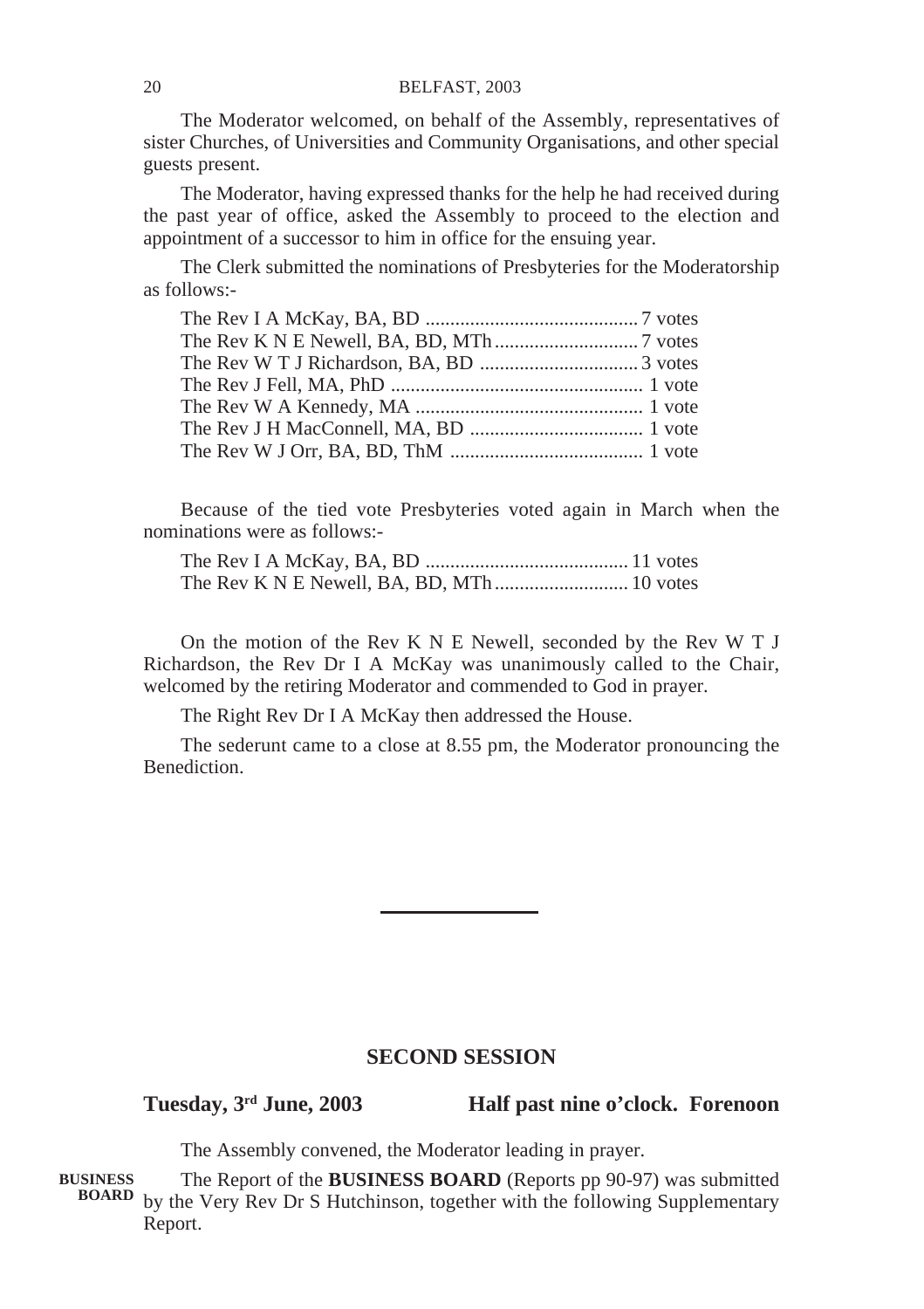#### **Supplementary Report**

#### **DELEGATES TO OTHER CHURCHES**

#### **The Church of Scotland General Assembly (2003)**

#### *The Right Rev Dr R I Birney reports:*

The Church of Scotland General Assembly met from 17 – 23 May. The corresponding members from our Church were Rt Rev R I Birney, Rev R S Hetherington and Mr William Henry.

As always a warm welcome was extended to the corresponding members and we greatly appreciated the generous hospitality that we enjoyed throughout the week.

The Assembly began with the election as Moderator of Rev Professor Iain Torrance, Dean of the Faculty of Arts & Divinity, Master of Christ's College, Aberdeen. His father, the Very Rev Professor Tom Torrance, was Moderator from 1976-7. As expected, the opening service in St Giles Cathedral was both dignified and impressive.

Attendance at the Assembly was consistently good, whatever the matter under discussion, and the standard of debate was high. Microphone points throughout the building allow delegates to contribute without having to approach the rostrum and projected images ensure that all can see those who are speaking.

The Church of Scotland has actually reconsidered the timing of its General Assembly and also the length of time a Moderator holds his post. However it is felt that a change of date might produce more problems than it solves, and any extension of the Moderator's tenure would result in 'major repercussions' for the individual involved.

As in our own denomination, the establishing of priorities is regarded as an urgent necessity. The *Church Without Walls* report, which was accepted with enthusiasm by the 2001 General Assembly, set out a compelling vision for the Church for the next few years and affirmed the key role of local congregations. This vision now has to shape the use of Church funds, so that priority areas of Church life receive adequate financial support.

A wide-ranging consultation process resulted in a major report on the eldership. This concluded that the Kirk's 40,000 elders are an 'astonishing' resource. Already many elders participate in public worship, and this trend is to be encouraged. The report emphasises that this is essentially a spiritual office and believes it is time to 'talk up' the eldership, with ministers offering encouragement and training to members of Session. The Assembly received an Overture allowing elders to moderate at Session meetings in certain defined circumstances. This will be transmitted to Presbyteries for their consideration.

In a high-profile debate the Assembly decisively rejected plans for a visible union with the Methodist Church, the Scottish Episcopal Church and the United Reformed Church. While increased co-operation between these denominations was warmly encouraged, the idea of even a modified form of episcopacy and a perceived diminution of the status of elders proved to be the main stumbling blocks.

The Assembly highlighted the distressing issue of domestic abuse. We were told that in Scotland hundreds of thousands of women and children live with the daily threat of violence in their homes. The Scottish Executive and Parliament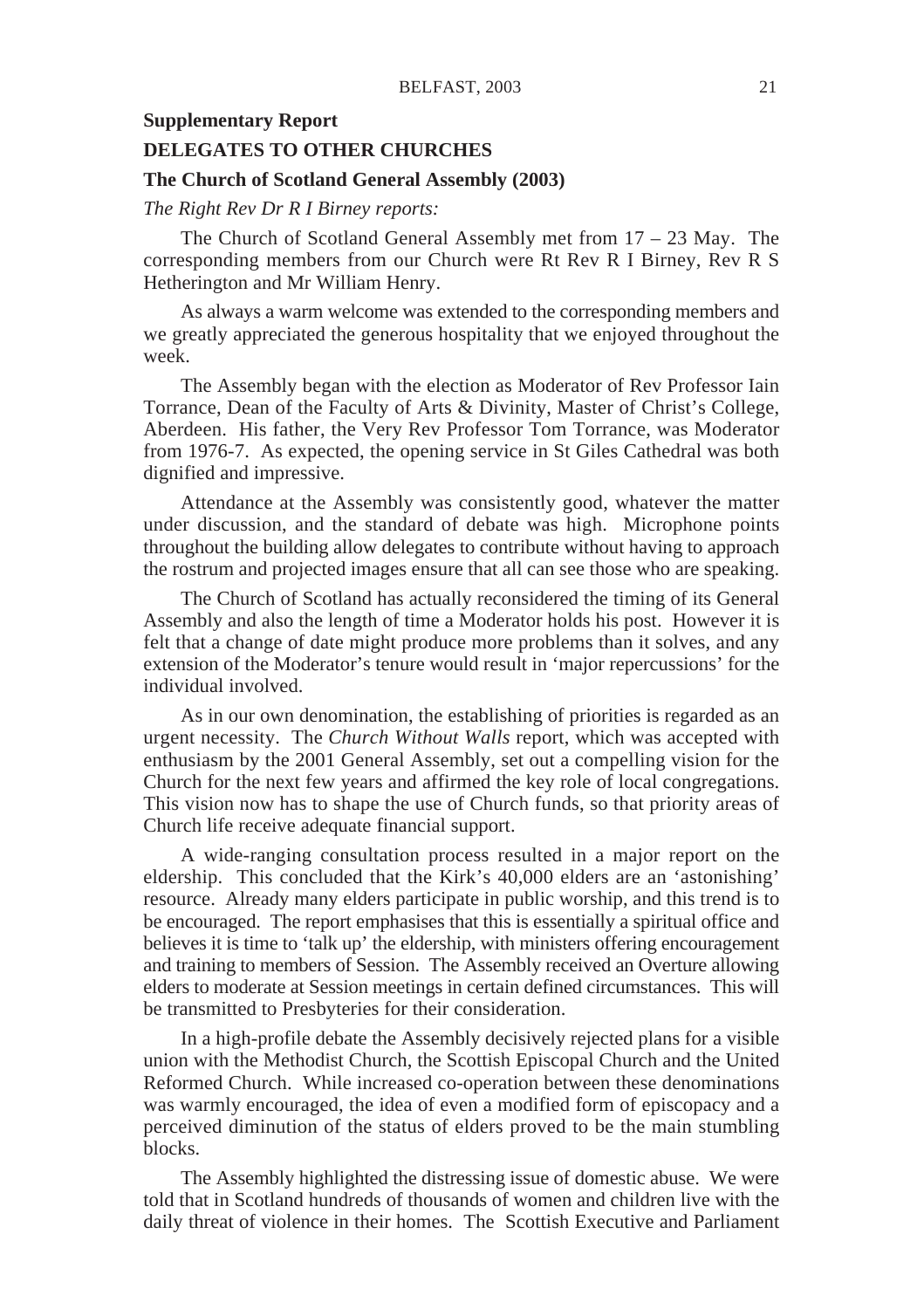were commended for the action they have taken in this area, and the Church itself was challenged to provide a Christian role model and to offer sensitive pastoral care.

I was invited to address the Assembly during its *Church and Nation* debate and did so, with special reference to the current situation in Northern Ireland.

Concern over a steep decline in the number of children being baptised prompted a report on the sacrament from the Panel on Doctrine. This provoked a lively discussion, after which the Church redefined its guidelines and authorised the preparation of an order of service to be used where an act of thanksgiving may be thought more appropriate.

However, Scottish matters did not predominate to the exclusion of global issues. The political and spiritual climate in the Middle East, Africa, Asia and Europe was thoughtfully highlighted, as the Church reviewed its involvement in some of these areas.

The Church of Scotland has been forced to withdraw its entire missionary personnel from Pakistan, in the wake of the terrorist threat to Christian workers there. It was a moving experience to hear visiting delegates from the like of Myanmar, Palestine and the Sudan describe how many of God's people are suffering in today's world.

The Assembly clearly affirmed its opposition to the war against Iraq, based as it was on a doctrine of pre-emptive strike, and on the use of certain weaponry in that conflict (ie cluster bombs and depleted uranium shells). However there was also an unambiguous condemnation of Saddam Hussein's evil regime, and a recognition that British Forces, and their families, had behaved with great courage in very difficult circumstances.

While your representatives were most appreciative of the fellowship and friendship that we experienced, we were also impressed by a Church which is seeking to bear a meaningful witness in an increasingly secular society. Since we face many of the same challenges, we can only be enriched by continuing to share our experiences and insights.

#### **The General Synod of the Church of Ireland (2003)**

#### *The Very Rev Dr H A Dunlop reports:*

The General Synod of the Church of Ireland met in the Stillorgan Park Hotel, Dublin, from 13-15 May.

The Presbyterian representatives were Very Rev Dr H A Dunlop and Mr David Colvin, an elder in Abbey Church, Dublin. They, along with other visitors, were extended a warm welcome, both formally and informally, and received generous hospitality. Mr Gordon Pearson of the Religious Society of Friends responded with thanks on behalf of all the guests.

At the conclusion of the first day of business, a Synod Communion service was held in St Patrick's Cathedral. The preacher was Rt Rev M E Marshall, Incumbent of Holy Trinity, Sloane Street, London, and Auxiliary Bishop of London. Devotions before each day's business were led by Rt Rev P F Barrett, the new Bishop of Cashel and Ossory.

The business sessions were presided over by the Archbishop of Armagh, Most Rev R H A Eames, assisted by the Archbishop of Dublin, Most Rev J R W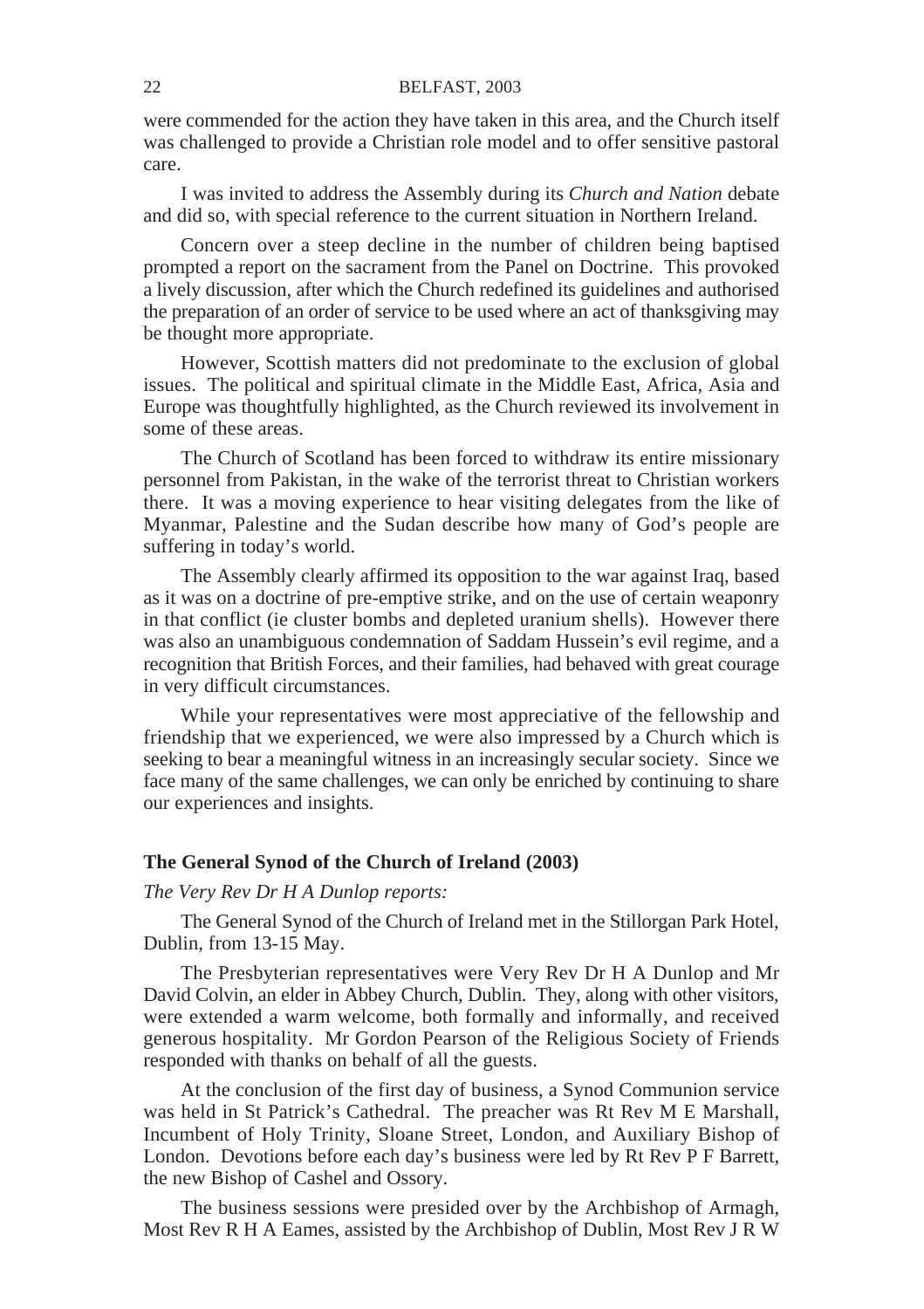#### BELFAST, 2003 23

Neill. Archbishop Eames delivered a wide-ranging Presidential address on the theme of 'Power and Powerlessness'. Among other issues, he touched on world poverty and national debt, calling for direct taxation to help raise funds for the poor, and, closer to home, he questioned the moral assumptions behind the 'Celtic Tiger' economy in the Republic. He spoke of the need in Northern Ireland for a new power of trust to replace the power of violence. He also indicated that the Bishops are considering the issues surrounding same-gender relationships.

Synod's legislative procedures involve a First, Second and Third Reading of Bills, plus a Committee stage when clauses and amendments are examined in detail. This year 17 Bills received a Second Reading, went though Committee stage, and then a Third Reading. These were dominated by the continuing preparation of a new Book of Common Prayer to be published next year. The completion of this task, begun in 2000, should help free up Synod time to debate the mission and ministry issues which many see as increasingly urgent in the Ireland of today.

A major study on sectarianism and dealing with difference, titled 'The Hard Gospel', was introduced by Dr Gareth Higgins. In debate it was noted that sectarian attitudes are by no means confined to Northern Ireland, that all need to learn how to live positively with difference, and that change is necessary for all. A church-wide education programme was adopted.

In addition to these issues Synod dealt with familiar matters such as education, youth, mission, inter-church, social responsibility and pensions. The 2002 Summit on Ministry has contributed to an on-going process of review of ministry.

It was good to observe another denomination in Ireland at work. While there are similarities and differences in the ways we go about that work, we face common challenges and opportunities, not least those of connecting with people of all ages in Ireland today and communicating the good news of Jesus Christ.

Moved by the Very Rev Dr S Hutchinson, seconded by the Rev T C Morrison, and agreed:

1. That the Report be received.

2. That the recommended Order of Business be adopted.

3. That the professional amplification controller and the visual display operator be admitted to the private session.

4. That a grant of £15,000 be made from the Incidental Fund to the Arrangements Committee.

5. That the Business Board, with its associated working committee, for the ensuing year beginning 15 March, 2004 be appointed in accordance with Par 275 of the Code.

The Report of the **Synods and Presbyteries** (Reports pp 80-89) was **Synods & Presbyteries**submitted by the Very Rev Dr S Hutchinson.

Moved by the Very Rev Dr S Hutchinson, seconded by the Rev Dr D J Watts, and agreed:

1. That the Report be received.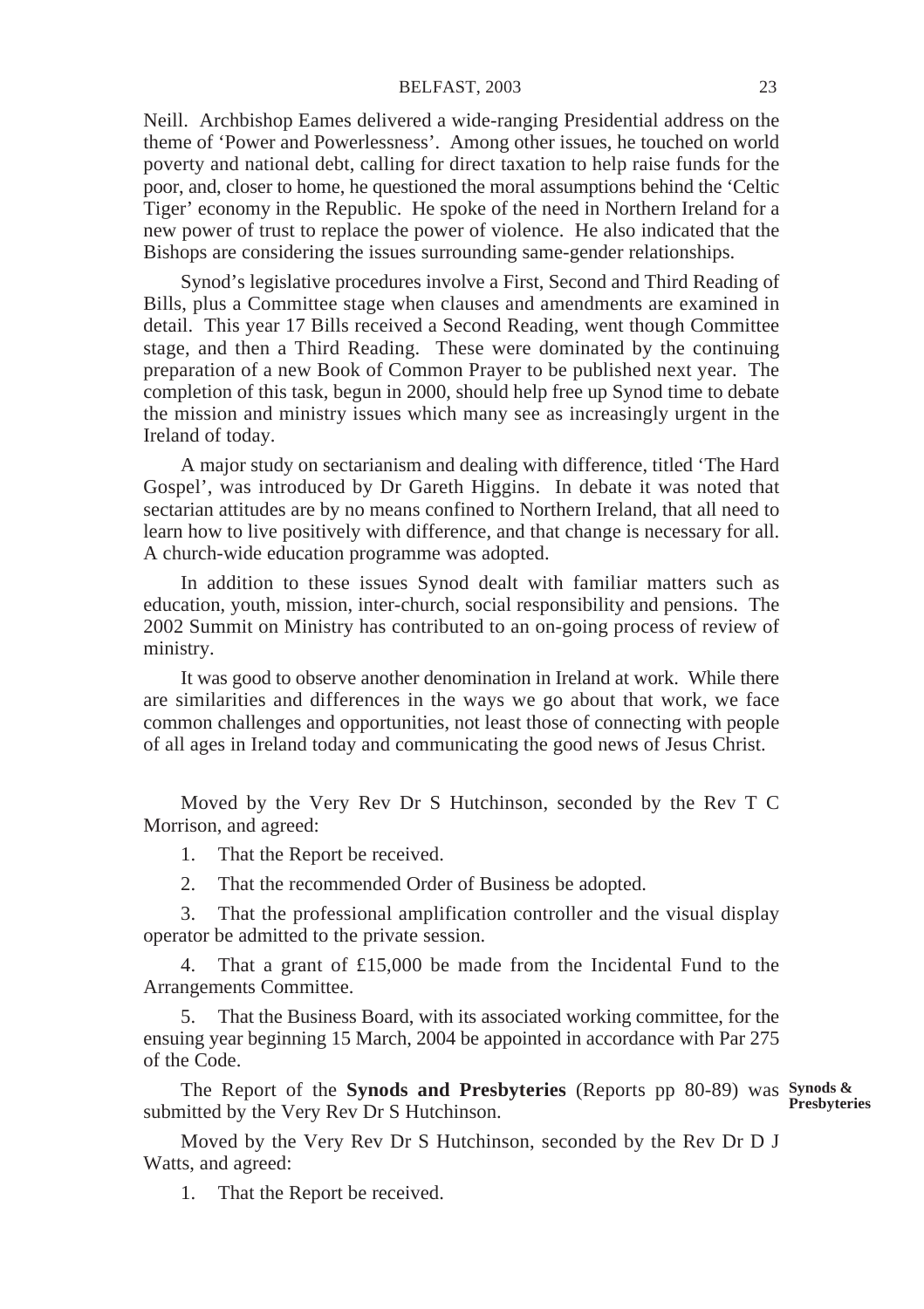**Corresponding Members**

The **Corresponding Members** were received from the Church of Scotland. These were the Right Rev Prof Iain Torrance, Rev Dr Iain C Barclay, and Prof Trevor Salmon.

The Moderator welcomed the Corresponding Members. The Right Rev Prof Iain Torrance replied and conveyed greetings.

The Moderator welcomed the Revs John D Waller and Dr David Cornick, Corresponding Members from the United Reformed Church of the United Kingdom, and the Rev Meirion Lloyd Davies, a delegate from the Presbyterian Church of Wales. The Rev Meirion Lloyd Davies replied and conveyed greetings.

The Moderator welcomed the Right Rev Kenneth Good and Mr Frederick Rankin, delegates from the Church of Ireland; the Rev Harold Good, OBE, and Mrs Louise Wilson, delegates from the Methodist Church in Ireland and Dr David Stevens from the Irish Council of Churches. The Rev Harold Good, OBE, replied and conveyed greetings.

The Moderator welcomed other delegates from: the Presbyterian Church of Australia, the Rt Rev John Knapp; W A R C, the Rev Dr Setri Nyomi; Church of North India, Rev Devanus Oza; Presbyterian Church of East Africa, Rev David Kiarie.

The Rev David Kiarie replied and conveyed greetings.

| <b>BOARD OF</b><br><b>MINISTRY</b>                |       | The Report of the <b>BOARD OF MINISTRY AND PENSIONS</b> (Reports pp<br>$\&$ PENSIONS 283 – 295) was submitted by the Rev D S Graham.                                                                                                                                                                                     |
|---------------------------------------------------|-------|--------------------------------------------------------------------------------------------------------------------------------------------------------------------------------------------------------------------------------------------------------------------------------------------------------------------------|
|                                                   |       | Moved by the Rev D S Graham, seconded by Mr J Millar OBE and agreed:                                                                                                                                                                                                                                                     |
|                                                   |       | That the Report be received.<br>1.                                                                                                                                                                                                                                                                                       |
| <b>Central</b><br><b>Ministry Fund</b>            | Fund. | That the Retired Ministers with pre-1978 service be paid in the current<br>2.<br>year a special grant, Code Par $315(5)$ , of £15 per month from the Central Ministry                                                                                                                                                    |
|                                                   |       | That the rate of assessment for CMF in 2003 be 17p in the £ of Stipend.<br>3.                                                                                                                                                                                                                                            |
| <b>Retired</b><br><b>Ministers' Fund</b>          |       | That the rate of assessment for the Retired Ministers' Fund in 2003 be<br>4.<br>11p in the £ of Stipend.                                                                                                                                                                                                                 |
| <b>Widows of</b><br><b>Ministers' Fund</b>        |       | That the rate of assessment for the Widows of Ministers Fund in 2003 be<br>5.<br>7.75p in the £ of Stipend.                                                                                                                                                                                                              |
| Ministers'<br>Prolonged<br><b>Disability Fund</b> |       | That a Ministers' Prolonged Disability Fund be established with<br>6.<br>immediate effect.                                                                                                                                                                                                                               |
|                                                   |       | That the Rules of the Ministers' Prolonged Disability Fund as in<br>7.<br>Appendix A above be approved with the following amendment to Rule 19:                                                                                                                                                                          |
|                                                   |       | 19. Appeal                                                                                                                                                                                                                                                                                                               |
|                                                   | (a)   | Any appeal against a decision regarding the grant, alteration, refusal or<br>termination of benefits from the Fund shall be lodged within twenty-one days<br>with the Convener of the Board of Ministry and Pensions, who shall refer the<br>appeal forthwith to the Judicial Commission, whose decision shall be final. |
|                                                   | (b)   | The notification of appeal shall state the grounds thereof and shall be<br>accompanied by documentary evidence. Any party shall if requested by the                                                                                                                                                                      |

Judicial Commission submit any additional documentary evidence.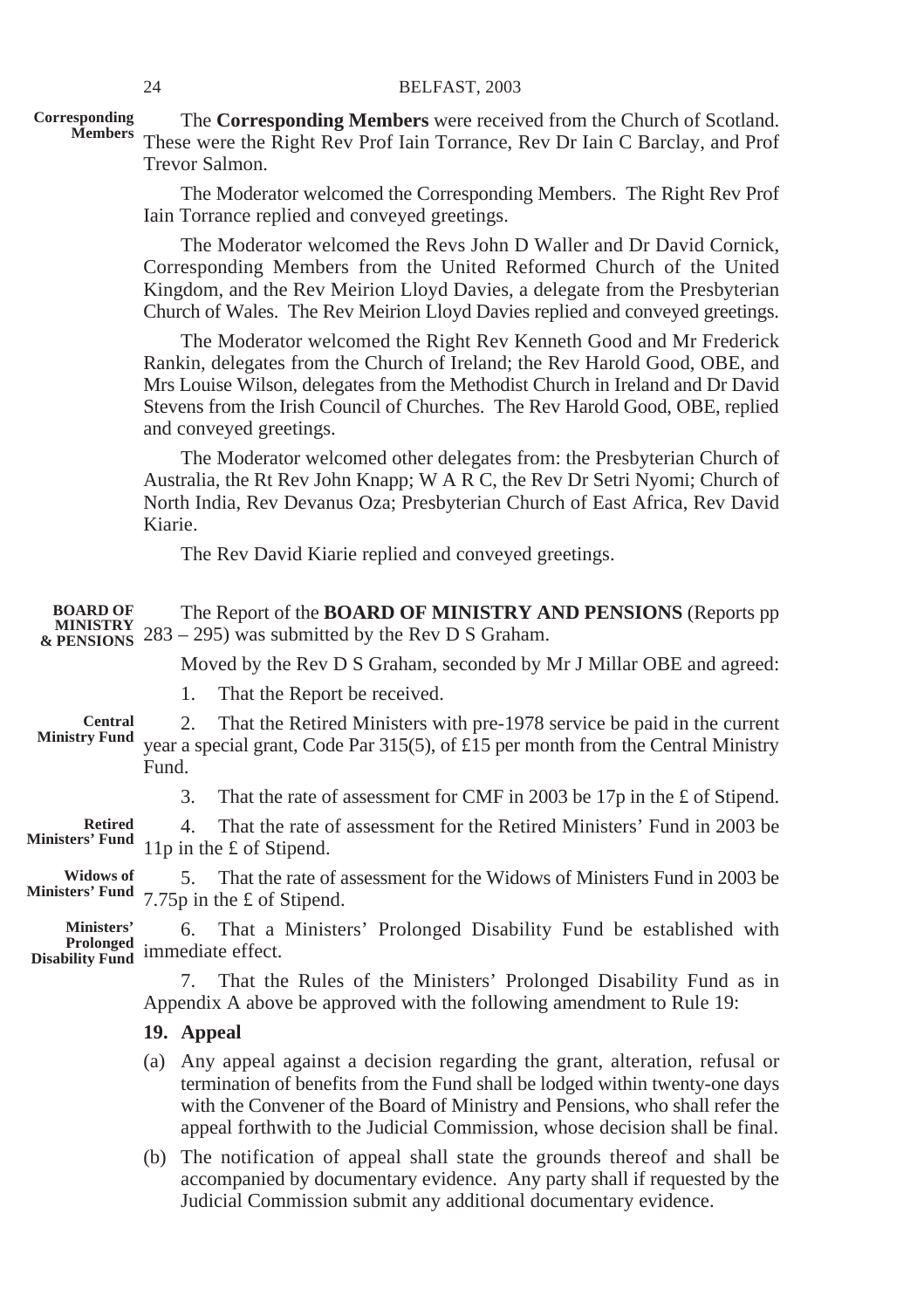(c) The decision of the Judicial Commission on appeal shall be final and binding.

8. That the rate of assessment for the Ministers' Prolonged Disability Fund in 2003 be as follows:

in respect of ministers of congregations 4p in the £ of stipend;

in respect of licentiates and College Professors 4p in the  $\hat{\mathbf{f}}$  of salary;

in respect of ministers who are missionaries  $4p$  in the £ of the Basic Ministerial Minimum.

9. That the rate of assessment for the Ministers' Pension Scheme (1978) for **Ministers'** 2003 remain at 18.75p in the £ of Stipend as shown in the column 'Stipend paid **Pension Scheme** to Minister' or as fixed by the Union Commission in the case of a vacancy.

10. That the resignation of the Rev Derek Boden, as Co-convener of the **General**Retirements and Pensions Committee be accepted, that he be thanked for his services and that Mr John Millar continue as sole Convener.

Moved by the Rev Dr D J Watts, seconded by Mr J Millar OBE, and agreed:

11. That the retirement of the Rev D S Graham as Convener of the Board of Ministry and Pensions be accepted, that he be thanked for his services and that the Rev J L Casement be appointed in his place.

Moved by the Rev D S Graham, seconded by Mr J Millar OBE, and agreed:

12. That the resignation of the Rev J L Casement as Co-Convener of the Retired Ministers House Fund Committee be accepted, that he be thanked for his services, and that the Rev D C Porter be appointed in his place.

13. That the Board of Ministry and Pensions, with its associated working committees, for the ensuing year be appointed in accordance with Par 288 of the Code as follows:

#### **Rev JL Casement, Convener**

**(a) The Moderator and Clerk of Assembly, Convener of Union Commission, Convener and Secretary Home Mission Committee; Revs JL Casement, RJA Bell, DC Porter; J Hutcheson, J Millar, N McLaughlin; Rev DS Graham.**

**(b) Rev NJ Linkens; WJ Moorhead — A Sleator, N Greenlee — Rev B Black; McL Gibson—— C Stanfield, J Magee — Revs J Holmes, J Briggs—— Rev D Rankin; D Orr.**

**(c) Rev GA Preston; H Coulter — Rev Douglas Armstrong; JB Robinson — Rev R Kelly; L Montgomery — Revs JA Thompson, G Cunningham — FJ Hand, W Hoy.**

**(d) Rev JS Dallas; D Crowe — Rev Dr I Hart; William Dale—— N Valentine, H McRoberts.**

**(e) Rev D Latimer; A Fletcher—— Rev S Stewart; J Boggs — Rev K Henderson; WC Henderson — Rev IF Smith; Noel Johnston.**

**(f) Rev J Carson; J Hodgins — Rev AA McCullough; T Semple—— Rev SW Rea; WC Patterson.**

#### **A. CENTRAL MINISTRY FUND COMMITTEE (5)**

**Rev RJA Bell; J Hutcheson, Conveners**

- **(a) The Moderator and Clerk of Assembly, Rev RJA Bell; J Hutcheson; Rev JL Casement; J Millar; Revs RL Craig, TJ Stothers, Deputy Clerk.**
- **(x) Revs D Nesbitt, G Preston; DJ Clements, Adrian Patterson.**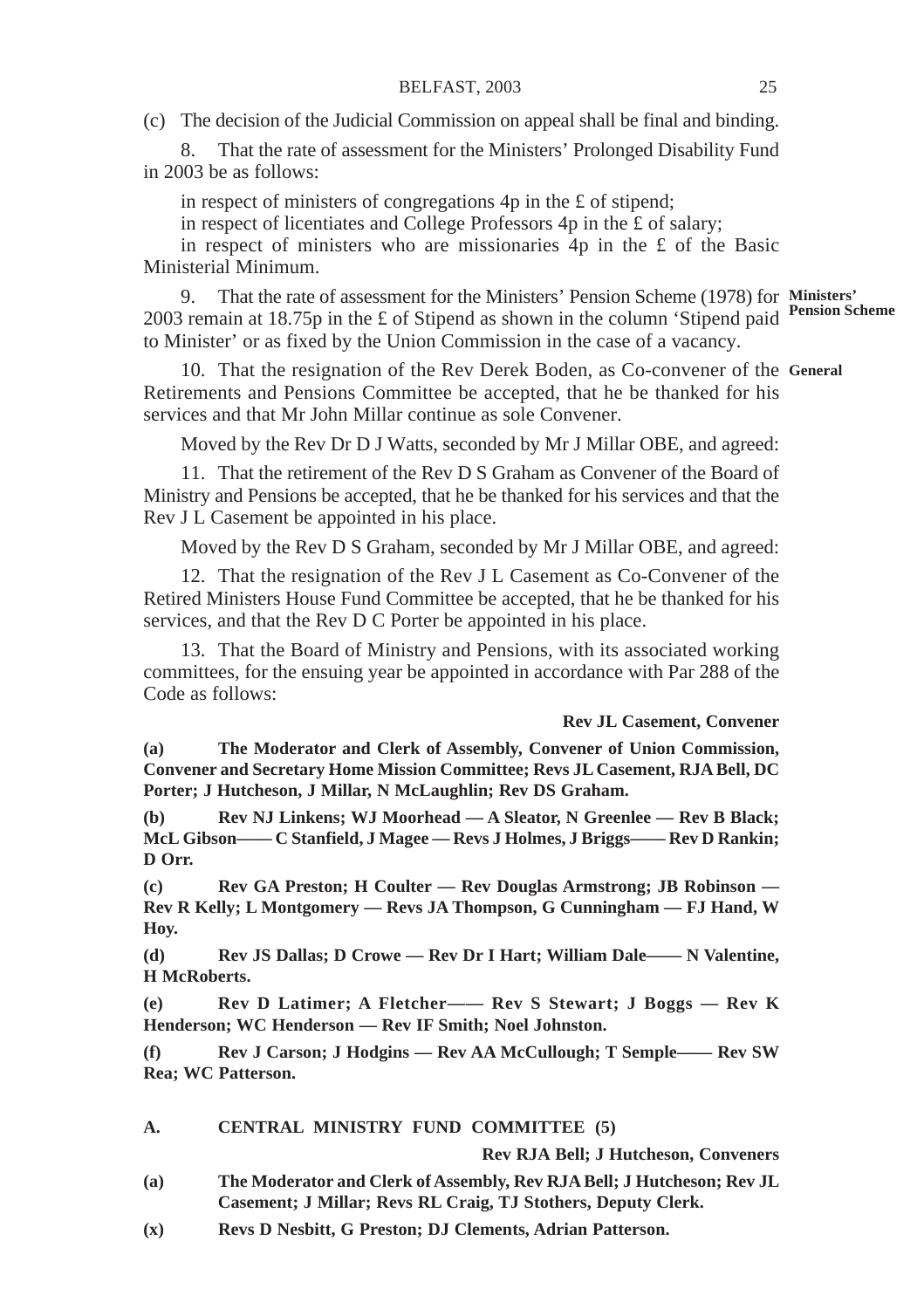|                                                    | 26             | BELFAST, 2003                                                                                                                                                                                                                                                                                                                                                     |
|----------------------------------------------------|----------------|-------------------------------------------------------------------------------------------------------------------------------------------------------------------------------------------------------------------------------------------------------------------------------------------------------------------------------------------------------------------|
|                                                    | (y)            | Revs J Briggs, AA McCullough, S Stewart, D Armstrong, SW Rea, D<br>Latimer; WJ Moorhead, W Dale.                                                                                                                                                                                                                                                                  |
|                                                    | <b>B.</b>      | <b>COMMITTEE ON RETIREMENTS AND PENSIONS (5)</b>                                                                                                                                                                                                                                                                                                                  |
|                                                    |                | <b>J Millar, Convener</b>                                                                                                                                                                                                                                                                                                                                         |
|                                                    | (a)            | The Moderator and Clerk of Assembly, Revs JL Casement, RJA Bell; J<br>Hutcheson, J Millar, Deputy Clerk.                                                                                                                                                                                                                                                          |
|                                                    | $(\mathbf{x})$ | Sir Eric McDowell, DA Crowe, John McKeown.                                                                                                                                                                                                                                                                                                                        |
|                                                    | (y)            | Revs SW Rea, D Armstrong, J Dallas, S Stewart, R Kelly; N Johnston, H<br>McRoberts, JB Robinson.                                                                                                                                                                                                                                                                  |
|                                                    | C.             | RETIRED MINISTERS' HOUSE FUND (5)                                                                                                                                                                                                                                                                                                                                 |
|                                                    |                | Rev DC Porter; N McLaughlin, Co-Conveners                                                                                                                                                                                                                                                                                                                         |
|                                                    | (a)            | The Moderator and Clerk of Assembly, Revs DC Porter, JL Casement; N<br>McLaughlin, Financial Secretary.                                                                                                                                                                                                                                                           |
|                                                    | $(\mathbf{x})$ | Rev James Clarke; H Smyth, I McElhinney.                                                                                                                                                                                                                                                                                                                          |
|                                                    | (y)            | Revs J Briggs, JS Dallas, GA Preston; N Johnston, J Hodgins, JB Robinson.                                                                                                                                                                                                                                                                                         |
| Overtures anent<br>Pars. $326(1)(b)$               |                | The Overtures anent Pars 326 (1) (b) and 326 (1) (c) of the Code (Reports<br>$\frac{\partial}{\partial x}$ 326(1)(e) p 295) were submitted by the Rev D S Graham.                                                                                                                                                                                                 |
|                                                    |                | Moved by the Rev D S Graham, seconded by Mr J Millar OBE, and agreed:                                                                                                                                                                                                                                                                                             |
|                                                    |                | That the Overtures anent Pars $326(1)$ (b) and $326(1)$ (c) of the Code, having<br>lain on the books for one year, be made the rule of the Church.                                                                                                                                                                                                                |
| <b>Overtures</b> anent<br>Pars. 288(2)<br>& 288(3) |                | The Overtures and Pars 288 (2) and 288 (3) of the Code (Reports $p$ 295)<br>were submitted by the Rev D S Graham.                                                                                                                                                                                                                                                 |
|                                                    |                | Moved by the Rev D S Graham, seconded by Mr J Millar OBE, and agreed:                                                                                                                                                                                                                                                                                             |
|                                                    |                | That the Overture anent Par 288 (2) of the Code be received and that, under<br>Par 111 of the Code, it be made the rule of the Church.                                                                                                                                                                                                                            |
|                                                    |                | Moved by the Rev D S Graham, seconded by Mr J Millar OBE:                                                                                                                                                                                                                                                                                                         |
|                                                    |                | That the Overture anent Par 288 (3) of the Code be received and that, under<br>Par 111 of the Code, it be made the rule of the Church.                                                                                                                                                                                                                            |
|                                                    |                | Moved, as an amendment by the Very Rev Dr S Hutchinson, seconded by the<br>Rev Dr D J Watts:                                                                                                                                                                                                                                                                      |
|                                                    |                | That the following amendment to the Overture anent Par 288 (3) of the Code<br>be received and that, under Par 111 of the Code, it be made the rule of the Church.                                                                                                                                                                                                 |
|                                                    |                | It is hereby overtured to the General Assembly to enact that in Par 288 of the<br>Code an additional sub-paragraph (3) be added as follows:                                                                                                                                                                                                                       |
|                                                    |                | "(3) Any appeal against a decision regarding the grant, alteration, refusal or<br>termination of benefits from the Ministers' Prolonged Disability Fund shall be<br>lodged within twenty-one days with the Convener of the Board of Ministry and<br>Pensions, who shall refer the appeal forthwith to the Judicial Commission, whose<br>decision shall be final." |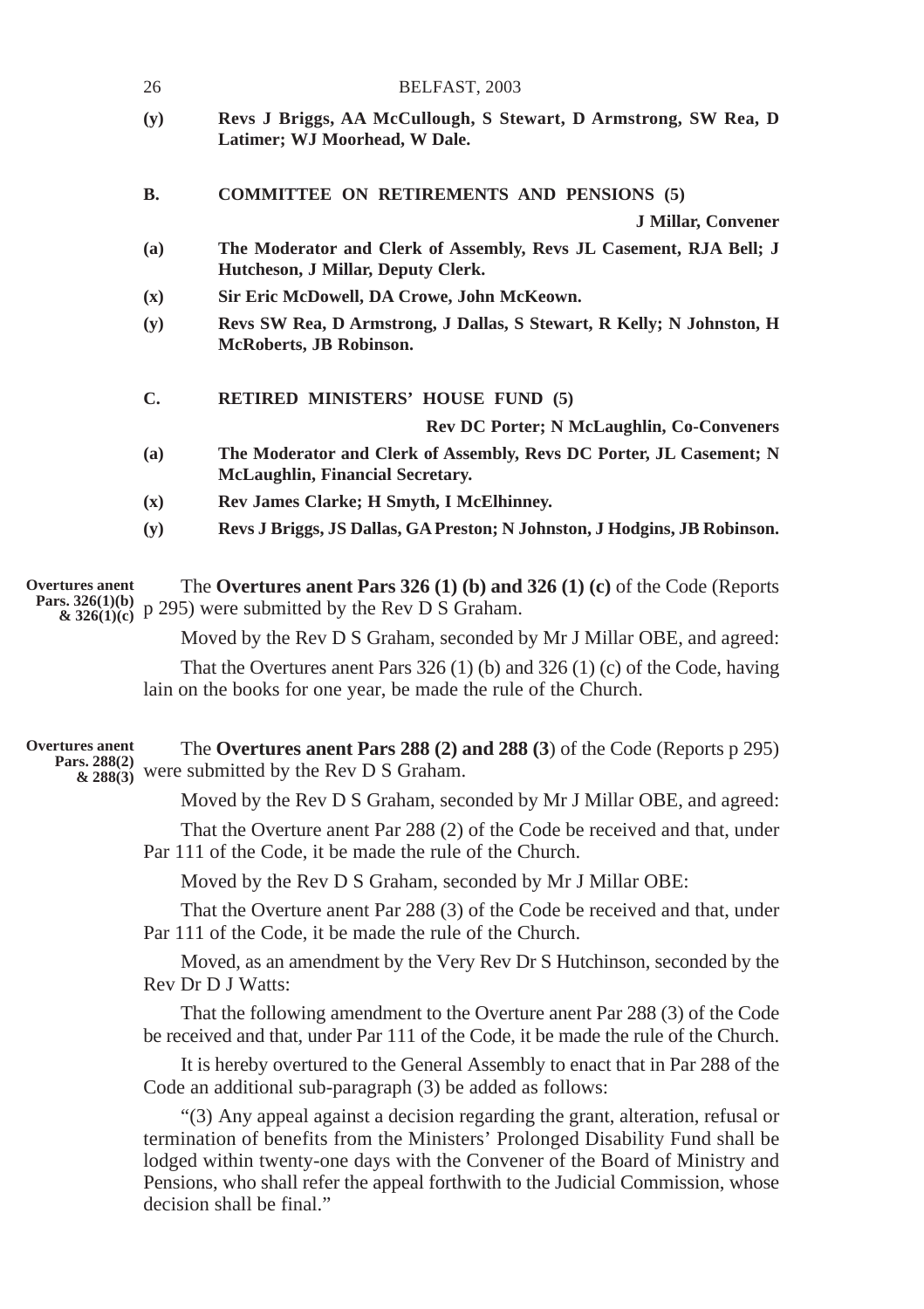On being put, the amendment was declared passed.

On being put as substantive motion, was passed.

The **Report of the Ad Hoc Committee on the Tyrone Memorial** (Reports **Ad Hoc** p 302) was submitted by the Rev R Kelly. **Committee on the Tyrone Memorial**

Moved by the Rev R Kelly, seconded by the Rev Dr W J Patterson, and agreed:

1. That the Report be received.

2. That congregations continue to record Specified Sources.

3. That the ad hoc Committee on the Tyrone Memorial be thanked and discharged.

The Report of the **SHANKILL ROAD MISSION COMMISSION SHANKILL** (Reports pp  $211-212$ ) was submitted by the Rev Dr I Hart. **ROAD MISSION COMMISSION**

Moved by the Rev Dr I Hart, seconded by the Rev JS Dallas, and agreed:

1. That the Report be received.

2. That Mr Albert Lofthouse be commended to the prayers of the General Assembly as he continues to work in the Lower Shankill.

3. That the General Assembly rescind the decision of 1998 to appoint, as **Motion on** Trustees of the Shankill Road Mission, the following office-holders provided that such office-holders are for the time being members in full communion of the Presbyterian Church in Ireland: **the Books**

The Superintendent of the Shankill Road Mission for the time being;

The Honorary Treasurer of the Shankill Road Mission for the time being;

The Conveners of Commission of the Shankill Road Mission for the time being;

The Clerk of the General Assembly of the Presbyterian Church in Ireland for the time being;

The Financial Secretary of the Presbyterian Church in Ireland for the time being;

The General Assembly's Solicitor of the Presbyterian Church in Ireland for the time being.

4. That the following be appointed as Trustees of Shankill Road Mission: **General**

Rev W M Campbell, Rev A W Boyd, Rev Dr I Hart, Rev G F McKeown, Mr W Caswell, Rev Dr D J Watts, Mr A J Rankin.

5. That the Shankill Road Mission Commission be appointed for the ensuing year in accordance with Par 129 of the Code as follows:

> **Rev JS Dallas, Convener Rev WMcB Campbell, Superintendent**

**(a) The Moderator and Clerk of Assembly, Convener Board of Social Witness, Revs WMcB Campbell, JS Dallas; Moderator and Clerk of Belfast South Presbytery, Clerk of Session of Shankill Road Mission Congregation.**

**(x) Revs Dr I Hart, K McConnell, GF McKeown, ED Smyth, JT Lamb, AW Boyd; Miss D Pinkerton, W Caswell.**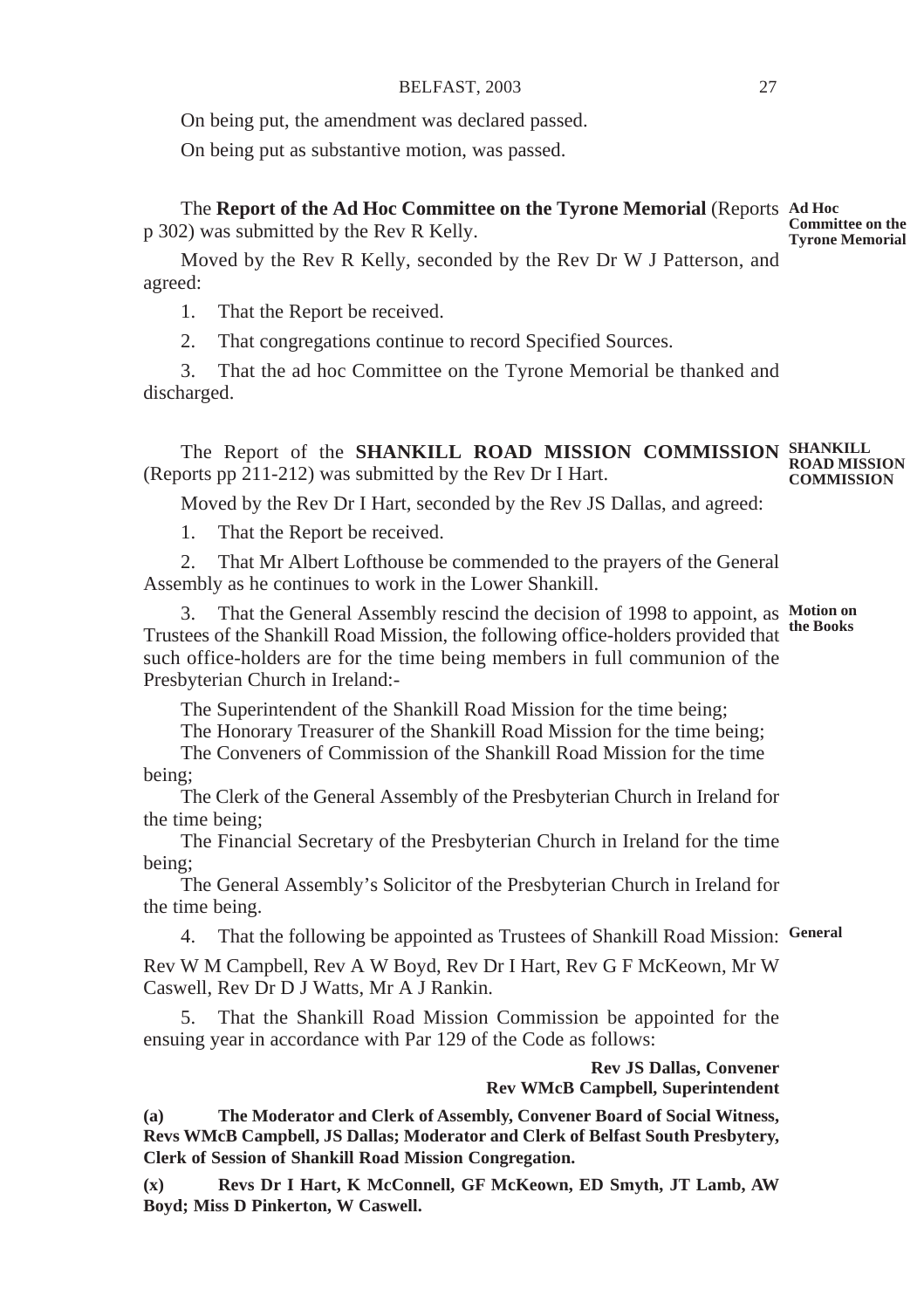#### **Intermission**

Members of Assembly were joined by others to participate in the Sacrament of the Lord's Supper, conducted by the Moderator, assisted by the Very Rev Dr R I Birney and the Clerk.

The sederunt came to a close at 1.05 pm, the Moderator pronouncing the Benediction.

#### **THIRD SESSION**

#### **Tuesday, 3rd June, 2003 Two o'clock. Afternoon**

The Assembly again convened, the Moderator leading in prayer.

#### The Report of the **PRESBYTERIAN WOMEN'S ASSOCIATION** (Reports pp 184-187) was submitted by Mrs Margaret Myers. **PWA**

Mrs Zoe Vallely, PWA President, also addressed the Assembly.

Moved by the Mrs Margaret Myers, seconded by the Rev Dr DJ Watts, and agreed:

1. That the Report be received.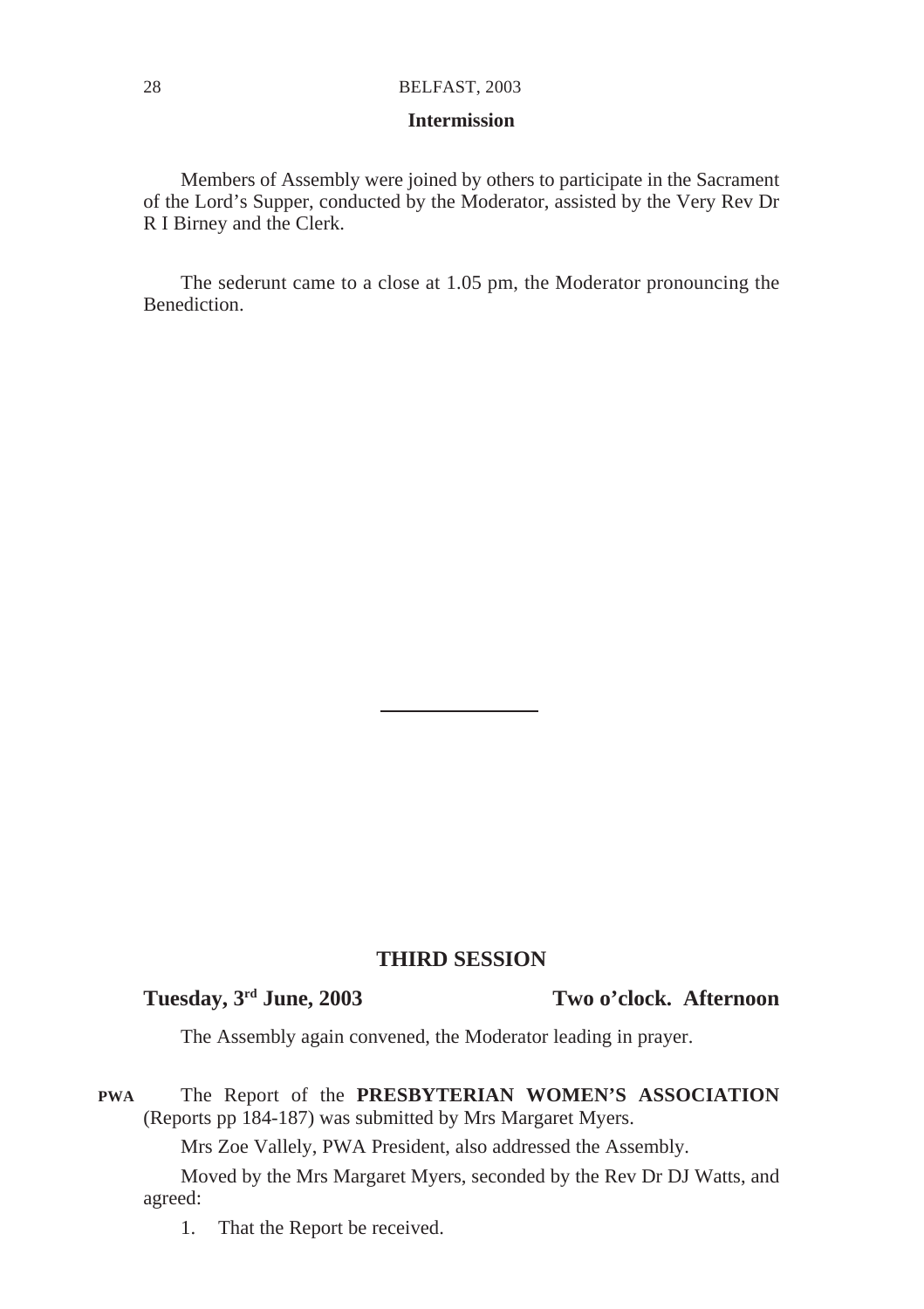The Report of the **NOMINATION BOARD** (Reports p 117) was submitted **NOMINATION** by the Very Rev Dr S Hutchinson, together with the following Supplementary **BOARD** Report.

#### **NOMINATION BOARD - Supplementary Report**

1. The Nomination Board met again on 7 May. Mrs Eileen McClenaghan, Head of Personnel was in attendance, as was Rev Dr Edmund Mawhinney, General Secretary of the Methodist Church in Ireland, who acted as External Assessor.

2. The Board heard a further report from the Short-Listing Committee and discussed procedures, after which it proceeded to interview five candidates for the post of Deputy Clerk of the General Assembly and Assistant General Secretary.

3. Each candidate gave a short presentation and answered questions, after which a vote was taken. As a result the Board resolved to nominate Rev J H Robinson for this appointment. However, in accordance with the remit of the Board, the name of Rev T J McCormick, who received more than one-third of the votes cast, is also forwarded for final decision by the Assembly.

4. A copy of each candidate's application is printed in abbreviated form in the Appendix.

SAMUEL HUTCHINSON

#### **APPENDIX I**

## APPLICATION FORM *For Deputy Clerk of Assembly and Assistant General Secretary*

| <b>Full Name</b>      | John Harold (Harry) Robinson         |
|-----------------------|--------------------------------------|
| <i><b>Address</b></i> | 31 Wandsworth Road, Bangor, BT19 1BB |

| <b>Personal and Family Background</b> |                                                                                                 |
|---------------------------------------|-------------------------------------------------------------------------------------------------|
| Date & Place of Birth                 | $01.06.53$ ; Donaghadee                                                                         |
| <b>Marital Status</b>                 | Married                                                                                         |
|                                       | <b>Family Details (if applicable)</b> My wife, Jenny, is a Deaconess. We have four<br>children. |

**Education Post Primary Education:**

> Newtownards Technical College 1964 – 1967 Bangor Technical College 1967 – 1971 10 'O' levels; award for highest 'O' level results in North Down Technical Colleges 5 'A' Levels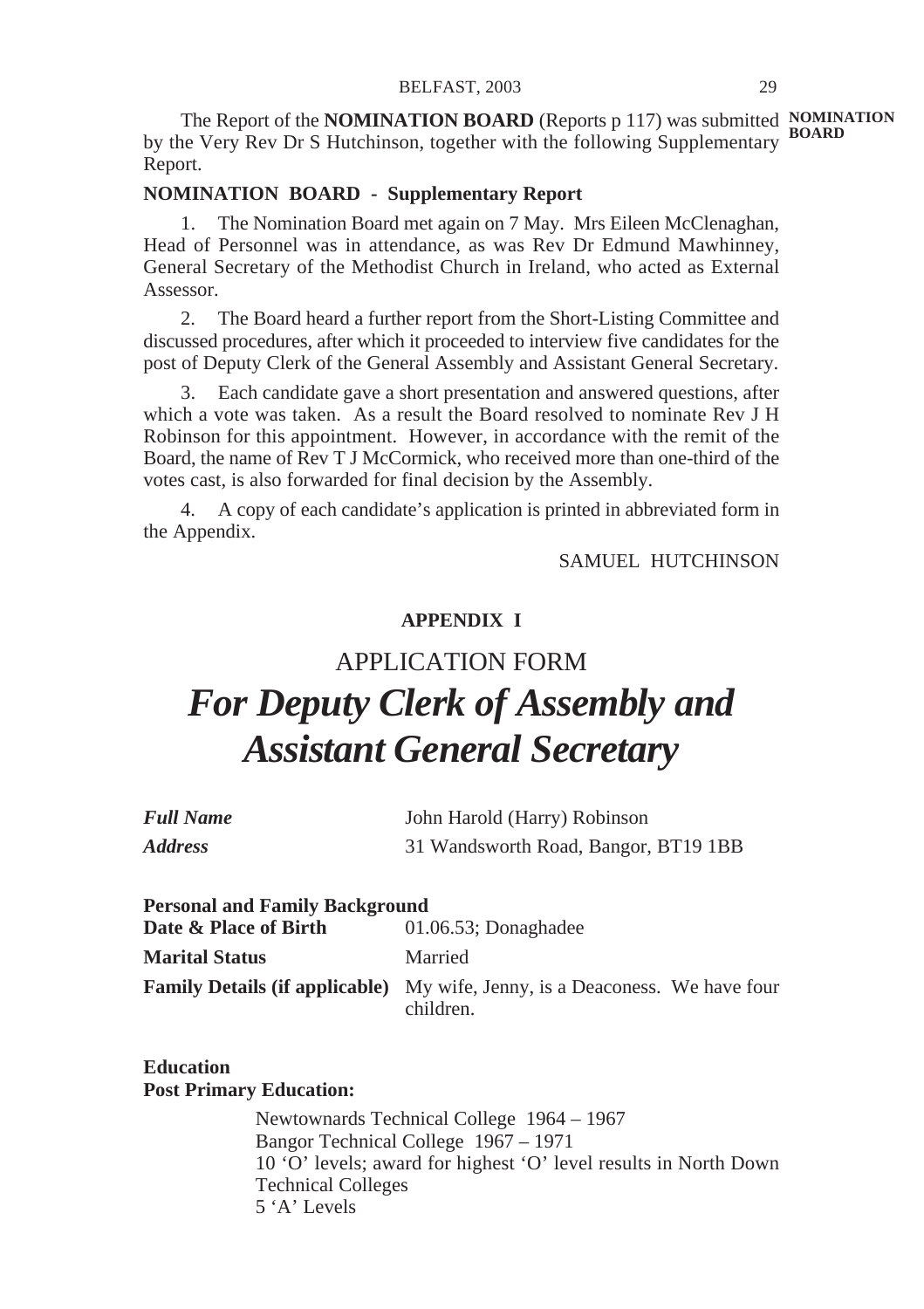#### **Tertiary Level Education**

QUB; 1971 – 1974; BSc (Hons) Civil Engineering QUB; 1974 – 1977; BD (Hons) QUB; 1999 – 2001; MTh

**Title and dates of any major Theses**

'An Examination of the Doctrine and Practice of Christian Preaching from the Patristic to the Modern Era'

MTh Thesis, QUB, 2001

#### **Training for Ministry Places and dates of theological training**

|                    | Union Theological College; 1974 – 1977 |
|--------------------|----------------------------------------|
| Date of Licensing  | 19 June 1977                           |
| Date of Ordination | 22 January 1978                        |

**Career Spheres of Ministry**

> Ordained Assistant, Knock Presbyterian Church; 1978 – 1982 Minister, 2<sup>nd</sup> & 3<sup>rd</sup> Rathfriland Presbyterian Churches; 1982 – 1991 Minister, 1<sup>st</sup> Holywood Presbyterian Church; 1991 – 1996 Director of Ministerial Students; 1996 - Present

#### **Responsibilities in Church Courts, Boards and Committees**

Clerk of Iveagh Presbytery 1985 – 1991; Secretary to Board of Studies and Christian Training and member of all its associated Committees 1996 – ; Secretary to, then Co-Convener of, Residential Assembly Conference Committee 2001—; Moderator of Ards Presbytery 2002 – 2003; Convener of Books Committee of Synod of Armagh and Down 1998—; member currently of Business Board, Board of Mission in Ireland, General Board, Irish Council of Churches; previously Convener of Committee on Studies 1990 – 1996, Convener of the Board of Studies' Qualifications Committee 1990 – 1996; member of Board of Studies' Interviewing Panel 1987 & 1988, then Secretary of same 1989 – 2001; previously member of Consultative Panel on Assistantships; Ad Hoc Committee on Theological Education; Youth Board, and Youth Night, Youth International and Youth Service & Leadership Training Committees; Ad Hoc Committee on Special Fellowships; Board of Ministry and Pensions & CMF Committee; Publications Board and TV & AVA Committee

#### **Inter-Church Involvement**

Confining my comments on inter-church involvement to that with members and representatives of the Roman Catholic Church, I have participated in inter-church marriages (since my assistantship days), Remembrance Day Services and other Royal British Legion occasions, services in the Week of Prayer for Christian Unity, and united services for 'Holy Week'. I have recently been appointed to represent PCI on the Irish Council of Churches. By way of further elucidation, I am by nurture and conviction an evangelical, convinced that if one knows what one believes, and why, one has nothing to fear in seeking to understand and be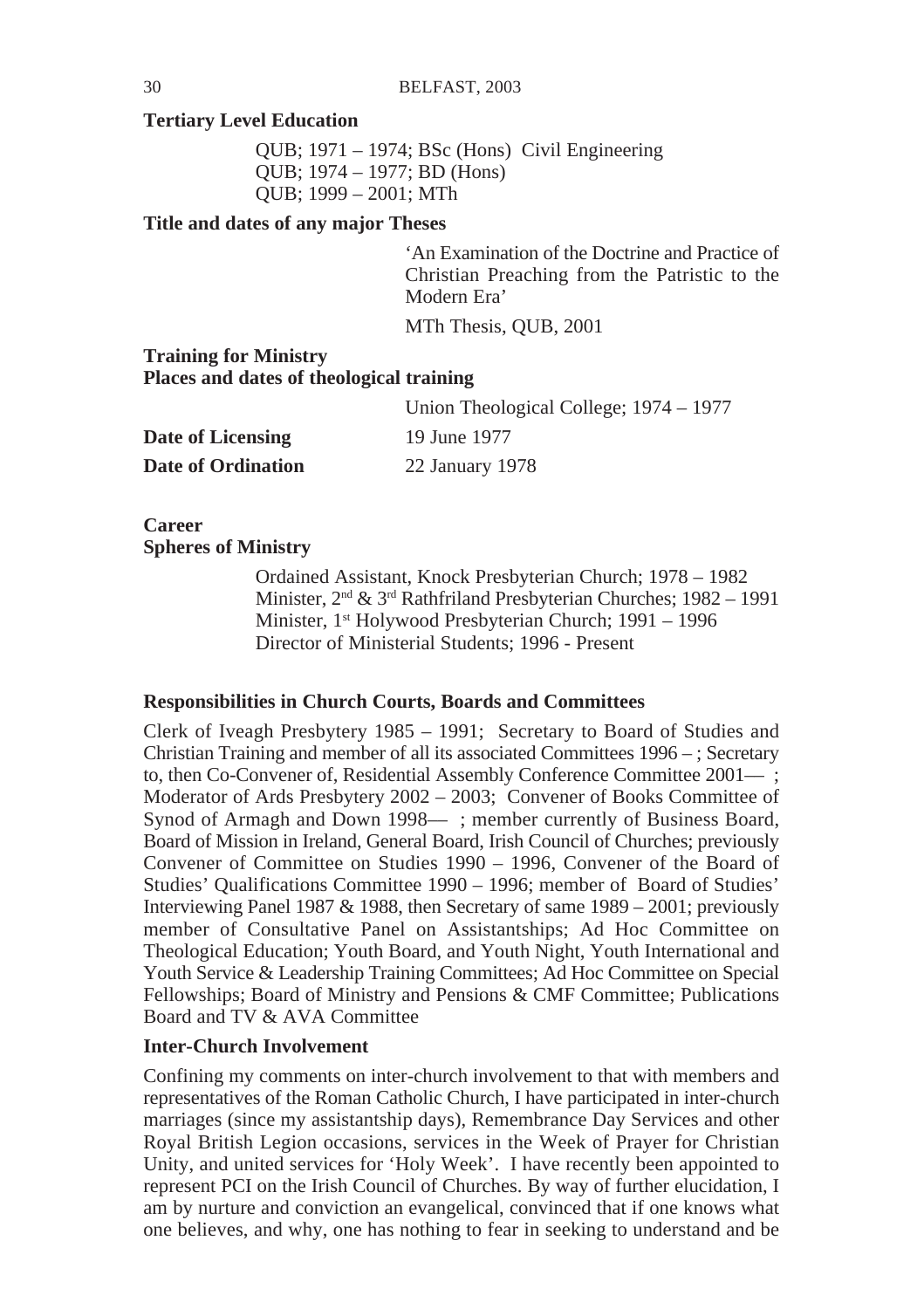#### BELFAST, 2003 31

understood by those of differing persuasions. I am further convinced that the endemic sectarianism and rampant secularisation of our island calls for courage and risk-taking, rather than retrenchment and the adoption of a siege mentality.

#### **Development Use of Information Technology**

I am competent in word-processing and in the use of e-mail, the internet and PowerPoint. I am familiar with (though do not use on a daily basis) Microsoft Access, Excel & Publisher. My normal mode of working outside office hours is via a synchronised laptop.

#### **Current Study**

I am enrolled as a part-time postgraduate student at QUB, continuing my research into the character of Presbyterian preaching, particularly as it relates to the political situation of Ireland. My intention has been to submit my PhD thesis in 2006-7.

#### **Community Interests, Hobbies etc. Level of involvement in non-church organisations**

I am Expedition Coordinator and Navigation Trainer at Bronze, Silver and Gold levels in a Open Centre of the Duke of Edinburgh's Award Scheme (this Centre, though based in a PCI Church Hall, caters mainly for unchurched young people). It involves about 8 evenings over the course of the year, together with supervising expeditions in the Mournes and the Wicklow Mountains, as other commitments permit. I am a qualified Mountain Leader (Level II).

I have served on the Board of Governors of Holywood Primary School and Sullivan Upper Grammar School.

#### **Interests, hobbies, sports, social activities**

Hill-walking; sailing; reading

#### **Additional Information**

My love of our Church, and my commitment to, and confidence in, its significant future role in the purposes of God on our island, have caused me to read widely and reflect at length on new models of ministry and mission. Research papers like, 'Reconnecting with a Missing Generation', 'Engaging with the Community' and''New Church Development in the Greater Dublin Area' have assisted and stimulated, as have the models promoted by the Rev Willie John McDonald in Scotland and the 'Church without Walls' report of the Church of Scotland.

My current post carries 'Head of Department' status within Church House, so that while a' clash' with College staff meetings has meant irregular, even infrequent, attendance at monthly Head of Department meetings, I sense that I have attended sufficient over the last 6 years to gain 'a feel' for quite a few of the dynamics at work and issues under discussion.

#### **Referees**

| The Very Rev Dr John Ross | Senior Minister of High Street, Holywood and<br>Moderator of the General Assembly, 1995 |
|---------------------------|-----------------------------------------------------------------------------------------|
| The Rev Prof W P Addley   | Professor of Practical Theology, Union<br>Theological College                           |
| The Rev Graham Connor     | Minister of Bloomfield PC and Convener of<br>College and Magee Management Committee     |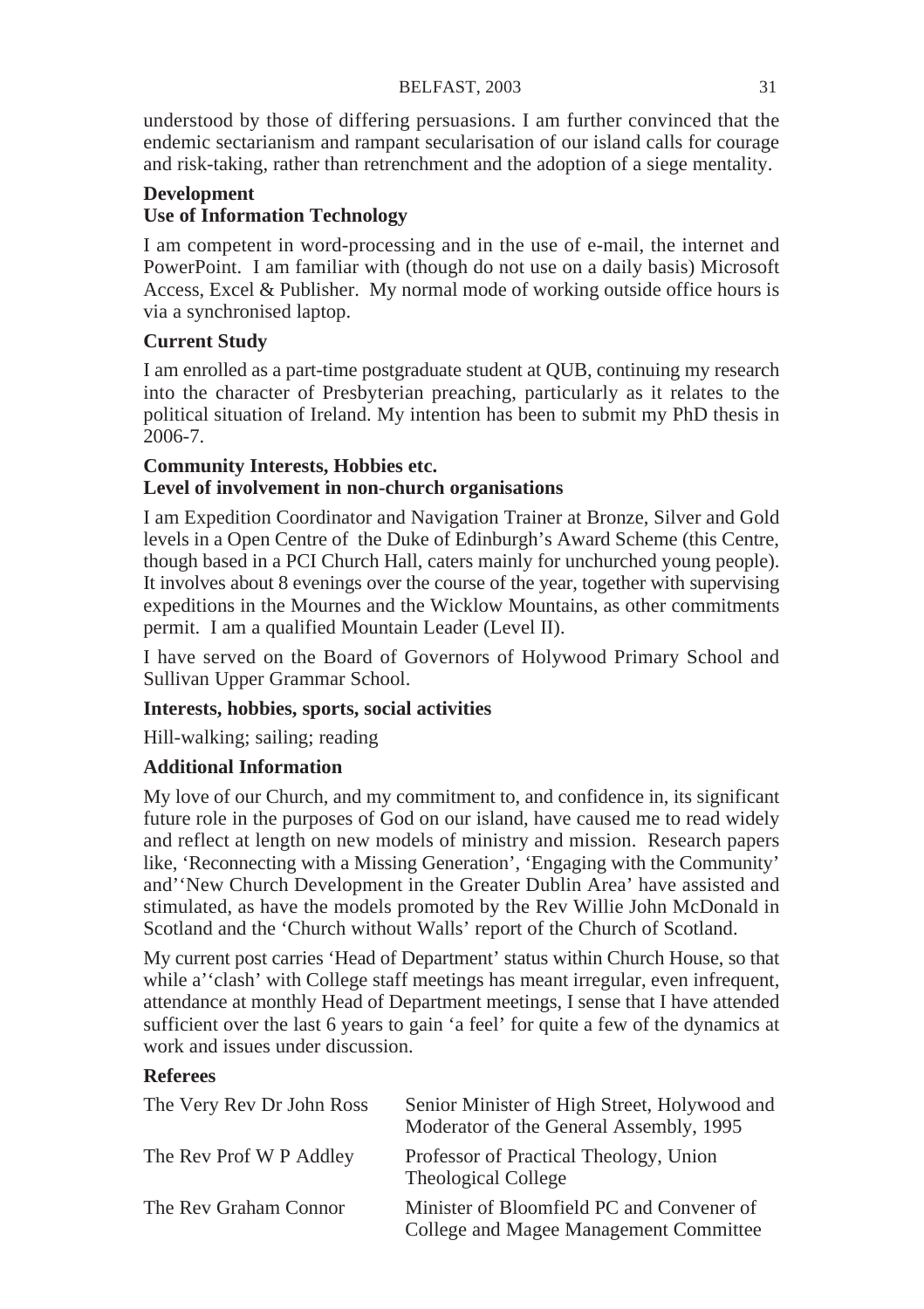#### **APPLICANT'S SPECIFICATION**

A summary of the—"Applicant's Specification" is provided below.

#### **A vision and passion for mission in Ireland.**

I have always either initiated and/or maintained financial and prayer support for Home Mission and Irish Mission. At the conclusion of my assistantship, I seriously considered ministry in the South, but the door did not seem to open. In the 'North-South Fellowship' I sought to learn from and encourage colleagues ministering in the South. I have conducted services in Donegal, Monaghan and Cavan. I am excited by the possibility of being an encourager of those who are seizing this 'new day' in the South.

#### **Leadership qualities, as an enabler with vision and realism.**

In Rathfriland and Holywood I led the transition from entirely traditional worship to a blend of traditional and contemporary. In the new post of DMS I have taken the duties of the post in parts beyond the initial concept and trimmed it in others, thereby combining 'vision and realism'.

#### **Theological competence.**

BD, MTh & currently working towards PhD; teaching the module, 'The History, Doctrine and Practice of Christian Preaching', and team-teaching The Westminster Confession of Faith.

#### **Ability to work collaboratively.**

I have always been a 'team player'. Demonstrated, for example, in my being invited to continue my Assistantship for a further two years; in my forging of a close partnership with our neighbouring churches in Rathfriland and Holywood. Most recently demonstrated in working collaboratively with Faculty.

#### **Facilitation of change.**

The process of change from a traditional mode of worship was highly sensitive, but by offering patient explanations, listening carefully to concerns, taking seriously opposing viewpoints and inaugurating the changes at a deliberately slow pace, a smooth and successful transition was achieved.

#### **Strategy development.**

I participated the Assembly reviews of our strategy for training students, and for the deployment of Licentiates, Assistants and Associates. More recently, in the setting up and supervising the study programme for Deaconesses. I introduce Licentiates to the 'Clearing Our Vision' programme of Evangelical Ministries.

#### **Management and administration skills, including the ability to handle a heavy workload.**

My Presbytery Clerkship; my servicing the process of interview and assessment of candidates; the administration of the Board of Studies and Christian Training, including Minutes, correspondence, preparing the annual Report and Resolutions to the General Assembly, and, for 5 years, the Board's budget. In respect of handling a heavy workload, for some months last year I carried my DMS responsibilities, together with Moderatorship of Ards Presbytery and the Convenership of a vacancy.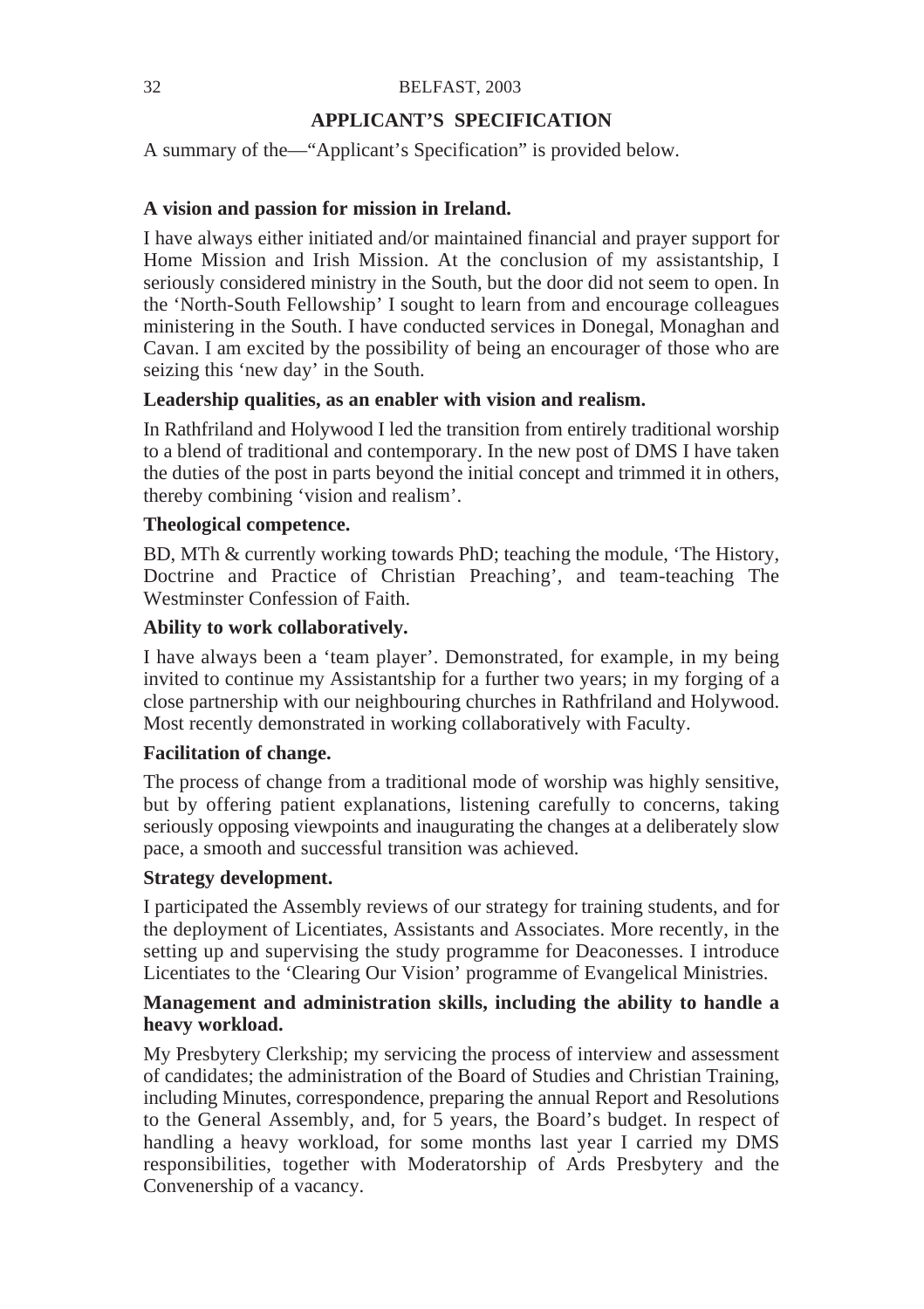#### **Skills in writing, both analytically and inspirationally.**

Articles to Church Magazines and 'Thought for the Week' columns in local newspapers; single-handed production of a quarterly church magazine for 8 years; promotional literature related to ordained ministry; occasional articles in the Presbyterian Herald, Wider World and Frontiers.

#### **Experience in handling conflict and change creatively.**

Almost 20 years in parish ministry entails involvement in numerous situations of conflict. At a congregation-wide level, one issue with the potential to cause significant division was dealt with by initiating and facilitating discussion, stubbornly keeping everyone focused on issues rather than persons, encouraging all to voice opinions, and thereby reaching a clear majority, with no resignations or resentments following.

#### **Understanding of and respect for the diversity of the Church.**

I have studiously avoided membership of 'pressure groups' in our denomination. My preaching engagements illustrate my preparedness to step beyond any one theological 'camp'. My ministry situations: very large suburban, two-point charge in a small country town, mid-sized professional, have given me insight into the demographic and sociological diversity of our denomination.

#### **An ability to interpret the constitution of the Church.**

As a Clerk of Presbytery for 6 years I was frequently asked to explain rights and responsibilities as laid down in The Code. My present work involves me in advising candidates and students on the rules of the General Assembly.

#### **A working knowledge of the organisation and operations of the General Assembly and other governing bodies in the Church.**

Membership of the Boards and Committees cited above. I have attended the General Assembly every year since 1975.

#### **Please provide information on the "assisting" roles you have performed in your professional career and the personal qualities you regard as essential for success in such roles.**

4-year assistantship in Knock PC; successive Moderators of Presbytery during my Clerkship; my Senior Chaplaincy to Dr John Ross was much more than a sinecure. I am currently in an assisting role, guiding candidates from initial enquiry right through to eligibility. Essential personal qualities are : loyalty, confidentiality, taking leadership and initiative *when invited to do so*, carrying out meticulously and enthusiastically *all* delegated tasks.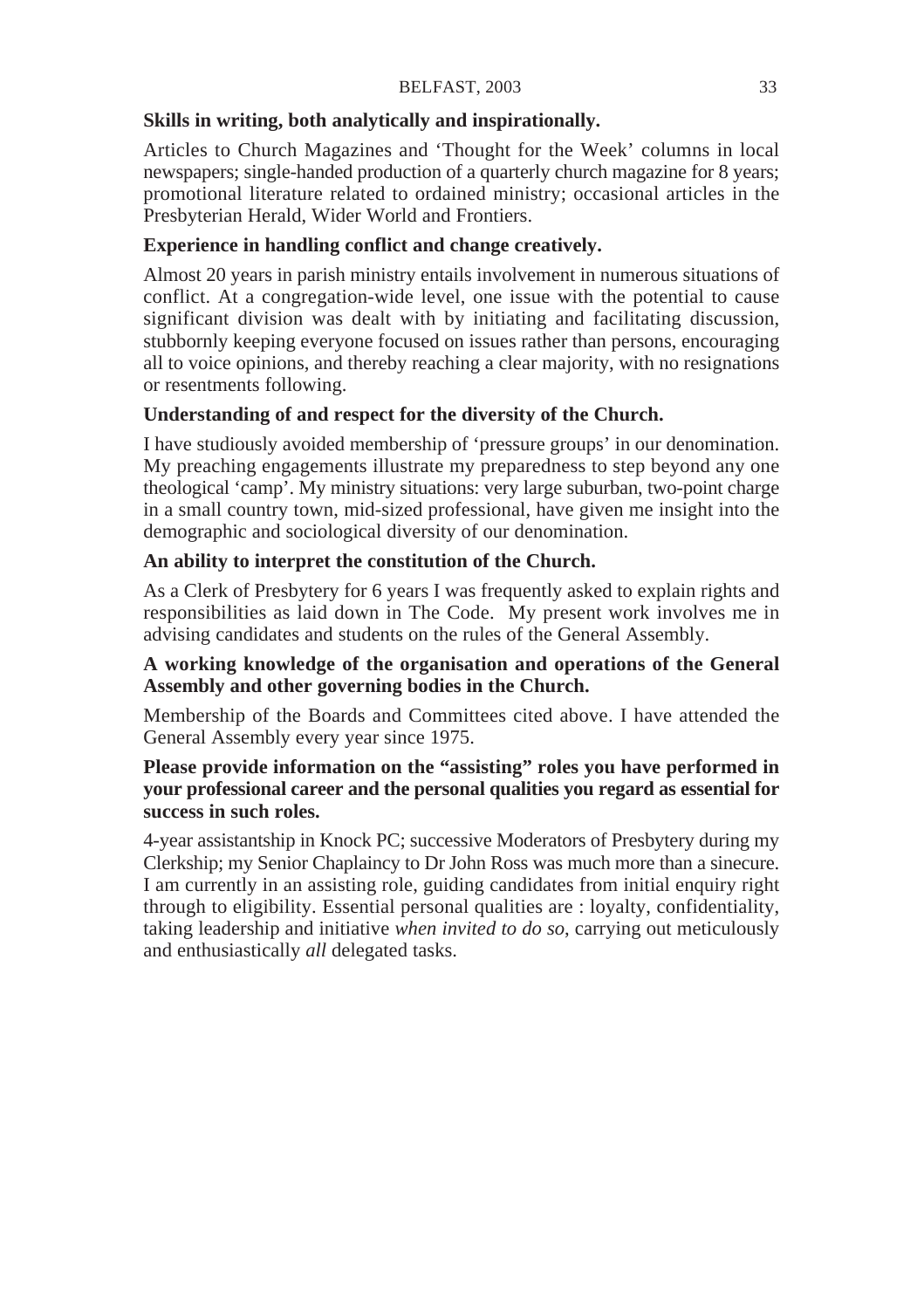#### **APPENDIX II**

### APPLICATION FORM *For Deputy Clerk of Assembly and Assistant General Secretary*

| Full Name | Trevor John McCormick                                      |
|-----------|------------------------------------------------------------|
| Address   | 6 Garvagh Road, Kilrea, Co Londonderry,<br><b>BT51 5OP</b> |
|           |                                                            |

#### **Personal and Family Background**

| Date & Place of Birth | 5 <sup>th</sup> May 1958                                  | <b>Belfast</b> |
|-----------------------|-----------------------------------------------------------|----------------|
| <b>Marital Status</b> | Married 31 <sup>st</sup> July 1982 Margaret Isobel Steele |                |
| <b>Family Details</b> | One son, Jonathan                                         |                |

**Education**

#### **Post Primary Education**

Royal Belfast Academical Institution 1969 - 1976

#### **Tertiary Level Education**

1976-1979 Northern Ireland Polytechnic B.A.(Hons) Social Administration (CNAA) 1979

1979-1983 Queens University Belfast B.D. 1983

**Title and dates of any major Theses**

June 1976 B.A. Honours dissertation

'Legal Aid provision in Northern Ireland – does it deliver justice?'

**Training for Ministry Places and dates of theological training**

|                    | Union Theological College, Belfast 1979-1983       |
|--------------------|----------------------------------------------------|
| Date of Licensing  | 29th June 1983 (Alexandra, North Belfast)          |
| Date of Ordination | $5th$ January 1984 (1 <sup>st</sup> Carrickfergus) |

**Career**

**Spheres of Ministry**

Donegal & Ballyshannon Summer Assistant June-September 1979 Cavan, Killeshandra, Drumkeeran & Bellasis Summer Assistant June-September 1980 Kilkeel Summer Assistant June-September 1981 1st Carrickfergus Assistant Minister September 1981 – February 1986 1st Kilrea Minister February 1986 -

#### **Responsibilities in Church Courts, Boards and Committees**

Convener of Presbyterian Residential Trust 1996 – Co-Convener of Union Commission Review Committee 2000 –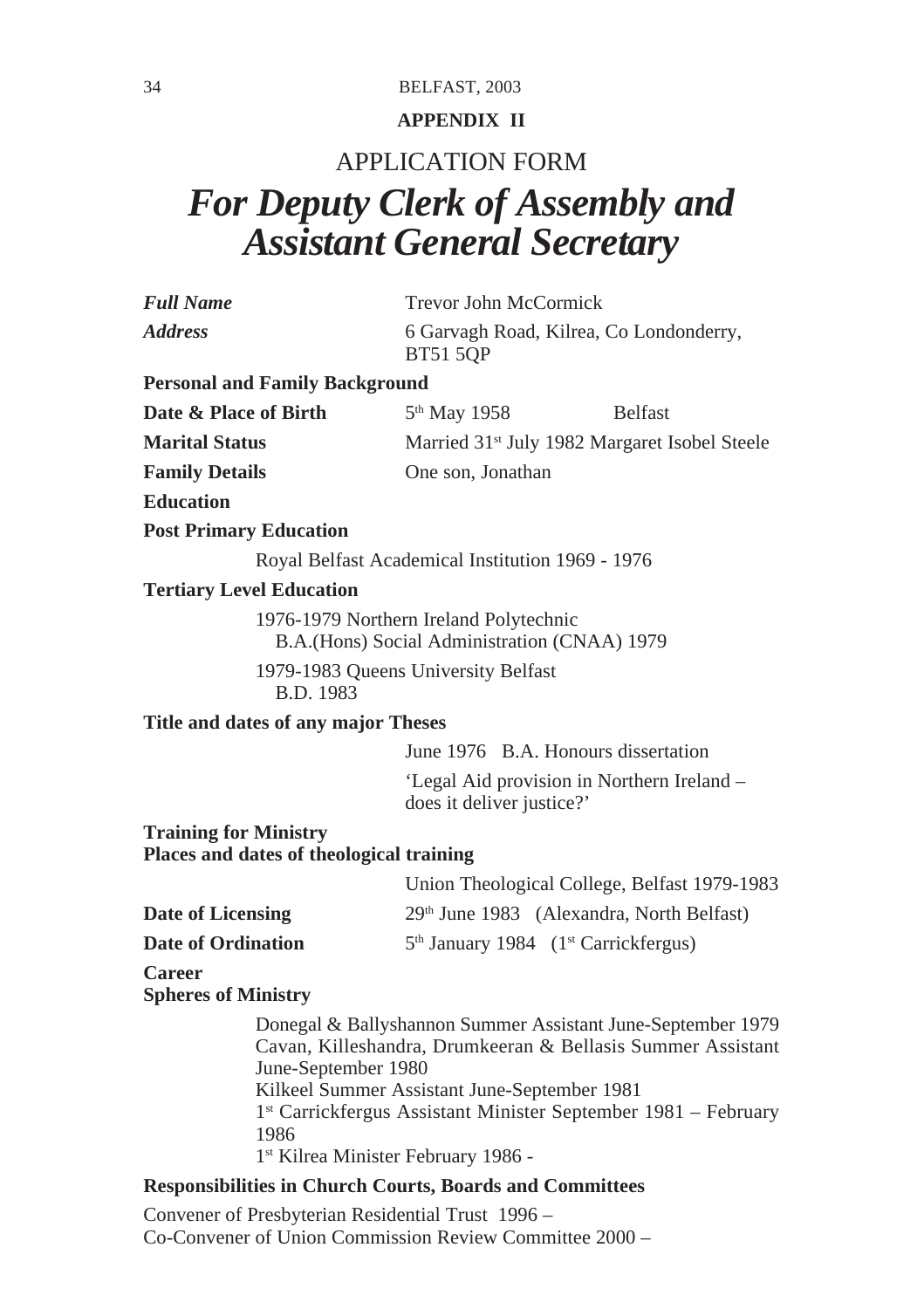Member of Business Board and Arrangements Committee Finance Convener in Coleraine Presbytery (Previous experience and responsibilities listed below)

#### **Inter-Church Involvement**

Member of Inter Church Relations Board & Irish Church Relations Committee 1987 - 1996 PCI representative to Irish Council of Churches 1988 – 1996 Member of Irish Council of Churches Executive 1992 - 1996

#### **Development**

#### **Use of Information Technology**

Competent in Word-processing, spreadsheets, and databases. Regular use of Powerpoint with experience in animation, video and sound capture.

#### **Community Interests, Hobbies etc. Level of involvement in non-church organisations**

Chairman of Boys Brigade in Northern Ireland Christian Education & Church Relation Committee 1993 -

Boys' Brigade Training Officer and licensed Brigade Training Assessor Chairman of Kilrea Primary School Board of Governors

Member of Kilrea Development Committee

Interests, hobbies, sports, social activities

Organising hospitality, especially summer barbeques

Vintage Cars"– I own a 1939 Austin 10

Antique and Longcase clocks

Political biographies

#### **Additional Information Experience on General Assembly Boards and Committees**

| 1984 – 1986 Youth Board: Youth Centres Committee |  |  |  |  |  |  |  |
|--------------------------------------------------|--|--|--|--|--|--|--|
|--------------------------------------------------|--|--|--|--|--|--|--|

| 1987 – 1996 Inter Church Relations Board; Irish Church Relations Committee; |
|-----------------------------------------------------------------------------|
| World Development Committee                                                 |

- 1988 Business Board; Arrangements Committee
- 1988 1990 'More than a Sunday Service' Campaign Committee
- 1994 1998 Strategy for Mission Committee; Co-Convener of 'Presbyteries Committee'
- 1994 Union Commission; Personnel Planning Committee 1998 – 2000 Fractions Co-Convener
- 1994 Board of Social Witness; Presbyterian Residential Trust **Committee**
- 1995 2002 Presbytery Visitation Committee (under General Board)

#### **Presbytery Responsibilities**

- 1987 1993 Press Agent
- 1988 1996 Member of Burnside Church Extension Interim Kirk Session
- 1989 1990 Vacancy Commission Convener Main Street, Garvagh and Killaig
- 1990 1997 Strategy for Mission Convener
- 1993 1994 Moderator of Presbytery
- 1994 Finance Convener
- 1998 1999 Vacancy Commission Convener New Row, Coleraine Member of Prayer, Evangelism and Church Extension Committees.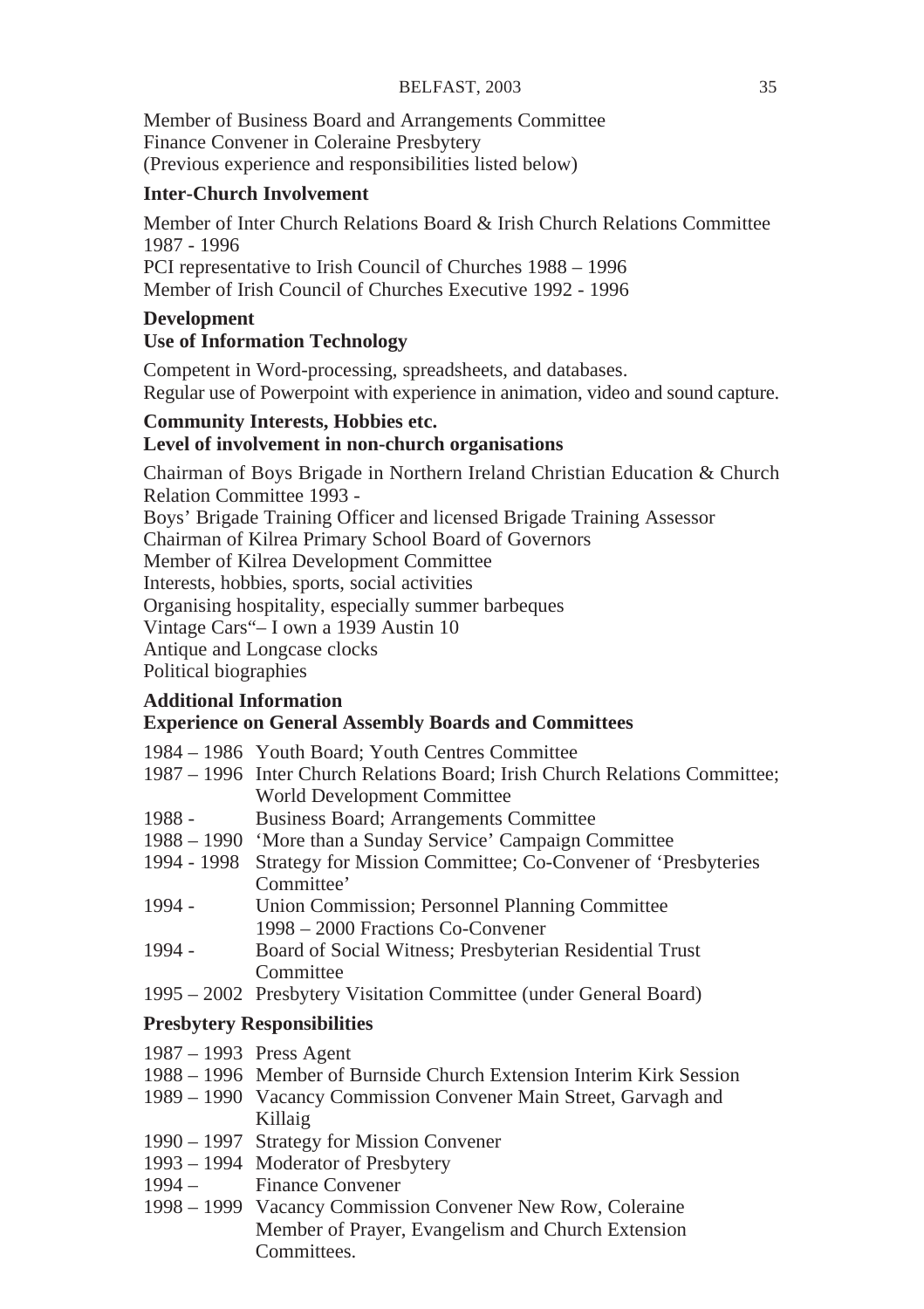#### **Other Committee and Leadership Experience**

| 1977 – 1979 Christian Union Committee Member at Ulster Polytechnic     |
|------------------------------------------------------------------------|
| 1978 – 1980 Irish Representative to UCCF National Colleges Executive   |
| (Chairman 1979 – 1980)                                                 |
| 1997 – 2000 Chairman Boy's Brigade Northern Ireland Millennium         |
| Committee                                                              |
| 1999' – 2000 Elected member of Boy's Brigade Northern Ireland Regional |
| Committee                                                              |

#### **Publication**

'Vacancy Guidelines – Handbook on procedures during a vacancy'. Published by Union Commission 1997.

#### **Referees**

| Rev David Clarke        | Minister of Terrace Row, Coleraine, and<br>Former Convener of Union Commission                                   |
|-------------------------|------------------------------------------------------------------------------------------------------------------|
| Very Rev Dr A R Rodgers | Retired Minister of Dungannon, and Chairman<br>of Union Commission                                               |
| Rev Roy Vallely         | Minister of Ballylinney, Convener of Board of<br>Social Witness and former Convener of<br>Arrangements Committee |

- - - - - - - - - - - - - - - - - - - - - - - - - - - - - -

#### **APPLICANT'S SPECIFICATION**

A summary of the "Applicant's Specification" is provided below.

My vision is a vibrant witness throughout Ireland which is Biblically based, culturally relevant, coherently structured and adequately resourced. This vision is shaped by ministry experience in diverse situations throughout Ireland: my home congregation Alexandra in Belfast, Assistantships in Donegal, Cavan, Kilkeel, and Carrickfergus, and present ministry in the rural setting of Kilrea.

Through membership of the Strategy for Mission Committee and the Union Commission, I am excited by the new styles of ministry and witness suggested by the former, (eg Mission Plants and Mission Priority Areas), and now becoming a reality with the encouragement of the latter. I hope that 'tent-making' ministries, community based ministries, and increased co-ordination between congregations and agencies will be part of a more flexible response to the needs of the diverse communities throughout Ireland.

The experience I have to offer includes:

#### **Leadership qualities and working collaboratively**

Leading 1<sup>st</sup> Kilrea congregation through a number of projects: restructuring Sunday School and Children's Church; developing an integrated Youth Ministry and a Young Adults' ministry; two major building projects. Our shared projects include; a five year programme of Discipleship Training with six neighbouring congregations, and Youth Work with 2<sup>nd</sup> Kilrea and Boveedy congregations.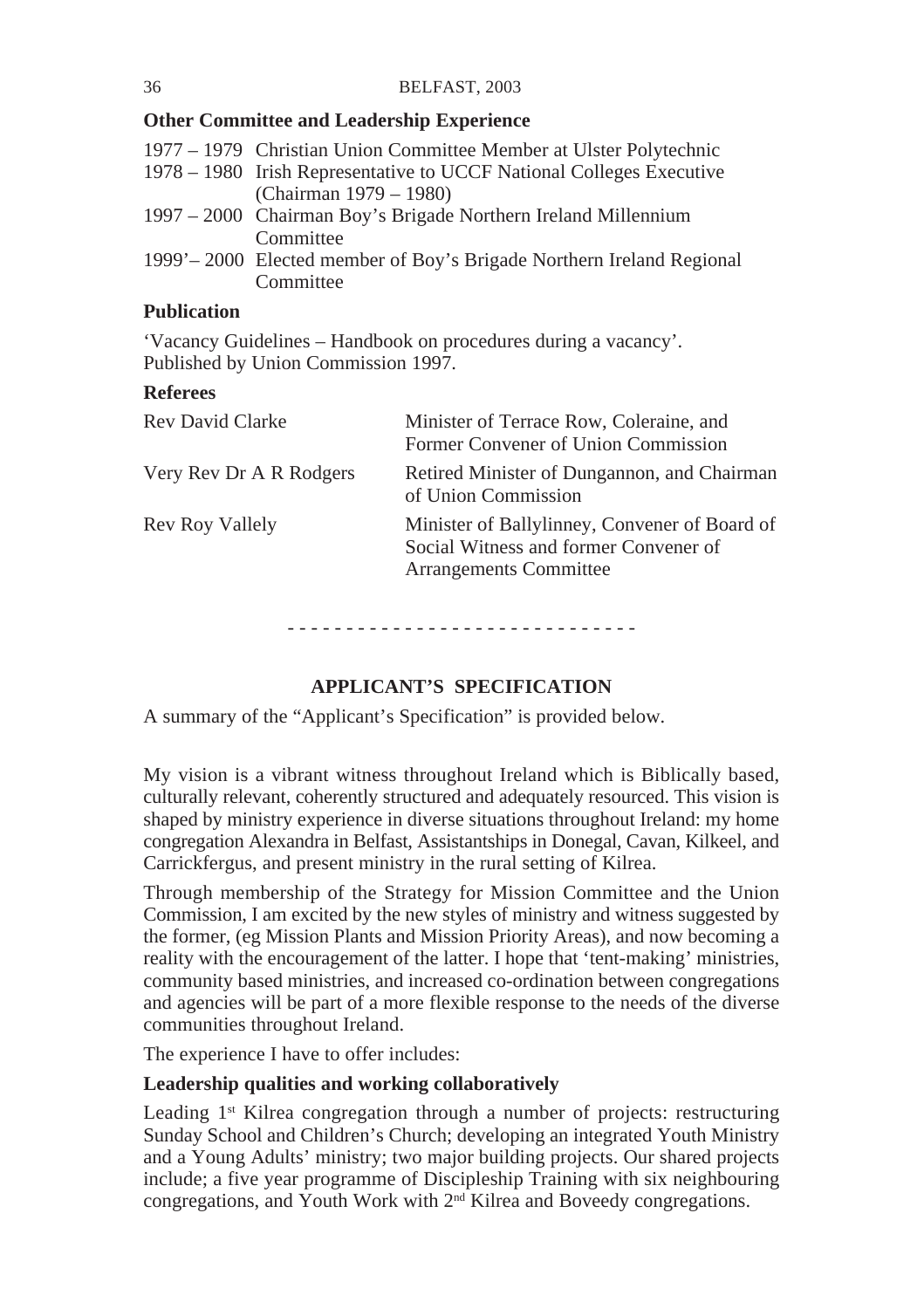Convenership of The Presbyterian Residential Trust (PRT) has entailed committee work, and close liaison with executive staff, staff in the homes and members of House committees.

In The Boys' Brigade (BB) I have extensive committee experience, in particular I chaired the committee which arranged 5 projects and celebrations to mark the Millennium.

## **Strategy development.**

I have made contributions to the PRT and Board of Social Witness Business Plans. I was co-convener of the Presbyteries' sub-committee of Strategy for Mission to enable Presbyteries in the discharge of their duties and encourage fellowship among members and congregations in their bounds. I was a member of the Presbytery Visitation Committee which developed the Consultation Process. I am currently a member of The Boys' Brigade 'Facing the Future' steering committee.

## **Management and administration skills, with aptitude for business affairs**

PRT work has included senior personnel issues and the oversight of budgets. Development work has required negotiations with Professional Advisors and Statutory Agencies. I have also represented PRT in discussions with Political and Community leaders.

Union Commission Fractions and Reviews demand understanding and interpretation of numerical and financial trends.

## **An ability to interpret the constitution of the Church and a working knowledge of how the Church works.**

The Vacancy Guidelines Handbook demonstrates my ability to interpret the Code in an accurate and 'user-friendly' manner. Through the Business Board and Arrangements Committee I have 'hands on experience' of the organisation of the General Assembly. In addition to membership of Boards and Committees I have served as a 'specialist' on the Nomination Board for two appointments, and met with The Trustees of the Church on several occasions.

# **Understanding of diversity of the Church and the challenges to be faced.**

Through the Union Commission, I have an appreciation of the variety of situations, challenges and opportunities being faced throughout Ireland. I am aware of shortage of ministerial personnel as an immediate concern not just in vacant congregations but also in larger congregations where additional help is needed. Experience with the Irish Church Relations Committee and Irish Council of Churches has given me an insight of the diverse traditions, methods and aspirations of Churches throughout Ireland.

As a pastor I recognise parents' anxiety in relation to education reforms: The Transfer Procedure; University Fees; and the emigration of Young People for study and employment. Ministering in a community which has experienced significant demographic and political change in the past two decades I am keenly aware of the tensions associated with the marching season, and the disillusionment with the political process from which many have disengaged.

Through the Board of Social Witness and PRT I am aware of current social issues, moral laxity, disregard for the family unit, acceptance of drug use, and the needs of the elderly who are a growing proportion of the population. I recognise that the Celtic Tiger economy has slowed significantly causing uncertainty and anxiety.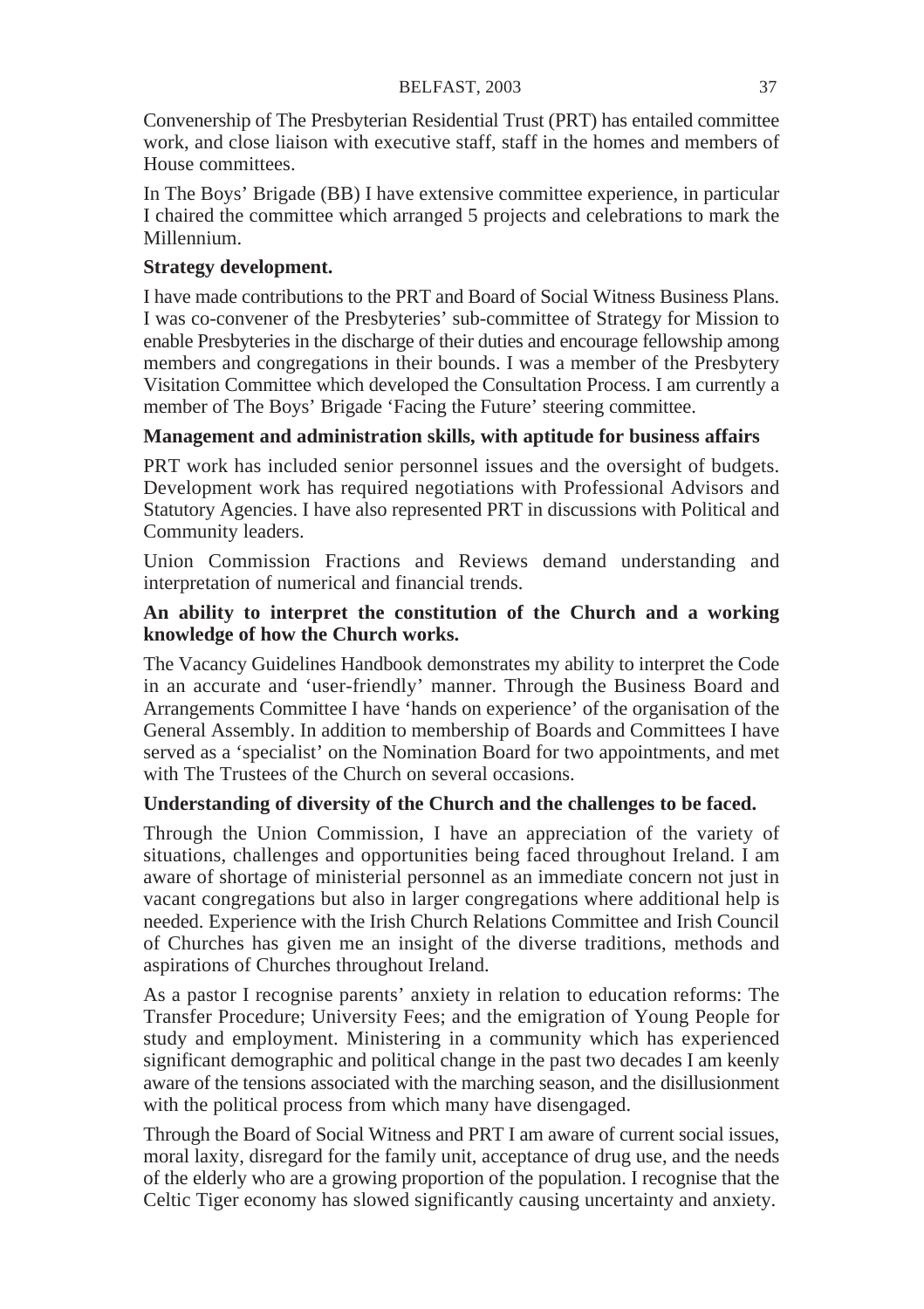## **Handling conflict and change creatively.**

I have served on Union Commission deputations where patient listening and gracious explanation have usually resulted in a reasonable and acceptable resolution. In PRT I have experience of disciplinary and grievance procedures in which I have endeavoured to be fair and consistent with everyone involved. During my convenership the Administrative Staff have been re-located, one home has changed location, and we have addressed ongoing changes in standards, legislation and funding arrangements. In  $1<sup>st</sup>$  Kilrea we have viewed change has been a process of development in relation to the structure and style of worship, Midweek Service and Bible Study Groups, and Youth work.

## **Skills in writing, both analytically and inspirationally.**

I authored 'Vacancy Guidelines – Handbook on procedures during a vacancy' Published by Union Commission 1997. I have written PRT reports to the General Assembly and contributed to the Presbytery Consultation Process and the associated training material. I have contributed articles to The Presbyterian Herald and The Christian Irishman on World Development Appeal and Boys' Brigade work.

Moved by the Very Rev Dr S Hutchinson, seconded by the Very Rev Dr DH Allen, and agreed:

1. That the Report be received.

#### In accordance with the rules of the Nomination Board the names of the Rev J H Robinson as nominee and the Rev T J McCormick as second were submitted and a ballot was taken. **Deputy Clerk**

The Moderator declared the result as follows:

Rev J H Robinson .............. 313 votes Rev T J McCormick ........... 213 votes

The Rev T J McCormick asked that the appointment be made unanimous.

2. That the Rev J H Robinson be appointed Deputy Clerk of the General Assembly.

The Moderator informed the Rev J H Robinson of his election and, having subscribed the Westminster Confession of Faith, he was declared appointed.

SUBSCRIPTION in terms of the General Assembly's Formula.

I believe the Westminster Confession of Faith as described in the Code, Chapter I, paragraphs 12-14, to be founded on and agreeable to the word of God, and as such I subscribe it as the Confession of my faith.

> J H ROBINSON Certified by SAMUEL HUTCHINSON Clerk of Assembly

## The DECLARATION

I, John Harold Robinson, having been chosen as Deputy to the Clerk of the General Assembly do hereby promise that I will faithfully discharge the duties of the office to which I have been appointed; and that I will carefully preserve and, when required by this Court, restore the records and other documents now intrusted, or that may be hereafter intrusted, to my care.

> J H ROBINSON Attested by SAMUEL HUTCHINSON 3 June 2003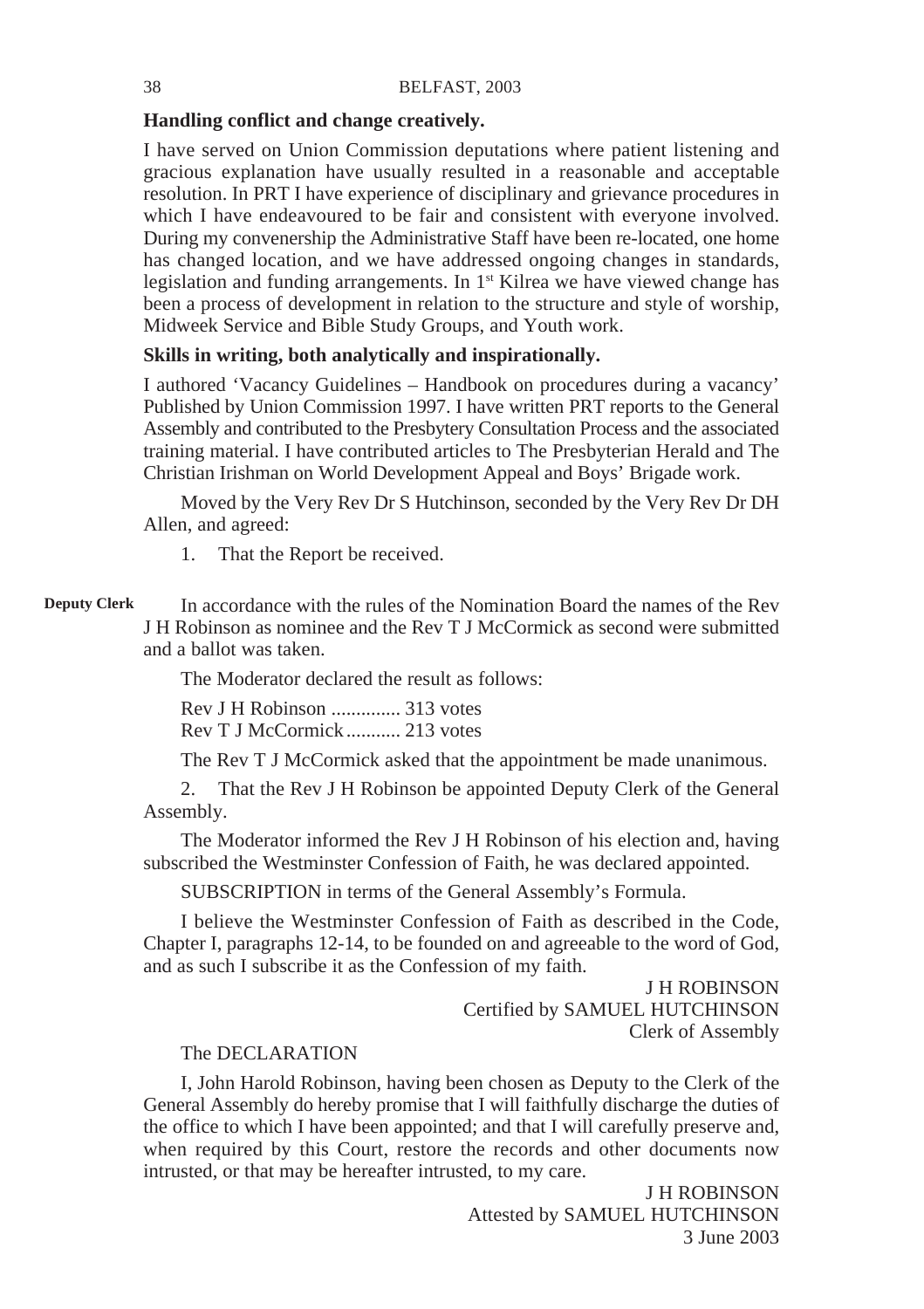The Moderator, leading in prayer, commended the Rev J H Robinson to the care and guidance of God.

The Rev J H Robinson thanked the Moderator and members of Assembly.

The Moderator, on behalf of the Assembly, instucted that the Rev. J. H. Robinson be made a member of the appropriate Courts of the Church.

3. That the Nomination Board present a report to the 2004 General **General** Assembly on its membership, training, period of office and other relevant matters.

That the Nomination Board be appointed for the ensuing year in accordance with Par 276 of the Code as follows:

**The Clerk, Convener**

**(a) The Moderator and Clerk of Assembly; Rev Dr S Hutchinson.**

**(b\*) Revs RJ Greer, NAL Cameron, D Knowles; J Chestnutt, R McCleary, H Lennon.**

**(c\*) Revs JH MacConnell, JA Beattie, SS McFarland; ITA Gillespie, Leslie Morrell, Elvin Martin.**

**(d\*) Revs A Boyd, DR Whitley, B Hughes; H McRoberts, Mrs Edna Murray, J McKaig.**

**(e\*) Revs John McWhirter, IF Smith, John F Murdoch; Mrs Rhona Ferguson, G Sproule, S Warnock.**

**(f\*) Revs SW Rea, D Nesbitt, J Mann; John Ellis, Samuel Anderson, Mrs D Holmes-Greer.**

**(g) Rev Dr RI Birney; Mrs Maureen Patterson — Rev Dr DH Allen; N Chambers — Rev Dr RFS Poots; DF Adair.**

**Together with four "specialists" variously nominated for particular appointments.**

The Report of the **INTER-CHURCH RELATIONS BOARD** (Reports pp **INTER-CHURCH** 118-138) was submitted by the Rev A D Davidson. **RELATIONS BOARD**

Moved by the Rev A D Davidson, seconded by the Rev S J Millar, and agreed:

1. That the Report be received.

2. That the following appointments be made:

#### **Irish Church Relations**

To the Irish Council of Churches – Revs S Anketell, Dr S J Campbell; L Conway, OBE; Revs L E Carroll, R Cobain; Mrs Pat Crossley; Revs A D Davidson, G A J Farquhar; Miss D Gilmour; Revs Dr R J G Gray, M C A Gray, R Herron, Dr S Hutchinson; Mrs M Irwin; Revs D Knox, C McClure, D Nesbitt; J A Patterson, Ms Valerie Steele; Rev Dr D J Watts.

To the Irish Inter Church Meeting – Revs L E Carroll, N Cubitt, A D Davidson, Dr H A Dunlop, Dr J Dunlop, Dr R J G Gray, R Herron, I A McKay, J P Taylor; Ms Valerie Steele; Rev Dr D J Watts.

To the Irish Inter Church Committee - Rev A D Davidson, Rev Dr D J Watts.

3. That the document *Policy on Asylum Seekers and Refugees*

be adopted as the General Assembly's policy.

4. That 1000 copies of the Policy document and 2000 copies of a popular leaflet for congregations be published as a charge on the Incidental Fund.

**Race Relations**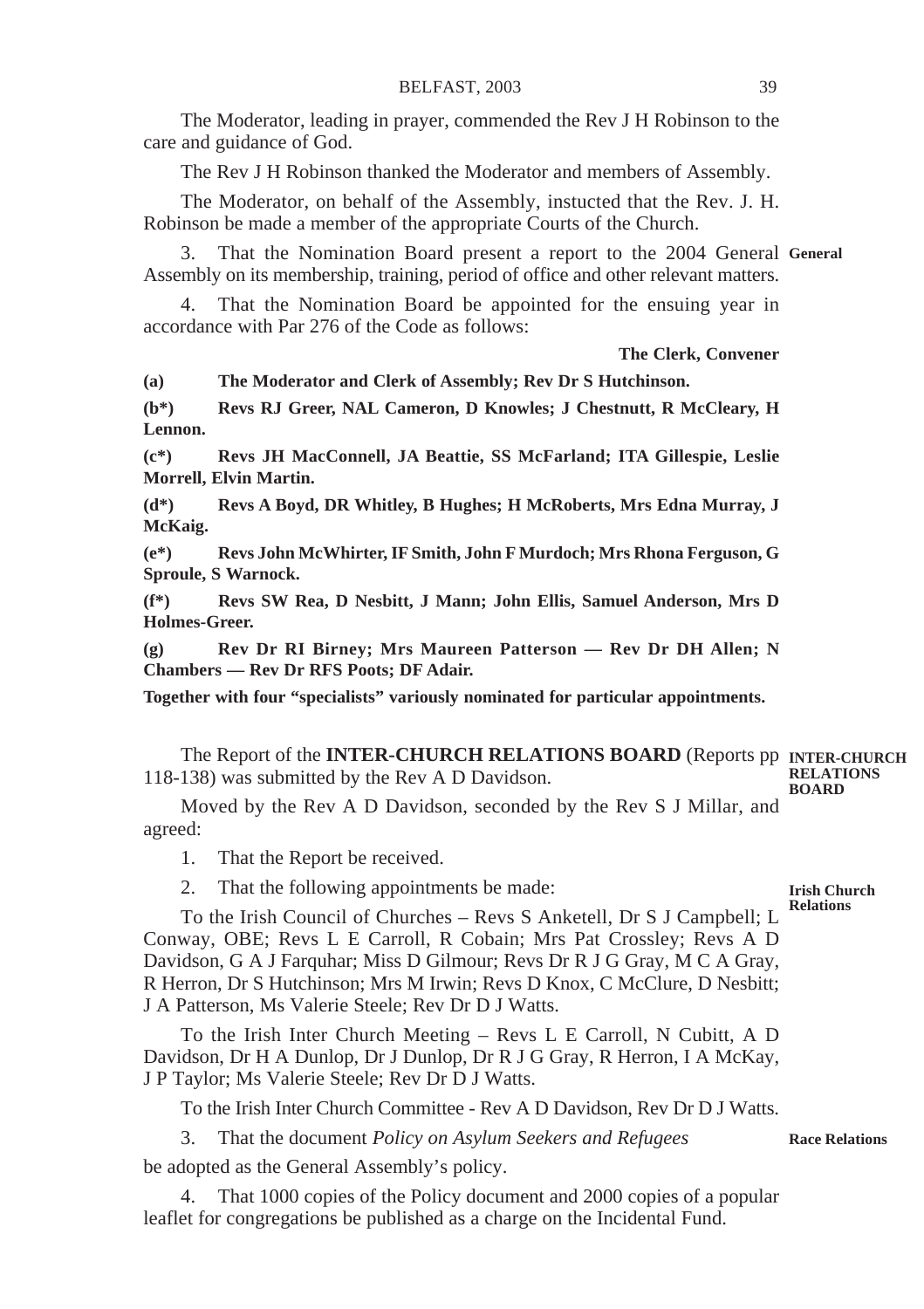# **General**

- 5. That Sunday 14 September, 2003 be observed as Racial Justice Sunday.
- 6. That the following grants be made from the Incidental Fund:

| Irish Council of Churches                                | £16,400 |  |
|----------------------------------------------------------|---------|--|
| Irish Inter-Church Meeting                               |         |  |
| Conference on European Churches                          | £3,500  |  |
| CEC Solidarity Fund                                      | £1,500  |  |
| Leuenberg Consultation                                   | £1,000  |  |
| World Alliance of Reformed Churches                      | £10,100 |  |
| World Alliance of Reformed Churches General Council Fund | £1,000  |  |
| Race Relations Grants:                                   |         |  |
| (i) Diakonia Council of Churches                         | £1,500  |  |
| (ii) Churches' Council for Racial Justice                | £400    |  |
| (iii) Multi-cultural Resource Centre                     | £350    |  |
| (iv) Northern Ireland Council for Ethnic Minorities      | £300    |  |
| (v) Irish Refugee Council                                | £250    |  |
| (vi) Christ Holiness Assembly International (Dublin)     | £100    |  |
| (vii) Holocaust Memorial Day Committee                   | £100    |  |
| <b>Environmental Panel</b>                               | £150    |  |
| General Work of the Board                                | £5,000  |  |

7. That the Inter-Church Relations Board, with its associated working committees, be appointed for the ensuing year in accordance with Par 278 of the Code as follows:

#### **Rev AD Davidson, Convener**

**(a) The Moderator, Clerk of Assembly, Rev AD Davidson, Conveners and Secretaries of the Home Mission Committee and Overseas Board, Professor of Systematic Theology at the Union Theological College, Superintendent of the Irish Mission, Overseas Board Representative, the Director of Youth Ministry.**

**(b) Rev WT Cordner; Mrs FM Watts — Revs WG Cameron, JA Curry — Rev DS McIlwrath; I Adair — Revs DJ Bruce, Dr RJG Gray — Rev P Thompson, R Murray — Revs JKA McIntyre, EP Gamble.**

**(c) Rev WB Boyd; S Davison — Revs GAJ Farquhar, FA Bradley — Revs JG Johnston, F Russell—— Revs AC Rankin, JT Magowan — Rev B Kennaway; RJ Coulter.**

**(d) Rev JK Doherty; W Crawford — Revs Dr DC Irwin, KNE Newell — J McVeigh; AJ Kilgore.**

**(e) Revs David Latimer, GP Young — Revs SJ Gray, J McGregor — Rev ES McDowell; Mrs CA Trimble—— Rev TWA Greer; Mrs M Crooks.**

**(f) Revs MCA Gray, P McBride — Revs AV Martin, Denis Campbell — Rev David Nesbitt; W McConkey.**

**(g) Revs KDW Crowe, SJ Millar, DB Knox, N McAuley; Mrs P Crossley, D Hewitt.**

## **A. WORLD DEVELOPMENT COMMITTEE (5)**

**Mrs H McCall, Convener**

- **(a) Moderator, Clerk of Assembly, Rev AD Davidson; PWA Executive Secretary, Mrs H McCall; Overseas Board Representative.**
- **(x) Rev C McClure; J Doherty, A. McCreary, Mrs Sheila Phillips.**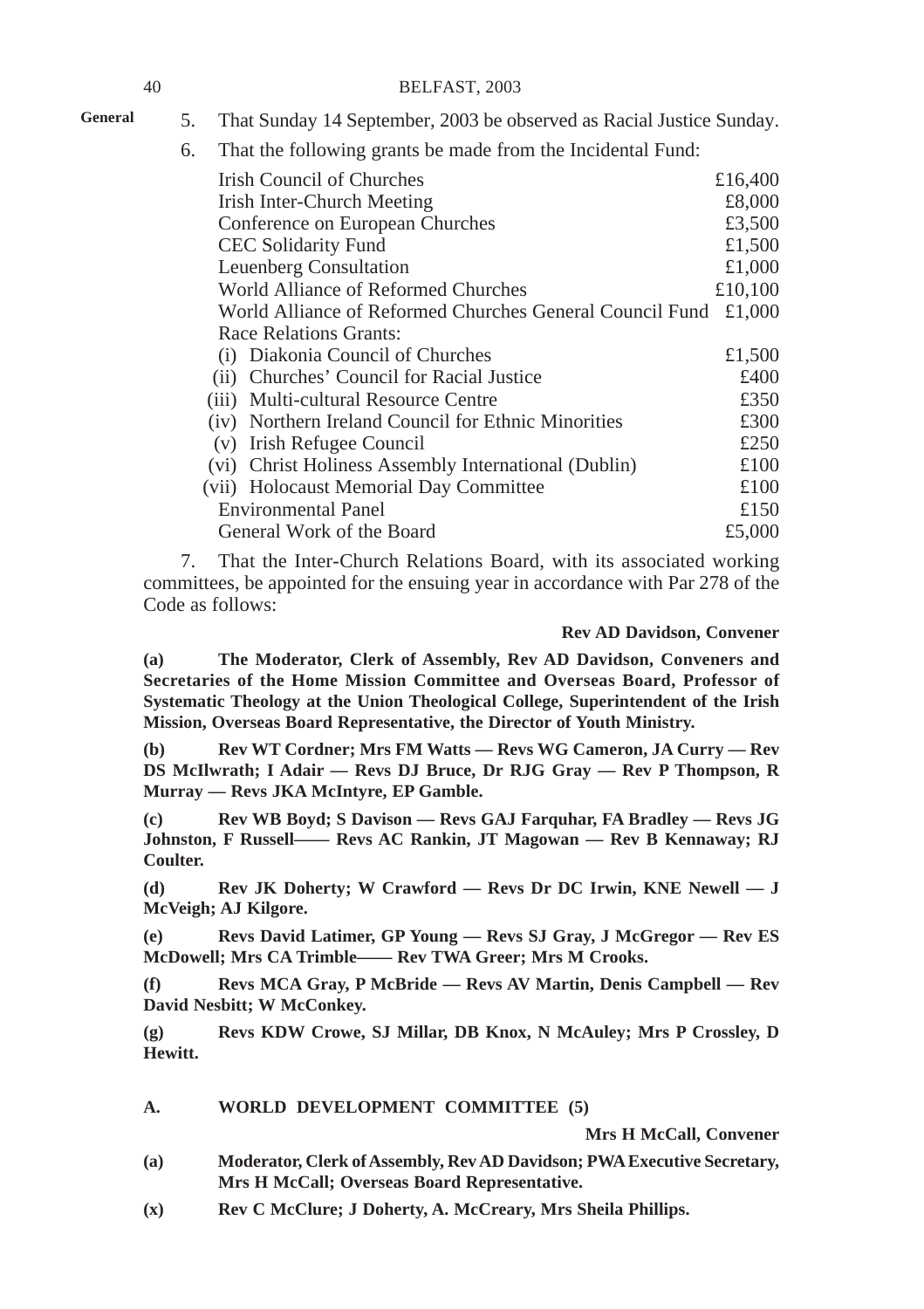| BELFAST, 2003 |  |  |
|---------------|--|--|
|---------------|--|--|

- **(y) Revs MCA Gray, WT Cordner, JA Curry, D Nesbitt, JT Magowan, Denis Campbell; Mrs. FM Watts, Mrs M Crooks.**
- **B. IRISH CHURCH RELATIONS COMMITTEE (5)**

**Rev Lesley Carroll, Convener**

- **(a) Moderator and Clerk of Assembly, Revs AD Davidson, Lesley Carroll.**
- **(x) Revs J Brackenridge, AR Bill; M Hunter, Miss D Gilmour.**
- **(y) Revs B Kennaway, GP Young, WG Cameron, Dr DC Irwin, TWA Greer, KNE Newell, R Murray, J McVeigh.**
- **C. WORLD CHURCH RELATIONS COMMITTEE (5)**

**Rev GAJ Farquhar, Convener**

- **(a) Moderator and Clerk of Assembly, Revs AD Davidson, GAJ Farquhar, Overseas Board Representative.**
- **(x) Revs SE Hughes, WJA Sleith; Mrs M Irwin, Miss A Taylor.**
- **(y) Revs FA Bradley, AC Rankin, MCA Gray, DJ Bruce, Denis Campbell, PD Thompson, WB Boyd; A Kilgore.**
- **D. RACE RELATIONS COMMITTEE (5) Rev Dr RJG Gray, Convener**
- **(a) Moderator and Clerk of Assembly, Overseas Board Secretaries, Revs AD Davidson, Dr RJG Gray.**
- **(x) R Kerr, Ms Fee Ching Leong, Mrs J Harbinson; Rev K Meyer.**
- **(y) Revs D Latimer, F Russell, GAJ Farquhar, Denis Campbell, A Martin, P McBride; W Crawford, AJ Kilgore.**

The Report of the **BOARD OF EDUCATION** (Reports pp 222-239) was **EDUCATION** submitted by the Rev J McAllister, OBE. **BOARD**

Moved by the Rev J McAllister, OBE, seconded by the Rev Dr R F S Poots, OBE and agreed:

1. That the Report be received.

2. That the General Board be authorised to act on behalf of the General **State** Assembly in taking any decisions related to the review of the R E Core Syllabus. **Education Committee**

Moved by the Rev J McAllister, OBE, seconded by the Rev Dr D J Watts, and agreed:

3. That the Rev Dr R F S Poots, OBE, continue as Convener of the State Education Committee.

Moved by the Rev J McAllister, OBE, seconded by the Rev Dr R F S Poots, OBE, and agreed:

4. That the General Assembly thank Sunday Schools and Youth Groups for **Church** their generous support for the current "Moving On" Project 2003 and commend **Education Committee** the new Project "Reaching Out" to the Church.

5. That the General Board be authorised to approve arrangements for the **General**appointment of a Secretary to the Education Board once the proposals of the ad hoc Committee on Priorities have been decided.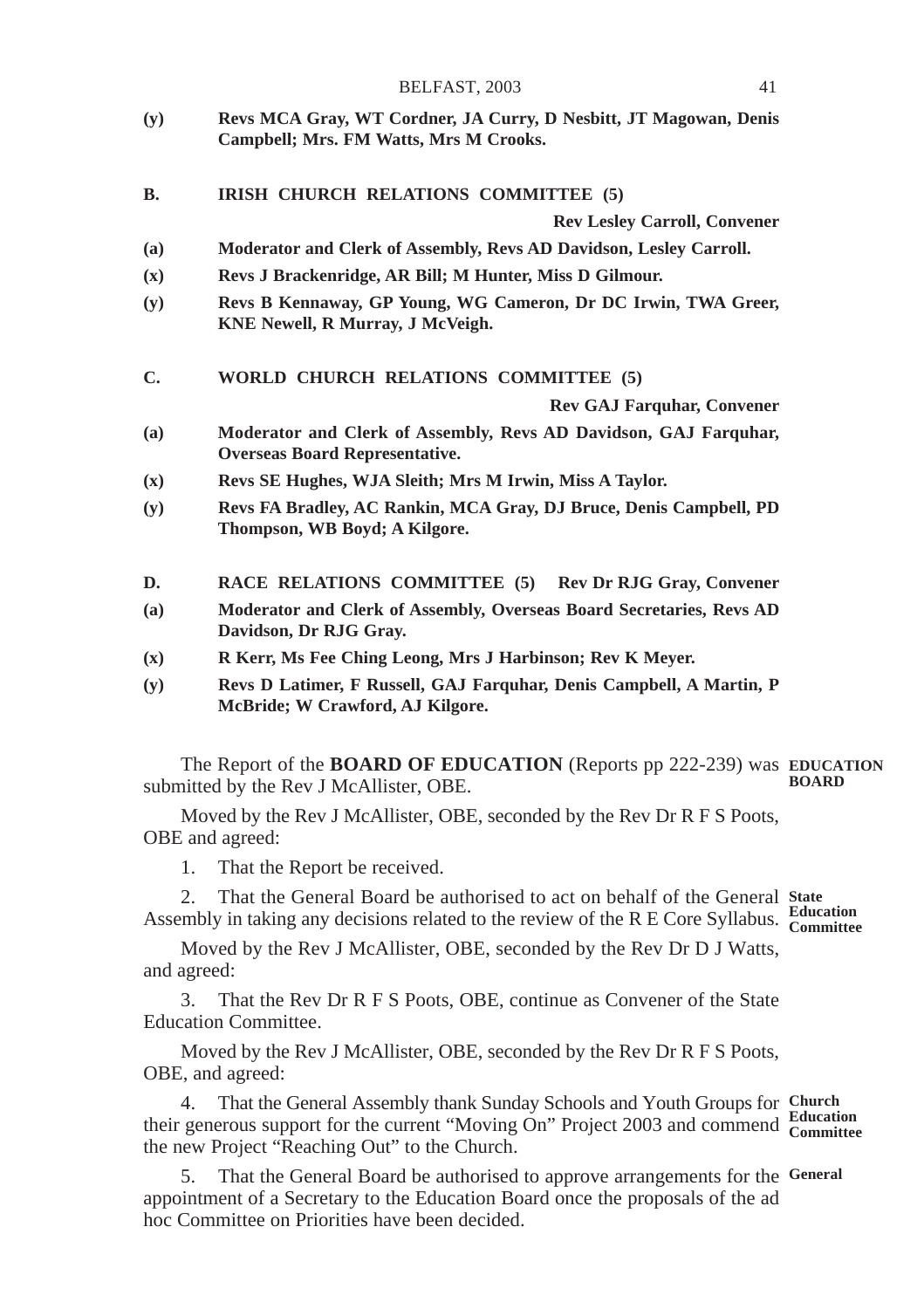6. That the Board of Education, with its associated working committees, for the ensuing year be appointed in accordance with Par 284 of the Code as follows:

> **Rev J McAllister, Convener \_\_\_\_\_\_\_\_\_\_\_\_\_\_\_, Secretary**

**(a) The Moderator and Clerk of Assembly, the Principal UTC, University Chaplains, Sunday School Organiser, Conveners of RE in Day Schools, Representative on Stranmillis Management, Transferors' Representatives on the NI Area Boards, Deputy Clerk, Rev J McAllister.**

**(b) Rev W Sinclair; R Davidson — Revs JWP McConnell, J Curry—— Rev JL Keenan; WA Wilson — Dr J Davis; J Wilkinson—— Rev H Cubitt; George Beattie — Revs BD Colvin, JKA McIntyre.**

**(c) Rev M Dunn; W Cairns — Rev G Farquhar; GL Gillespie — Rev M Goudy; N Lyttle — Rev B Martin; JL Snodgrass — Rev J Tolland; T Nicholl.**

**(d) Rev JN Seawright; R Manson — Rev Prof JC McCullough; H Ruddell — Rev ME Taylor;** 

**(e) Rev DW Reid; WA McIlwaine — Rev S Stewart; R Graham—— James Cochrane, Mrs M Patterson—— Rev AS Thompson; Mrs E Farr.**

**(f) Ian McCracken, AO Buchanan — Rev Denis Campbell; Dr Mary Carson — Rev Nancy Cubitt; Mrs D Holmes-Greer.**

**(g) Rev Dr John Thompson; TJ Shaw, Mrs S Lewis, Mrs R Clements, Mrs L Gibson, Mrs D McKee, Alan S Kennedy, David McClurg.**

- **A. CHURCH EDUCATION COMMITTEE (5) Rev IT McKee, Convener**
- **(a) Moderator and Clerk of Assembly, Education Secretary; Revs IT McKee, J McAllister.**
- **(x) Revs Dr SR Jones, WJ Carlisle; Mrs E Pollock, WR Quinn.**
- **(y) Revs ME Taylor, JN Seawright, RA Patton, JA Curry, M Dunn, N Cubitt, M Goudy, B Martin.**
- **B. STATE EDUCATION COMMITTEE (5) Rev Dr RFS Poots, Convener**
- **(a) The Moderator and Clerk of Assembly, Revs Dr RFS Poots, Nancy Cubitt, IT McKee, J McAllister, Dr TR Buick, Education Secretary; J Magowan, BT Duffy.**
- **(x) TJ Shaw, WJ Caves, W Steele, Mrs J Campbell.**
- **(y) Revs GAJ Farquhar, JA Curry, S Stewart, ME Taylor, W Sinclair; JL Snodgrass J Wilkinson, Mrs M Patterson.**
- **C. UNIVERSITY EDUCATION COMMITTEE (5)**

**Rev Dr TR Buick, Convener**

- **(a) The Moderator and Clerk of Assembly, Revs IT McKee, J McAllister, TR Buick; Director of Youth Ministry, Education Secretary, Convener of War Memorial Hostel Committee, Secretary Board of Social Witness.**
- **(x) Rev Prof WP Addley; TJ Shaw, N Todd, Mrs M Poots.**
- **(y) Revs RA Patton, Alan S. Thompson, Prof JC McCullough, DW Reid; Mrs M Patterson, Dr Mary Carson, N Lyttle, Mrs E Farr.**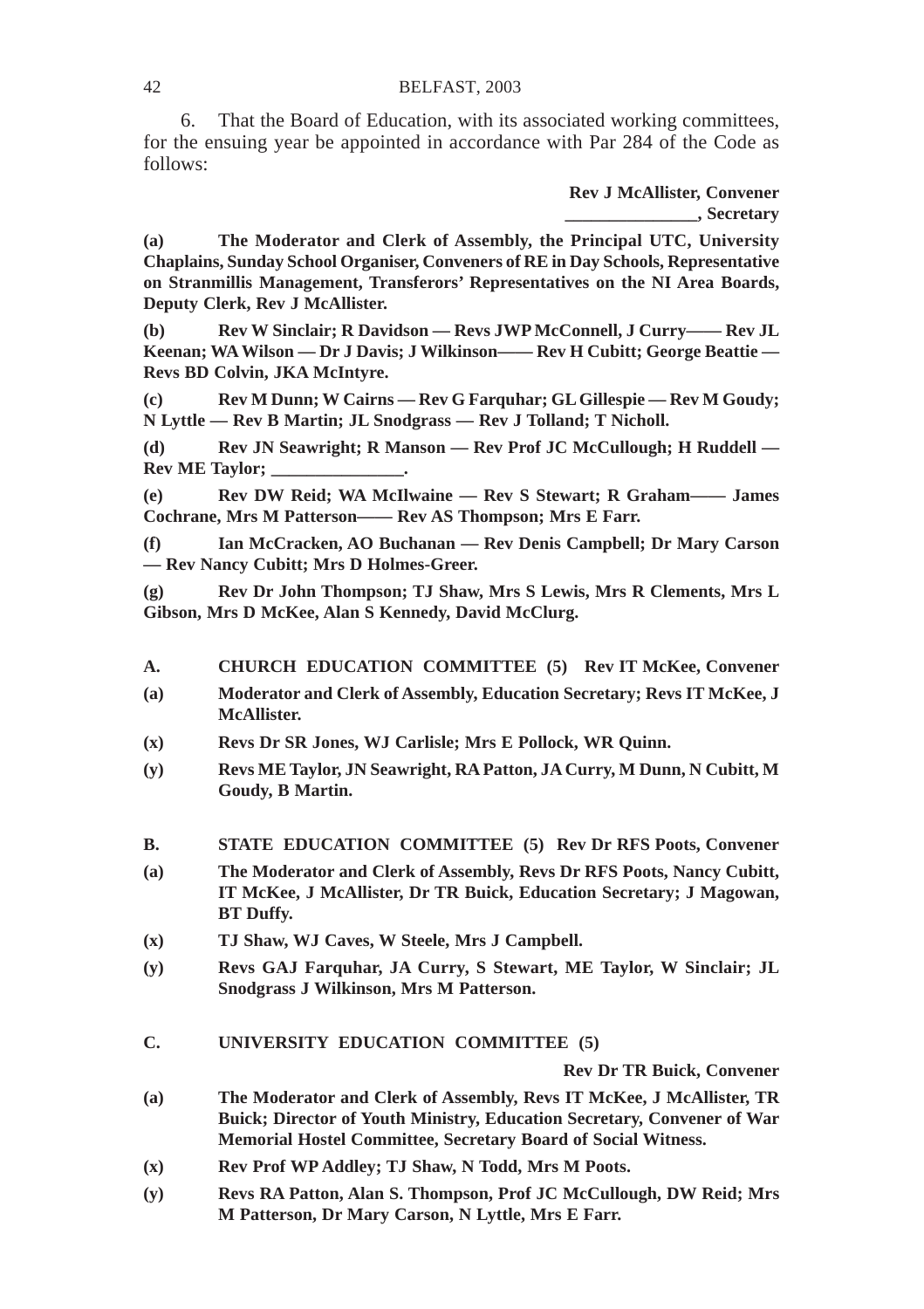The Report of the UNION COMMISSION (Reports pp 61-77) was UNION submitted by the Rev T J Stothers, together with the following Supplementary **COMMISSION** Report.

## **UNION COMMISSION - Supplementary Report**

The Presbytery of Dublin and Munster and the Presbytery of Down have separately asked that the Union Commission facilitate amalgamations of congregations within their bounds. Appropriate resolutions are appended.

Moved by the Rev T J Stothers, seconded by the Rev C D McClure, and agreed:

1. That the Report be received.

2. That the congregation of Ormond Quay & Scots be amalgamated with **Ormond Quay** the congregation of Clontarf, on terms agreed with the Union Commission, and **& Scots** under the name Clontarf, with effect from 31 July, 2003 or other suitable date.

3. That the congregation of Strangford be amalgamated with the **Strangford** congregation of Ardglass, on terms agreed with the Union Commission, and under the name Ardglass, with effect from 30 September, 2003 or other suitable date.

4. That the CMF be authorised to pay grants towards expenses incurred by **General**ministers in congregations, up to a limit of NI £5,000 or RI  $\epsilon$ 7,500 for ministers residing in the Republic of Ireland, within the terms of resolution 3, p 70 General Assembly Minutes 1988.

5. That the Personnel and Planning Committee, in consultation with other relevant Boards and agencies, continue to facilitate discussions concerning the optimum means of employing, and supporting work of, additional pastoral personnel within our congregations; and that a co-ordinated strategy be formulated for wider discussion and implementation.

6. That the Union Commission with its associated working Committee be appointed for the ensuing year in accordance with Par 128 of the Code as follows:

## **Rev TJ Stothers, Convener Rev SA Matthews, Secretary**

**(a) The Moderator and Clerk of Assembly, Convener and Secretary of Home Mission Committee, Superintendent of the Irish Mission, Conveners of Church Extension, and CMF Committees, Convener of Ministry and Pensions Board, Revs SA Matthews, TJ Stothers.**

**(b\*) Revs SA Matthews, TA McNeely, WJ Henry; Wm Grills, Mervyn Spence, Dr Chris Girvan.**

**(c\*) Revs Dr RI Birney, N McClean, TR Graham, WI Hunter; HL Todd, JW Petrie.**

**(d\*) Revs TV Patterson, Dr I Hart, AR Bill; J Wilson, D McCormick, L Hully.**

**(e\*) Revs TWA Greer, GD Simpson, Dr J Fell; Mrs L Thompson, R Forbes, TR Reid.**

**(f\*) Revs GJ Mackarel, J Lamont, S Anketell, B Brown; Kenneth Walker, Miss J Binnie.**

**(g) Revs James Gordon, JI Mairs, JNI McNeely, P Dalzell, Dr AR Rodgers, J Brackenridge; Lyle Cubitt, RJ Davidson, Dr TJ Robinson.**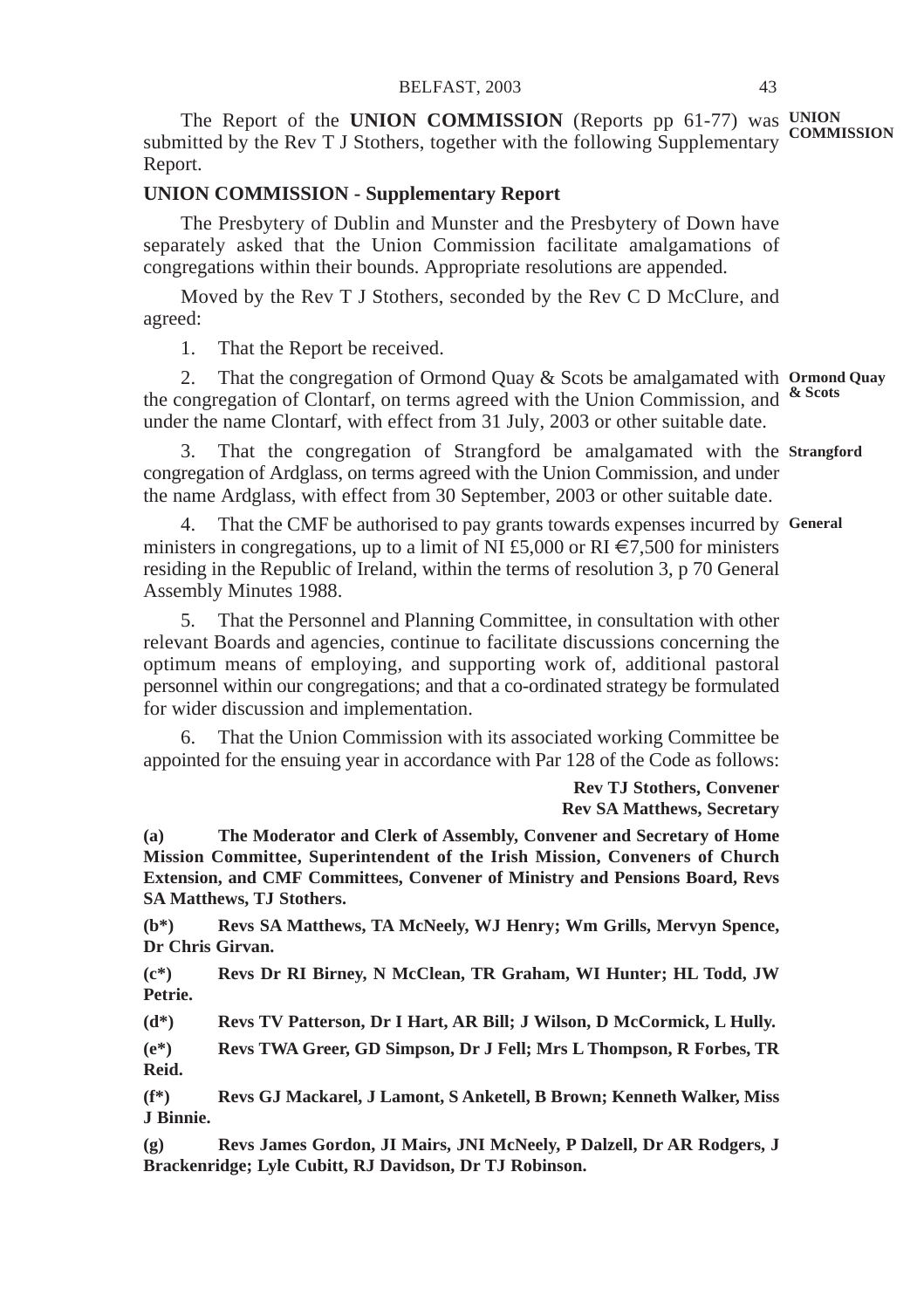|                                                                            | 44             | BELFAST, 2003                                                                                                                                                                                                                                                    |  |
|----------------------------------------------------------------------------|----------------|------------------------------------------------------------------------------------------------------------------------------------------------------------------------------------------------------------------------------------------------------------------|--|
|                                                                            | A.             | PERSONNEL AND PLANNING COMMITTEE (5)                                                                                                                                                                                                                             |  |
|                                                                            |                | <b>Rev CD McClure, Convener</b>                                                                                                                                                                                                                                  |  |
|                                                                            | (a)            | The Moderator and Clerk of Assembly, Rev TJ Stothers, Professor of<br>Practical Theology, HM Convener and Secretary, two PWA Representatives,<br><b>Church Extension representatives, CMF Conveners, Rev CD McClure;</b><br><b>Chairman of Union Commission.</b> |  |
|                                                                            | $(\mathbf{x})$ | Revs TJ McCormick, PT Dalzell; H Smyth, Miss D Shannon.                                                                                                                                                                                                          |  |
|                                                                            | (y)            | Revs TV Patterson, Dr Ian Hart, GJ Mackarel, Dr J Fell, AR Bill, SA<br>Matthews, TR Graham; Dr. C Girvan.                                                                                                                                                        |  |
| <b>Memorial of</b><br><b>Kirk Session</b><br>of Macrory<br><b>Memorial</b> |                | The <b>Memorial of the Kirk Session of Macrory Memorial</b> (Reports pp 77-<br>78) was submitted by the Rev L E Carroll.                                                                                                                                         |  |
|                                                                            |                | Moved by the Rev L E Carroll, seconded by Mr W J A Crawford and agreed:                                                                                                                                                                                          |  |
|                                                                            |                | That the Memorial be received and its prayer granted.                                                                                                                                                                                                            |  |

The **Memorial of the Presbytery of East Belfast** (Reports pp 78-79) was Presbytery of submitted by the Rev Dr J R Savage. **Memorial of**

Moved by the Rev Dr J R Savage, seconded by the Rev J McVeigh:

That the Memorial be received and its prayer granted.

Moved, as an amendment, by the Rev T J Stothers, seconded by the Rev C D McClure, and agreed:

That the Memorial be received and that it be referred to the General Board to investigate the matter of Ministers being allowed to purchase their own house in place of a manse, and report to the General Assembly 2004.

On being put as substantive motion, was passed.

The sederunt came to a close at 5.40 pm, the Moderator pronouncing the Benediction.

# **FOURTH SESSION**

Wednesday,  $4^{\text{th}}$  June, 2003 Half past nine o'clock. Forenoon

The Assembly again convened, the Moderator leading in prayer.

The Report of the **CHURCH AND GOVERNMENT COMMITTEE** (Reports pp 31-58) was submitted by the Very Rev Dr J Dunlop, together with the **COMMITTEE**following Supplementary Report. **CHURCH & GOVERNMENT**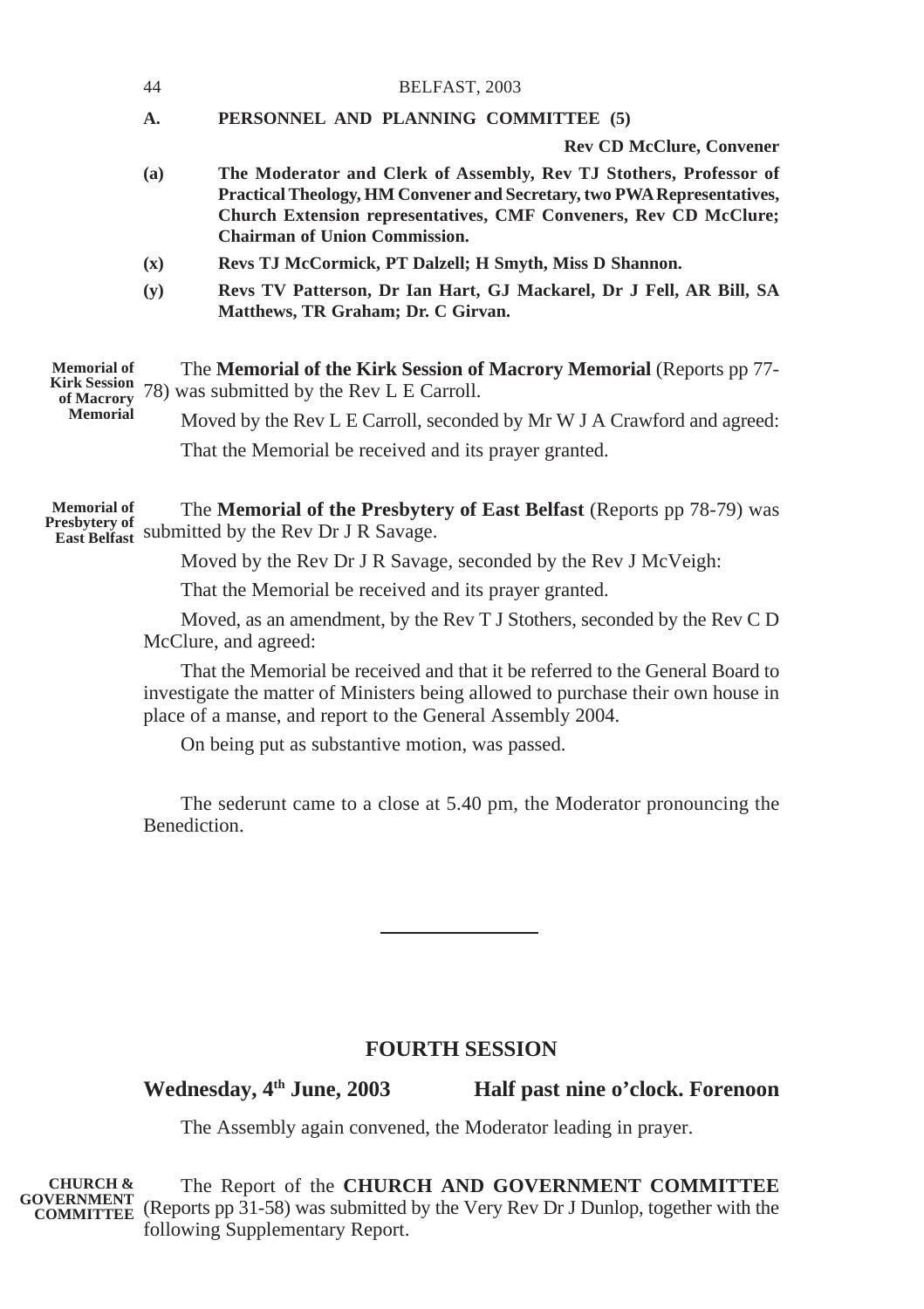#### **CHURCH AND GOVERNMENT COMMITTEE – Supplementary Report**

1. Since our report was prepared, the Iraq war has ended, although the future governance of Iraq remains problematic, with its Shia majority and Sunni and Christian minorities. Additionally, the elections to the Northern Ireland Assembly, expected to take place on  $29<sup>th</sup>$  May, were postponed for a second time. This followed lengthy negotiations between the pro-Agreement parties, the Irish and British governments, and the active involvement of the American administration.

2. In April the two governments published their comprehensive "Joint Declaration" covering the areas of "Requirements of Peace and Stability", "Acts of Completion", "Political Institutions", "Paramilitarism", "Normalisation", "Policing and Justice", "Rights, Equality, Identity and Community" and "Review of the operation of the Agreement". While some of the elements in the Declaration are controversial, in their conclusion the two Governments state their belief that "These proposals provide a comprehensive basis for the acts of completion sufficient to re-establish trust and confidence, restore the devolved institutions in Northern Ireland and complete the implementation of the Agreement".

3. In the Joint Declaration the two governments stated "We need to see an immediate, full and permanent cessation of all paramilitary activity, including military attacks, training, targeting, intelligence gathering, acquisition or development of arms or weapons, other preparations for terrorist campaigns, punishment beatings and attacks and involvement in riots. Moreover, the practice of exiling must come to an end and the exiled must feel free to return in safety. Similarly, sectarian attacks and intimidation directed at vulnerable communities must cease". Such straightforward language is welcome.

4. The two responses from the IRA, with clarification provided by the president of Sinn Fein, went some way to meeting the governments' requirements but were deemed to be insufficient. If Sinn Fein aspires to be part of the government, to be active in local District Policing Partnerships and to be members of the Policing Board, and maybe, in the event of Security and Justice being devolved to Northern Ireland, having responsibility in that area, the requirements of the two governments and the wider population for clear undertakings and associated actions are entirely reasonable. Could it be that the most militant faction within Republicanism prevented the last step being taken? In the first statement the IRA said "We do not claim to fully understand unionist perceptions. But we are prepared to listen and learn". That openness is welcome and may lead to some progress.

5. Additionally, since our report to the General Assembly was written, Sir John Stevens has placed in the public domain a short summary of the results of his ongoing lengthy investigations into allegations of security force collusion with loyalist paramilitaries in murder. He believes that elements in the security forces were complicit in murders or failed to prevent them.

6. More recently allegations have been made that the security forces had one, and maybe more than one, highly placed informer within the IRA and one particular individual has been named as the informer known as "Steak-knife" or "Stake-knife".

7. Sir John Stevens' enquiry, as well as, perhaps, those resulting from the enquiries undertaken by Judge Cory (see 2002 Reports, page 41, paragraphs 16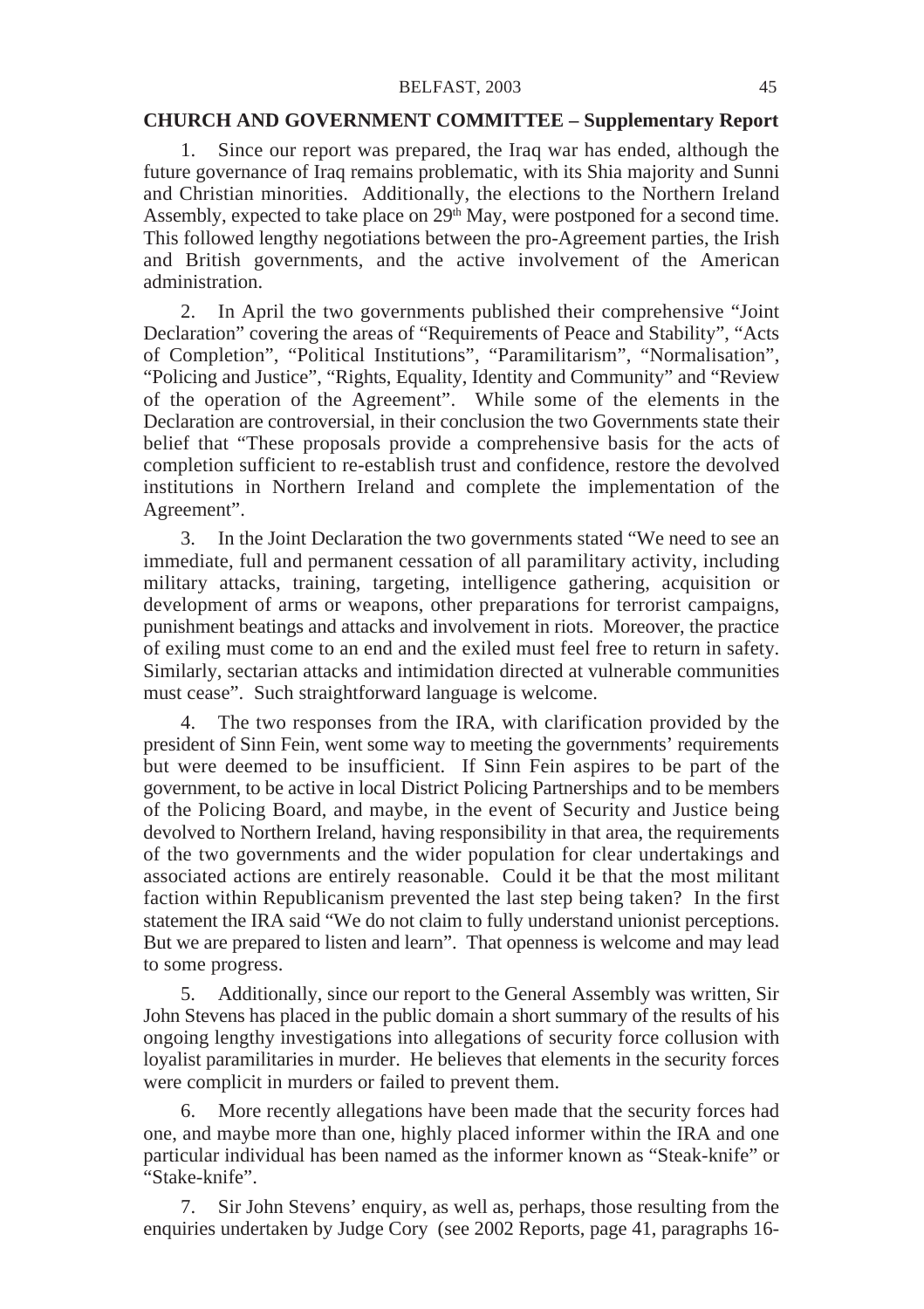31; page 49, paragraph 10; 2003 Reports, page 40, paragraph 4 c), in addition to books written by competent academics and journalists, all shed some light on activities in what some refer to as a war and others refer to as a terrorist campaign and the state's resistance to it.

8. These matters raise issues of profound moral complexity which are associated with the government of a democratic society's obligations to protect its citizens against powerful terrorist organisations. It may be possible to make some people amenable under the rule of law through the courts, although the threshold of proof in a criminal case, "beyond reasonable doubt", is high. The threshold of proof in a civil case, like that being undertaken in the Omagh case, is the lower one of "on the balance of probabilities". It may be necessary to have informers placed as highly as possible within terrorist organisations, which people, to maintain their cover and to provide intelligence and possibly to prevent murder, may be involved, with others, in either murder or failure to prevent murder. This moves the agents of the state beyond the rule of law. Is this ever permissible and if it is, under what conditions, by what authority, and under what safeguards? In an imperfect world the choice is often between the lesser of two evils. Can a government suspend its rules to defend its principles? An attempt to deal with such matters is addressed by just war principles in conflict between nation states, but what about internal or asymmetrical terrorism? This is a discussion which needs to take place.

9. The 2002 General Assembly passed the following resolution "That the General Assembly view with concern the partisan way in which the allegations concerning members of the security forces are being investigated and the calls for associated enquiries, while a blind eye is apparently turned to the activities of people who have been or still are associated with terrorist organisations. The General Assembly do not believe that such one sided activity serves the building of trust, nor do they believe that the time is right for a South African style Truth and Reconciliation Commission."

10. If the current enquiries continue, and calls for more enquiries are met, we may end up with the extraordinary situation of having "on the runs" back in society, police officers in court and maybe in prison and people closely associated with terrorism in the government and running the police. Either everything is to be opened, which we do not recommend, or everything is closed down while we get on with trying to shape a new future without carrying ever increasing burdens from the past. The emotional and social burden of enquiries is too heavy for our society to bear at present. In a book dedicated to the Protestant patriot Thomas Davis, John Mitchel wrote that Irishmen had to consent to let "the past become indeed history, not party politics, and begin to learn from it the lessons of mutual respect and tolerance. Instead of endless bitterness and enmity, then, at last this distracted land shall see the dawn of hope and peace". (Quoted by Paul Bew in the Sunday Independent 27-04-03).

11. The British Government's Consultation paper "A Shared Future" on Improving Relations in Northern Ireland will be responded to by the Church and Government Committee in association with the Irish Church Relations Committee and the Peace and Peacemaking Committee.

12. The latest draft of a new European Union Constitution has been published. The document which will eventually be agreed will be of long-lasting significance.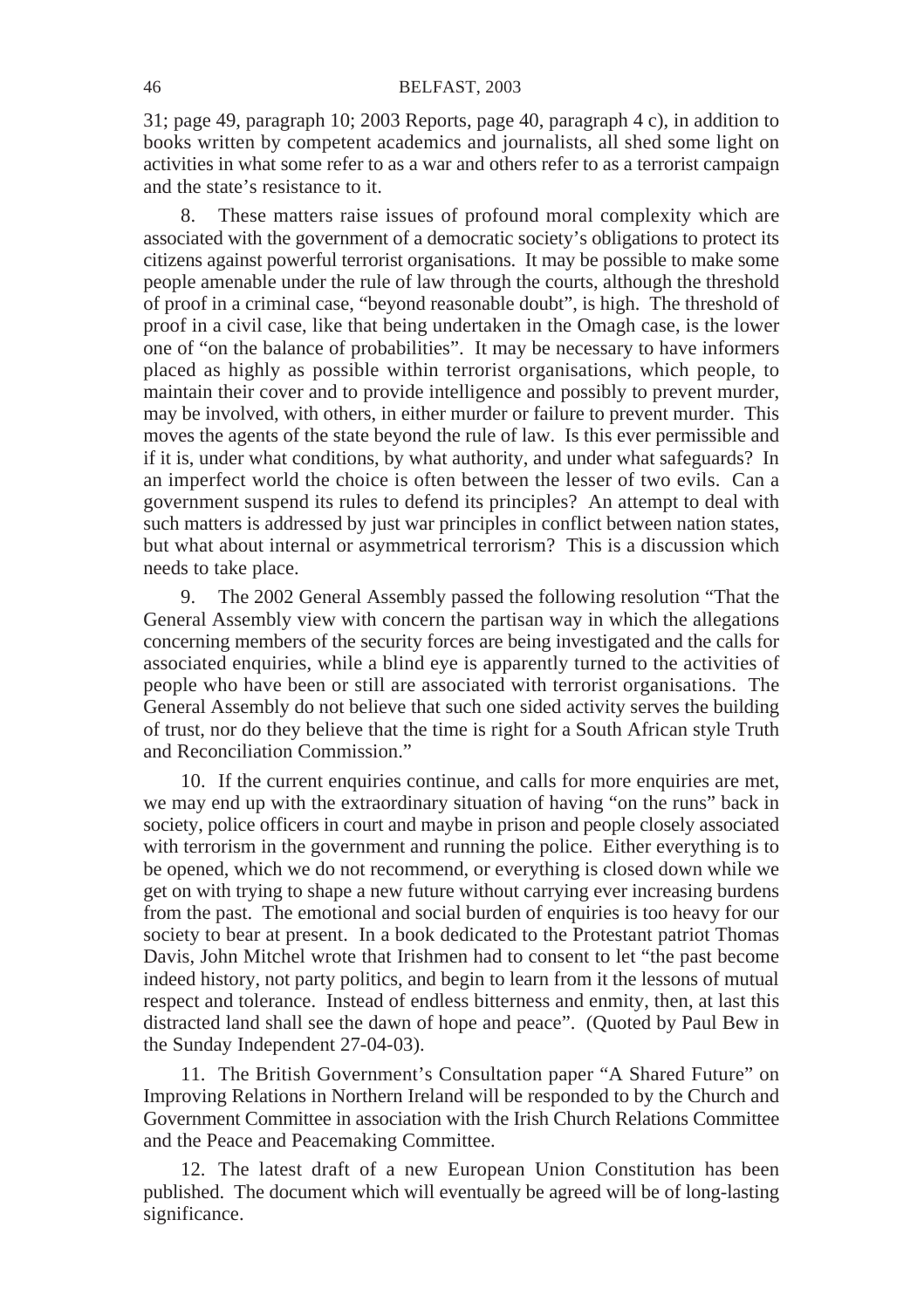## **New Marriage Legislation**

*The Clerk of Assembly reports:*

The Marriage (Northern Ireland) Order 2003 is now on the statute book and it is hoped that the new provisions will come into operation from 1 January 2004.

The main changes resulting from the new legislation will be:-

- \* Notice for all marriages will have to be given to the Registrar
- \* Both parties will have to give notice to the Registrar of the District in which they wish to marry
- \* There will be no residency requirements
- Notice can be given by post
- \* There will be authorised 'Officiants' who will conduct religious marriages
- \* There will be no registered buildings and all authorised officiants will be able to conduct marriages where they consider appropriate
- \* The Registrar will issue a 'Schedule' to the parties that will allow a marriage to take place
- \* Civil marriages will be able to be conducted by a Registrar in 'Approved Places'
- \* Approved places will be authorised by District Councils
- \* Civil marriages will be able to take place at any time including Sunday

However before the provisions of the new legislation can be introduced, three other pieces of legislation have to be enacted ie Marriage Regulations, Marriage Fees Order and Marriage Commencement Order.

Moved by the Very Rev Dr J Dunlop, seconded by Mr G McCullagh, and agreed:

1. That the Report be received.

2. That the General Assembly believe that any political accommodation in Ireland must take account of the stubborn cultural, political and religious diversity of the people who live here and call upon political leaders to have regard to the importance of pursing policies and using language which engender a sense of mutual belonging in contrast to reinforcing sectarian divisions.

That the General Assembly, in the service of shaping a new future, strongly resist the calls for additional enquiries, call upon paramilitary groups to desist from their illegal activities and encourage local congregations to understand and resist sectarianism and to be active in building bridges of co-operation, generosity and truthful understanding so that we lay good foundations for our shared future and that of succeeding generations.

Moved by Mr G McCullagh, seconded by the Rev Dr D J Watts, and agreed:

That the resignation of Very Rev Dr John Dunlop as Co-Convener of the Church and Government Committee be accepted, that he be thanked for his services, and that Very Rev Dr H A Dunlop be appointed in his place.

Business lapsed on Standing Orders (see page 60).

# **Intermission**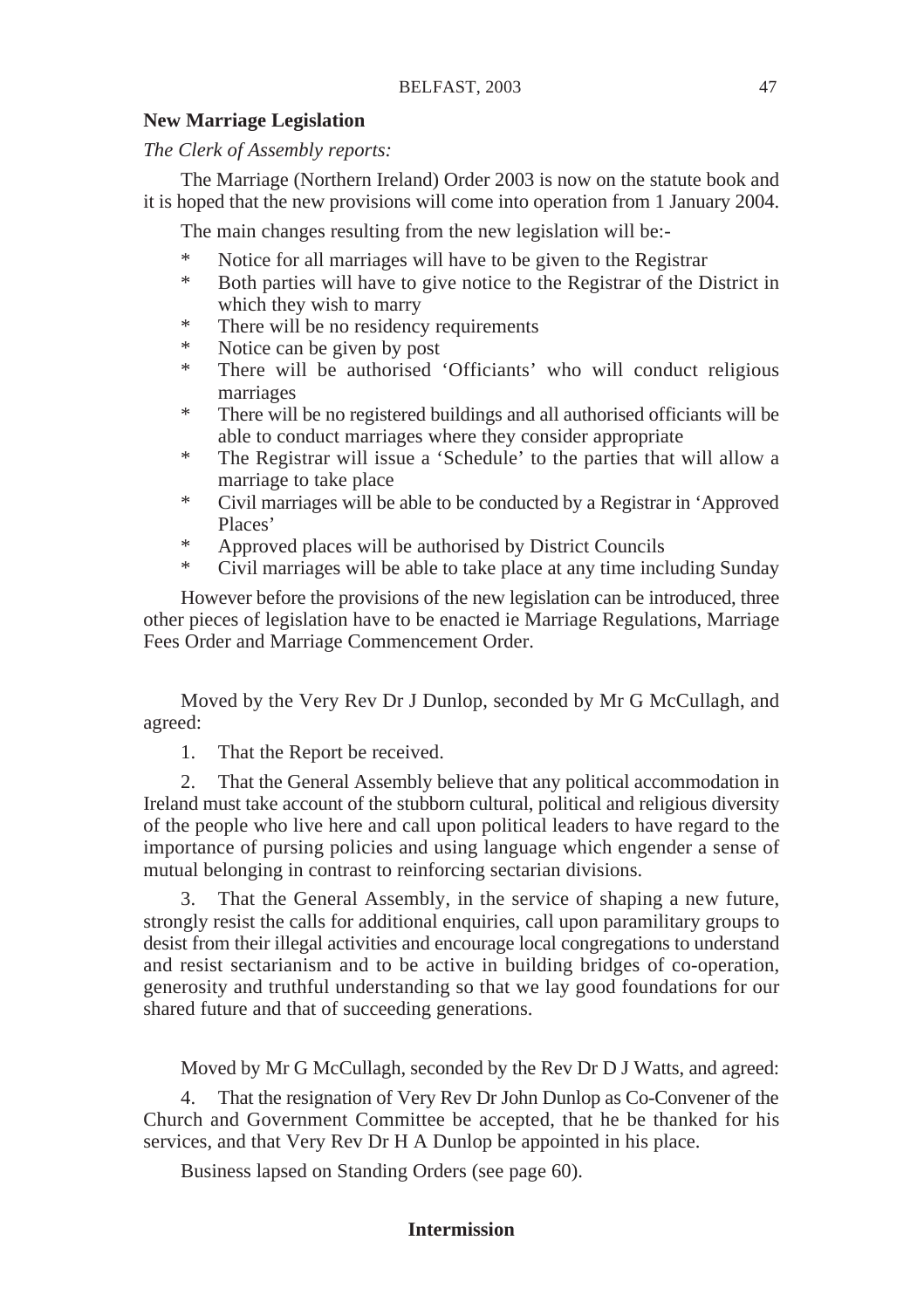The Report of the **GENERAL BOARD** (Reports pp 9-30) was submitted by the Very Rev Dr S Hutchinson. **GENERAL BOARD**

> Moved by the Very Rev Dr S Hutchinson, seconded by Dr R J Rodgers, OBE, and agreed:

1. That the Report be received.

Moved by the Very Rev Dr J Dunlop, seconded by Dr R J Rodgers, OBE, and agreed:

**Retirement of**

2. That the General Assembly accept the retirement of Very Rev Dr Samuel Hutchinson from the position of Clerk of the General Assembly and **the Very Rev. Dr. S. Hutchinson** General Secretary of the Church with effect from 31 August, 2003, and that he be thanked for his services.

> The Very Rev Dr J Dunlop spoke with warm appreciation of the devoted service which Dr Hutchinson had given to the General Assembly and the whole church.

> The Moderator also expressed the thanks of the Assembly to the outgoing Clerk and presented him with a token of appreciation of his many friends in the Church.

The Very Rev Dr S Hutchinson replied and thanked the Assembly.

Moved by the Very Rev Dr S Hutchinson, seconded by Dr R J Rodgers, OBE, and agreed:

3. That the Rev Dr Donald Watts be appointed Clerk of the General Assembly and General Secretary of the Church with effect from 1 September, 2003. **Clerk of Assembly**

> The Rev Dr Donald J Watts, having subscribed the Westminister Confession of Faith, was declared appointed.

SUBSCRIPTION in terms of the General Assembly's Formula.

I believe the Westminster Confession of Faith as described in the Code, Chapter I, paragraphs 12-14, to be founded on and agreeable to the word of God, and as such I subscribe it as the Confession of my faith.

> DONALD J WATTS Certified by SAMUEL HUTCHINSON Clerk of Assembly

#### The DECLARATION

I, Donald J Watts, having been chosen as the Clerk of the General Assembly do hereby promise that I will faithfully discharge the duties of the office to which I have been appointed; and that I will carefully preserve and, when required by this Court, restore the records and other documents now intrusted, or that may be hereafter intrusted, to my care.

> DONALD J WATTS Attested by SAMUEL HUTCHINSON 4 June 2003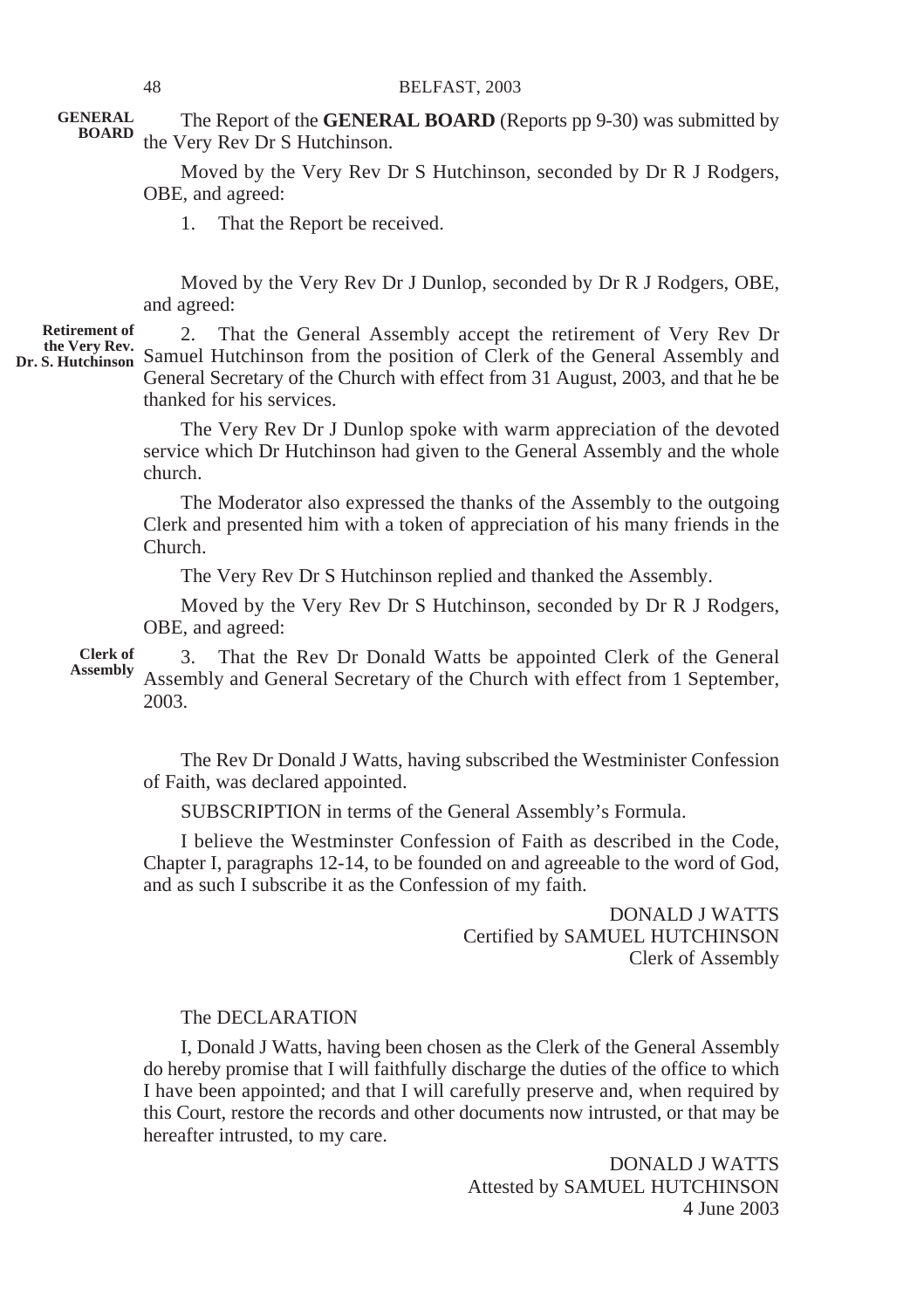The Moderator, leading in prayer, commended the Rev Dr Donald J Watts to the care and guidance of God.

The Rev Dr D J Watts thanked the Moderator and members of Assembly.

The Moderator, on behalf of the Assembly instructed that the Rev. Dr. D. J. Watts be made a member of the appropriate courts of the Church.

4. That the General Assembly give approval in principle to the abolition of **Synods** the regular Synods, and ask that detailed proposals be submitted in 2004.

5. That the greetings of the General Assembly be sent to our chaplains **Forces** serving with the Regular Forces assuring them of our prayerful concern and good **Committee** wishes at this time.

6. That the General Assembly note the various openings becoming available for chaplaincy work in the Regular Forces and commend these opportunities for service to our younger ministers.

7. That the General Assembly commend the work done by our part time chaplains in the Territorial Army, the Army Cadet Force and by Officiating Chaplains to our Garrisons and Stations.

8. That the General Assembly recommend the customary observance of Battle of Britain Sunday and Remembrance Sunday in our congregations and that the appropriate offerings taken up on those days be given to the Royal Air Force "Wings Appeal" and the Royal British Legion Poppy Appeal.

9. That the General Assembly recommend that congregations continue to support the work of the UDR/Royal Irish Regiment Benevolent Fund by taking up an offering on the last Sunday in April or some other appropriate Sunday.

10. That a grant of up to £2,500 be made available from the Incidental Fund **Peace and** to the Peace and Peacemaking Committee. **Peacemaking Committee**

11. That the present policy of inviting a wide range of people from civil **Opening Night** society to the Opening Night of the General Assembly be continued, but that the list be widened.

12. That a grant of up to £3,000 be made available from the Incidental Fund **Conciliation** to the Conciliation Panel.

13. That the General Assembly adopt the recommendations of the **Recognised** Recognised Ministries Committee on Ministers and Licentiates without Charge. **Ministries Committee**

14. That the General Board, with its associated working committees for the **General**ensuing year, be appointed in accordance with Par 272 of the Code as follows:

#### **The Clerk, Convener**

**(a) Moderator, and Clerk of Assembly, preceding three Moderators and former Clerks of Assembly, Clerks of Synods and Assembly Conveners of Commissions and Boards.**

**(b) Revs Dr RA Russell, J Gordon; WJ McClelland, J McIntyre — Revs CG Harris, FAC Wilson; WJ Hamilton, WH Scott — Revs Dr James Harper, RE Boggs; McL Gibson, Mrs I McBride — Revs JI Davey, R Lockhart; RDT Gibson, Miss E McConnell—— Revs IJ Patterson, J Holmes; RA McCracken, J Hudson—— Revs SA Finlay, Dr DJ McGaughey; E McWilliams, H McGaffin.**

**(c) Revs JJ Andrews, SW Dickinson; J Petrie, Mrs A Erwin — Revs WJ Johnstone, Dr JW Lockington; Mrs E Love, RJ McDowell — Revs Ivan Hunter, TP Fleming; I Smyth, P McGonigle — Revs HB Wallace, NE Dorrans; RH Gault, RD McConaghie — Revs WD Weir, D Bannerman; B Strange, Mrs AB Wilson.**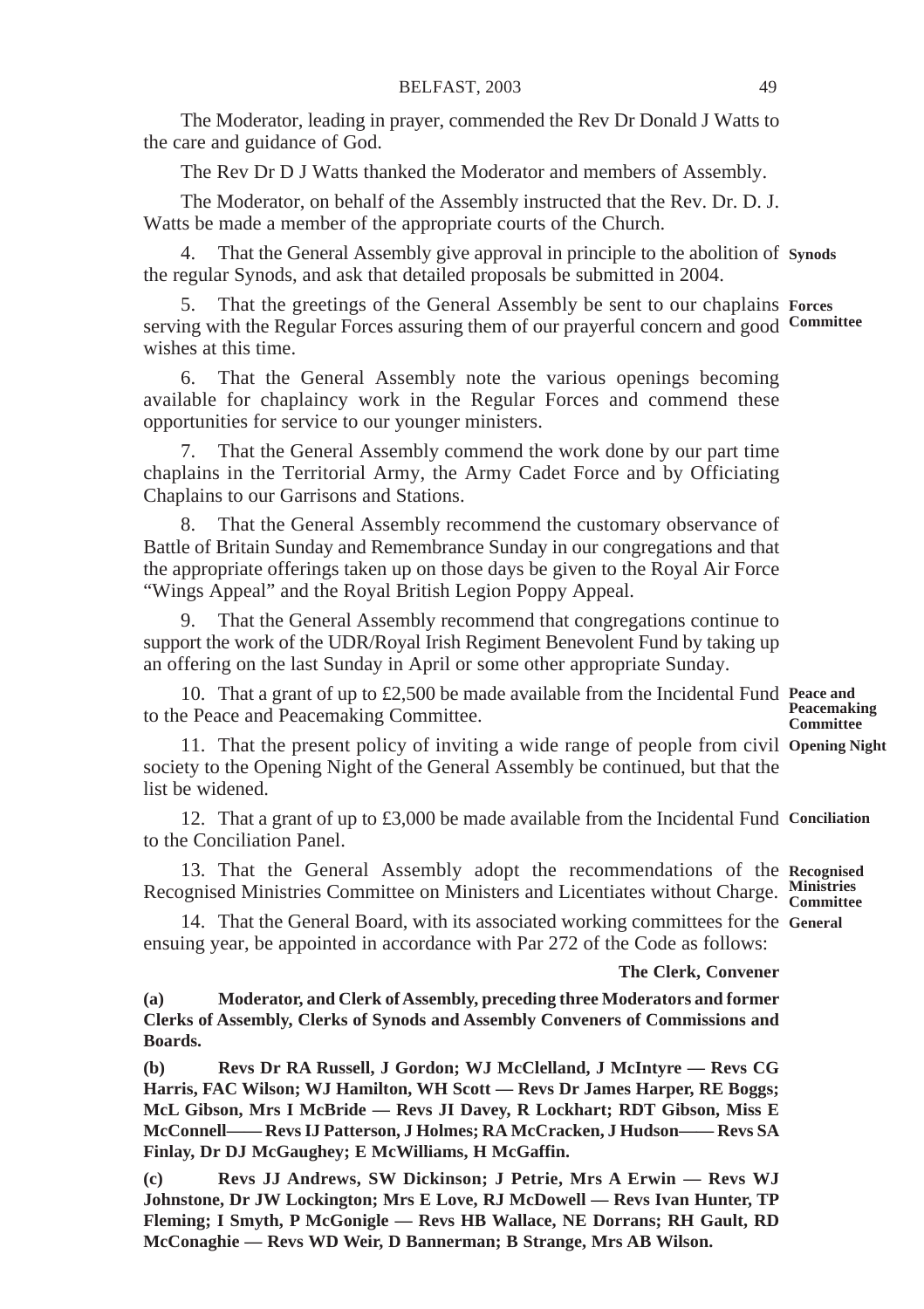**(d) Revs TC Morrison, RS Hetherington; M Whittle, JH McDowell — Revs RT Anderson, WPH Erskine; Dr RM Nicholl, Miss Mary Angus — Revs John McVeigh, Dr R Savage; AJ Morrow, Miss VJ Wilson.**

**(e) Revs Dr J Fell, RL Craig; JA Emery, A Craig —Revs S Stewart, N Ward; B Douglas, S Warnock—— Revs JF Murdoch, JR Burnett; WC Henderson, J Cochrane — Revs TJ Conway, NW McAuley; R Stewart, EM Carroll.**

**(f) Revs Brian Brown, J Lamont; AO Buchanan, Mervyn McKean — Revs JG Faris, FP Sellar; Joan Cowle, Wm Harper—— Revs Nancy Cubitt, A McCullough; M Jackson, J Fairbairn.**

**(g) Revs TD Gribben, IF Smith, JH Robinson, CJC McMullen; Mrs G Irwin, Mrs K Mawhinney, Mrs Maureen Patterson, Mrs Z Vallely, Mrs R Cowan, Miss E Drysdale, Mrs M Thompson, HS McCullough, Aubrey McMurtry, S McKinney, Mrs Alison Harbison, Mrs C Poynton, Mrs H Jess, D McCleery, WH Henry.**

## **A. CHURCH AND GOVERNMENT COMMITTEE (5)**

**Rev Dr Alastair Dunlop; George McCullagh, Conveners**

- **(a) The Moderator, preceding Moderator, Clerk, former Clerks, and Deputy Clerk of Assembly, Moderator-Designate, Forces Convener, Peace and Peacemaking Convener, Revs Dr John Dunlop, Dr Alastair Dunlop; George McCullagh.**
- **(x) Rev Lesley E Carroll; Mrs Gillian Drennan, Miss Heather Morrow, Mrs Serena Blair.**
- **(y) Revs James Gordon, Dr Joseph Fell, Joseph Andrews, Tom Conway; Jackie Hudson, Mervyn McKean, Robert Gault, Mervyn Jackson.**
- **B. MODERATOR'S ADVISORY COMMITTEE (5) The Clerk, Convener**
- **(a) The Moderator, preceding three Moderators, Clerk, former Clerks, and Deputy Clerk of Assembly, Clerks of Synods, Conveners of Church and Government Committee, Head of Personnel, Information Officer.**
- **(x) Revs Dr AWG Brown, DR Baker; MA Morrow, QC, N Chambers.**
- **(y) Revs JJ Andrews, TJ Conway, IJ Patterson, Dr J Fell, WD Weir; RDT Gibson, RA McCracken, Miss VJ Wilson.**
- **C. DOCTRINE COMMITTEE (5) Principal, UTC, Convener**
- **(a) The Moderator and Clerk of Assembly, the General Assembly's Theological Professors.**
- **(x) Revs C Reid, Prof RFG Holmes; Dr RJ Rodgers, Dr N Smith.**
- **(y) Revs Dr J Fell, TP Fleming, N Cubitt, Dr JW Lockington, JG Faris, FP Sellar, John McVeigh, IJ Patterson.**
- **D.** FORCES COMMITTEE (5) Rev S van Os, Convener
- **(a) The Moderator and Clerk of Assembly, Rev S van Os.**
- **(x) Revs. PP Campbell, Prof JP Taylor; S Agnew.**
- **(y) Revs Dr J Fell, JJ Andrews, RT Anderson, Dr. J Harper, WD Weir; WH Scott.**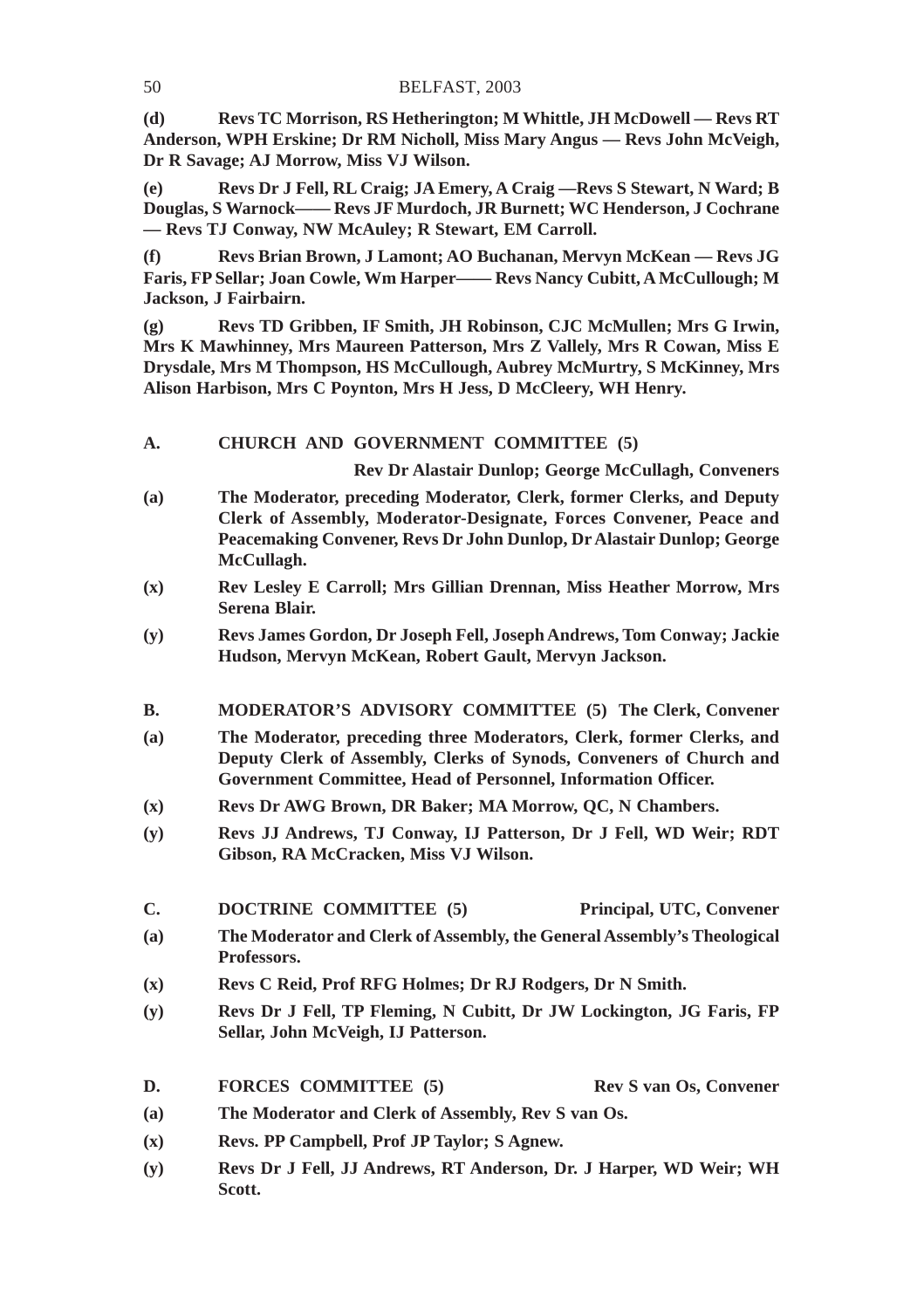- **E. CHAPLAINS COMMITTEE (5) Dr RJ Rodgers, Convener**
- **(a) The Moderator and Clerk of Assembly, Conveners of Church and Government Committee, Convener of Social Issues and Resources Committee; Dr RJ Rodgers.**
- **(x) Revs BCG Black, Dr RFS Poots; RDT Gibson, Miss M. Cromie.**
- **(y) Revs RT Anderson, J Gordon, WPH Erskine, Dr J Fell, TJ Conway, SA Finlay; Mrs A Erwin, J Petrie.**
- **F. RECOGNISED MINISTRIES COMMITTEE (5) The Clerk, Convener**
- **(a) The Moderator, Clerk of Assembly, Convener of Doctrine Committee, Convener of Union Commission, Deputy Clerk, Convener of Committee on Reception of Ministers and Licentiates.**
- **(x) Revs IT McKee, Dr RFS Poots, WS Marrs; Mrs M Myers.**
- **(y) Revs WJ Johnstone, WD Weir, JI Davey, TP Fleming, WPH Erskine, R Lockhart, JJ Andrews; Miss VJ Wilson.**
- **G. PEACE & PEACEMAKING COMMITTEE (5)**

**Rev DR Baker, Convener**

- **(a) The Moderator and Clerk of Assembly; Rev DR Baker, Youth for Peace Programme Officer.**
- **(x) Revs JI Thompson, SE Hughes, R Hill; Mrs B Reid.**
- **(y) Revs J Burnett, J Gordon, TP Fleming, I Patterson, RE Boggs; R Gibson, Miss VJ Wilson, Mrs A Erwin.**

The **Overtures anent Pars 90 (1) and 95 (d) of the Code** (Reports p 29) **Overtures anent** were submitted by the Very Rev Dr S Hutchinson. **Pars. 90(1) & 95(d)**

Moved by the Very Rev Dr S Hutchinson, seconded by the Rev Dr D J Watts and agreed:

That the Overture anent Par 90 (1) of the Code, having lain on the books for one year, be enacted as the law of the Church.

That the Overture anent Par 95 (d) of the Code, having lain on the books for one year, be enacted as the law of the Church.

The **Overture anent Par 93 (2) of the Code** (Reports p29) was submitted by **Overture anent** the Very Rev Dr S Hutchinson. **Par. 93(2)**

Moved by the Very Rev Dr S Hutchinson, seconded by the Rev Dr D J Watts and agreed:

That the Overture anent Par 93 (2) of the Code be received, placed on the books and sent down to Presbyteries under the Barrier Act.

The **Memorial of the Presbytery of Tyrone** (Reports p 29) was submitted **Memorial of** by the Rev W T Bingham. Moved by the Rev W T Bingham, seconded by the Rev Presbytery R A McLernon, and agreed:

That the Memorial be received and its prayer granted.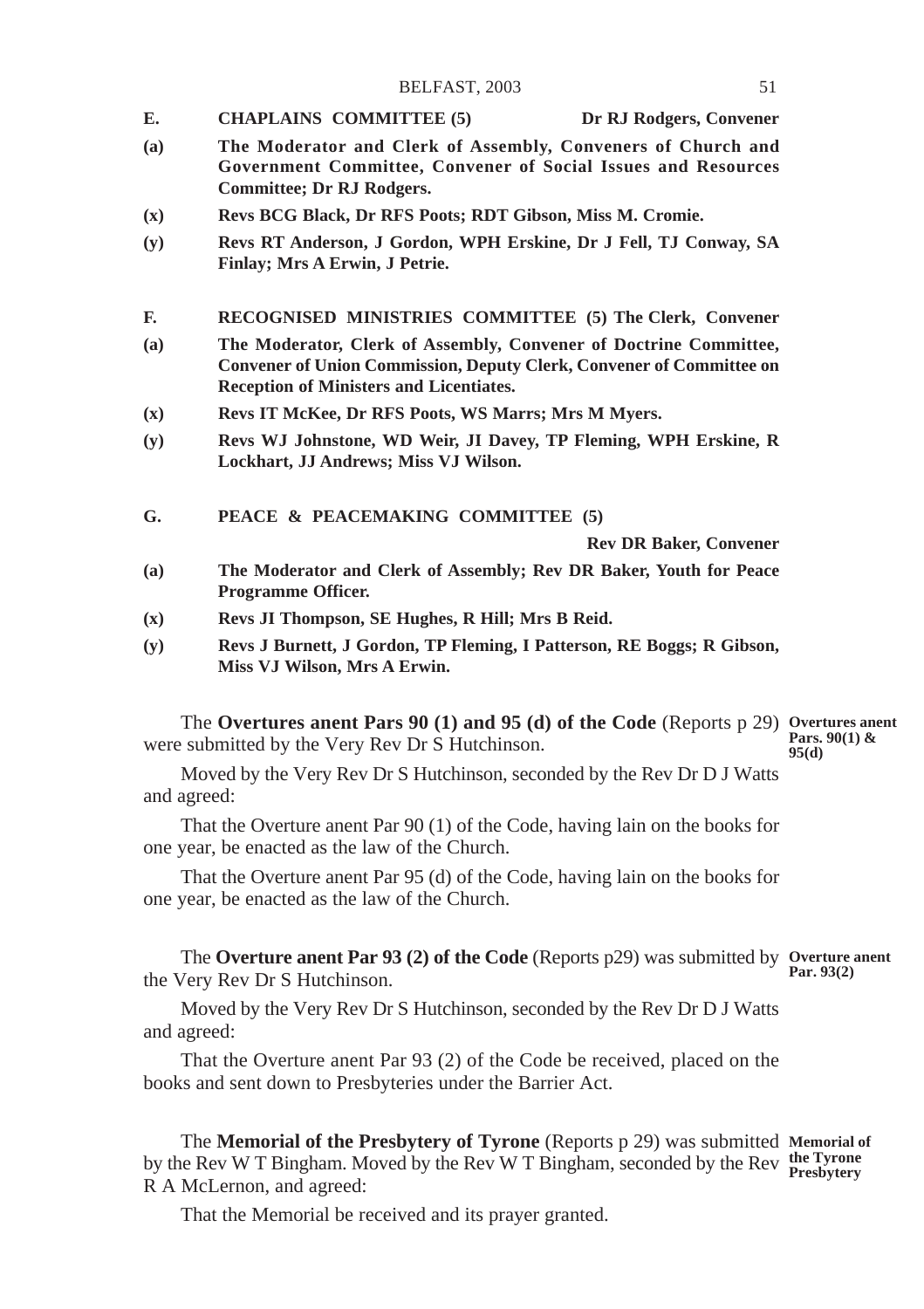The Assembly engaged in worship conducted by the Moderator, assisted by the Rev Robert Allen.

At the request of the Moderator, the Rev J S Carson addressed the Assembly.

The sederunt came to a close at 1.00 pm, the Moderator pronouncing the **Benediction** 

# **FIFTH SESSION**

**Wednesday, 4th June, 2003 Two o'clock. Afternoon**

The Assembly again convened, the Moderator leading in prayer. The Minutes were taken and corrected.

The Report of the **BOARD OF SOCIAL WITNESS** (Reports pp190-210) WITNESS was submitted by the Rev R Vallely together with the following Supplementary Report. **SOCIAL**

#### **Convenership**

The Rev Ian McDonald has tendered his resignation as Co-Convener of the Addiction and Education Services Committee. During his brief Convenership he has made a significant contribution to the work of the Board in this area, in particular, in his pastoral role as Chaplain in Carlisle House. The Board warmly thanks him for his services.

# R VALLELY

Moved by the Rev R Vallely, seconded by Mr L Conway, and agreed:

1. That the Report be received.

2. That the resignation of Rev Trevor McCormick as Convener of the Presbyterian Residential Trust be accepted, that he be thanked for his services and the Rev John Noble be appointed in his place.

3. That the resignation of the Rev Ian McDonald as Co-Convener of the Addiction and Education Services Committee be accepted, that he be thanked for his services and that the Rev T J Wilson be appointed in his place.

4. That the Recommendations numbered 1-13 in the Report on the Review of the Remarriage Panel be approved. **Remarriage Panel Review**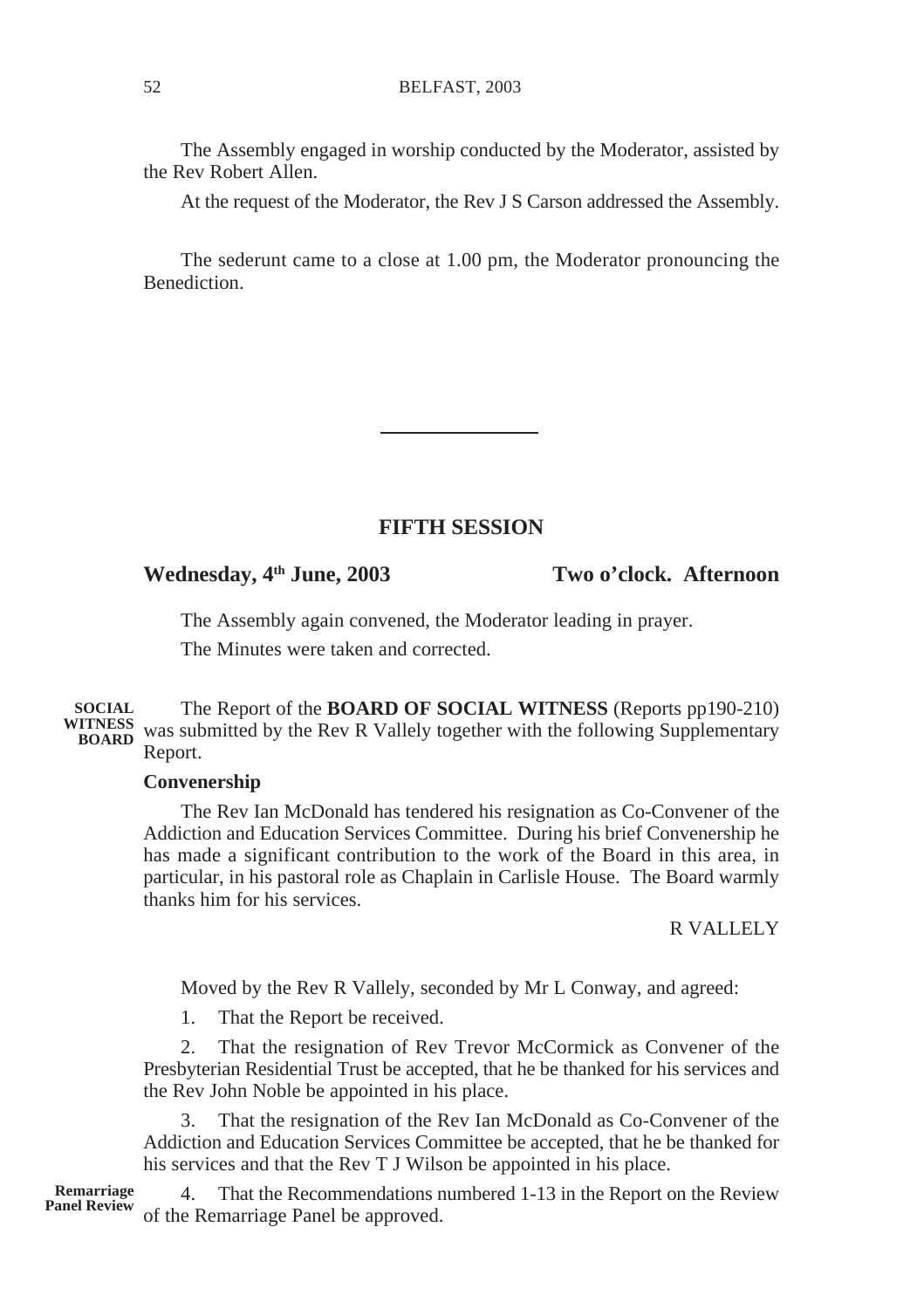5. That the Marriage and the Family Committee prepare Guidelines for the **Marriage &** 2004 General Assembly on the circumstances that would make permissible the **The Family** remarriage of a divorced person by a minister.

6. That the Marriage and the Family Committee review the wording of the Code Par 85(6).

7. That the Marriage and the Family Committee explore ways of improving the accommodation arrangements for the Remarriage Panel.

8. That the General Assembly commend the book *"From Despair to* **General***Hope"– a Christian perspective on the tragedy of suicide"* to all those 'working with, and concerned for, the tragedy of those for whom life no longer has any meaning'.

9. That the customary grant made by the Social Issues and Resources Committee up to a total of £3,000 be met from the Incidental Fund.

10. That the Board of Social Witness, with its associated working committees for the ensuing year, be appointed in accordance with Par 281 of the Code as follows:

> **Rev R Vallely, Convener Director of Social Service, Secretary**

**(a) The Moderator and Clerk of Assembly, Superintendent of the Shankill Road Mission, Minister and Superintendent of the Kinghan Mission, Board Convener, Director of Social Service, Residential Services Manager.**

**(b) Rev WJ Murdock; Miss D Shannon, Mrs A Sinclair — Rev AJ Thompson; J Smart, Mrs D Foster — Rev JR Hyndman; W Keown, Mrs J Davidson—— Dr D Patterson, R McCleary, Mrs A Neilly — Rev A Johnston; Mrs M Hewitson, Mrs M Williams — Rev J Mattison; J Chestnutt, Mrs E Barry.**

**(c) Rev DJ Kane; J Todd, Mrs W Bristow — Rev MS Gault; Mrs L Graham, Mrs Z Vallely — Rev J Coulter; George McIntyre, Mrs I Cairns — Rev M Barr; J Chestnutt, Mrs K Fulton — Rev JL Tosh; RJ Coulter, Mrs W Dickey.**

**(d) Revs K McConnell, TN Hamilton; Mrs B Brennan, — Revs J Braithwaite, N Agnew; Miss JP Gamble—— Revs Dr RM Crooks, D Maxwell; Mrs B Stewart.**

**(e) Revs AJA Rosborough, JK McCormick; Mrs E Patterson—— Revs DS Irwin, KG Patterson; Mrs V Miller — Rev GD Allen; H Alexander, Mrs M Good — Rev T Coburn; Mrs A Allingham, Mrs I Reid.**

**(f) Rev PA McBride; Mrs E Montgomery, Mrs J McKean — Rev Dr S Mawhinney; D Boyd, Ms Linda Milligan — Rev GJ Mackarel; Miss F Fleming, W McConkey.**

**(p) Miss Elizabeth Smyth, Mrs J. Kirk, Mrs Gillian Drennan, Mrs Helen Murdock, Mrs Pearl Johnston, Mrs H Jess, Mrs M Patterson.**

**A. SOCIAL ISSUES AND RESOURCES COMMITTEE (5)**

**Rev RA Liddle, Convener**

- **(a) The Moderator and Clerk of Assembly, Committee Convener, Board Convener, Director of Social Service.**
- **(x) Revs Dr RA Russell, Dr C Grant; Dr K Moyna Bill.**
- **(y) Revs A Johnston, JA Braithwaite, WJ Murdock; Miss E Smyth, Dr D Patterson, Miss D Shannon.**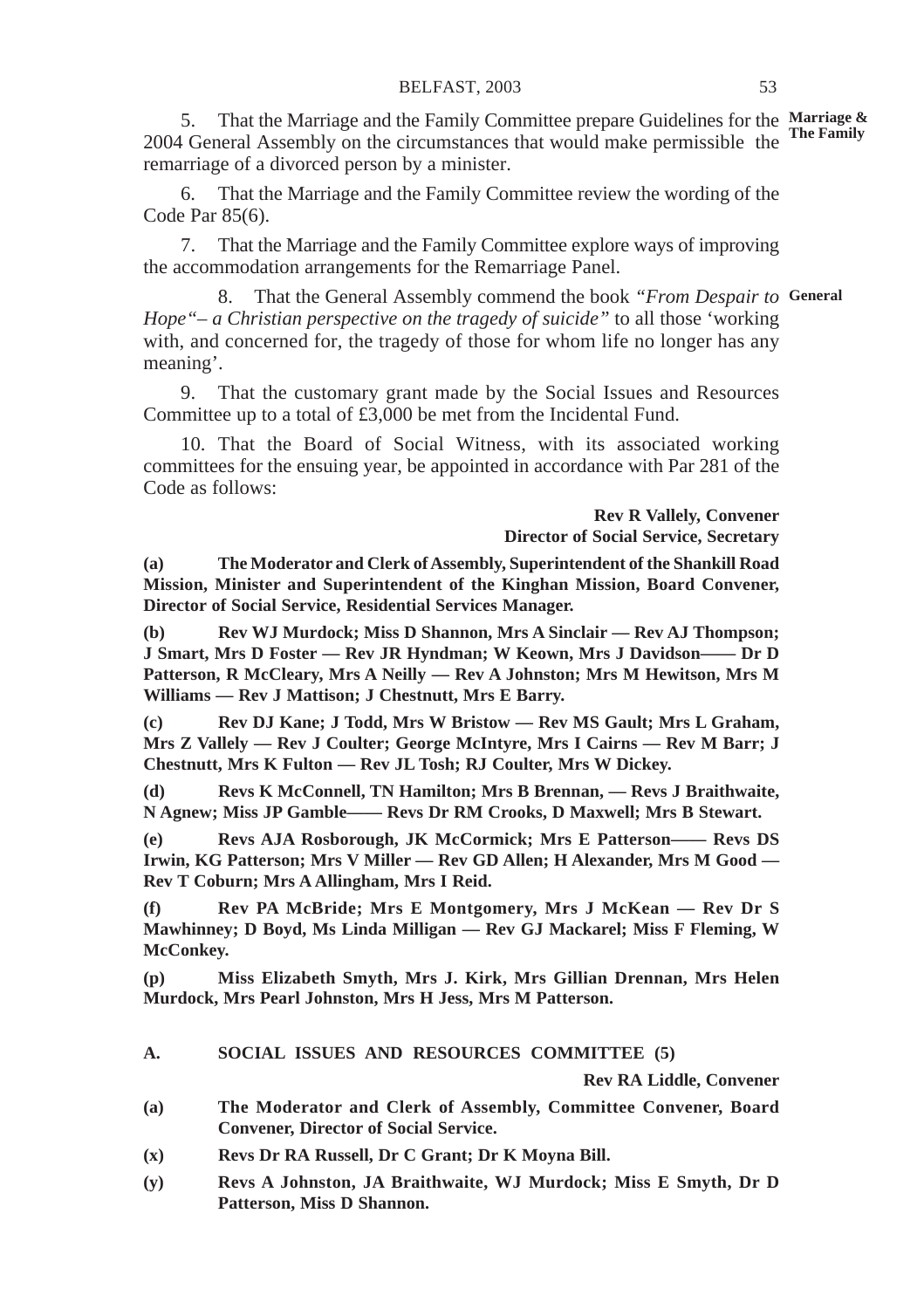| 54             | BELFAST, 2003                                                                                                                                                                                                                                                           |
|----------------|-------------------------------------------------------------------------------------------------------------------------------------------------------------------------------------------------------------------------------------------------------------------------|
| В.             | ADDICTION AND EDUCATION SERVICES COMMITTEE (5)                                                                                                                                                                                                                          |
|                | <b>Revs JA Beattie, T J Wilson, Co-Conveners</b>                                                                                                                                                                                                                        |
| (a)            | The Moderator and Clerk of Assembly, Board Convener, Director of Social<br>Service, Committee Conveners, 1 Rep Duncairn & St Enoch's Church, Rev<br><b>JC</b> Buick.                                                                                                    |
| $(\mathbf{x})$ | Revs Ian McClean,<br>_______; Mrs L Dunlop, Dr L Calderwood.                                                                                                                                                                                                            |
| (y)            | Revs KG Patterson, GD Allen, AJA Rosborough, AJ Thompson; Mrs Z<br>Vallely, G McIntyre, J Todd, Mrs Wenda Bristow.                                                                                                                                                      |
| C.             | WAR MEMORIAL HOSTEL COMMITTEE (5) JH Martin, Convener                                                                                                                                                                                                                   |
| (a)            | The Moderator and Clerk of Assembly, Board Convener; Director of Social<br>Service, Committee Convener, Financial Secretary, Convener and Secretary<br>of the Board of Education, Convener of the University Education<br><b>Committee, Director of Youth Ministry.</b> |
| $(\mathbf{x})$ | NJ Chambers, Austin Treacy; Revs T Coburn, RA Patton.                                                                                                                                                                                                                   |
| (y)            | Revs MS Gault, DS Irwin, Dr RM Crooks, K McConnell; Mrs Helen<br>Murdoch, Mrs G Drennan, Miss JP Gamble, Mrs M Patterson.                                                                                                                                               |
| D.             | KINGHAN MISSION COMMITTEE (5) Dr Jean McClune, Convener<br><b>Rev S Henning, Superintendent</b>                                                                                                                                                                         |
| (a)            | The Moderator and Clerk of Assembly, Board Convener, Minister and<br>Superintendent of Kinghan Mission, Director of Social Service, Committee<br>Convener.                                                                                                              |
| $(\mathbf{x})$ | G Lewis, A Shaw, Mrs Christine Houston.                                                                                                                                                                                                                                 |
| (y)            | Revs Dr RM Crooks, J Braithwaite, T Coburn, DS Irwin, M Barr; Mrs Amy<br>Allingham.                                                                                                                                                                                     |
| Е.             | PRESBYTERIAN RESIDENTIAL TRUST COMMITTEE (5)                                                                                                                                                                                                                            |
|                | <b>Rev JA Noble, Convener</b><br>Mrs Linda Wray, Secretary                                                                                                                                                                                                              |
| (a)            | The Moderator and Clerk of Assembly, Board Convener, Committee<br>Convener; Rev TJ McCormick; Director of Social Service, Residential<br><b>Services Manager.</b>                                                                                                       |
| $(\mathbf{x})$ | I Gillespie, Miss H McMillen, B Wilson.                                                                                                                                                                                                                                 |
| (y)            | Rev MS Gault; Mrs E Barry, Miss F Fleming, Mrs P Johnston, Mrs Z<br>Vallely, Mrs A Allingham.                                                                                                                                                                           |
| F.             | <b>MARRIAGE AND THE FAMILY COMMITTEE (5)</b>                                                                                                                                                                                                                            |
|                | Mrs R Simpson, Convener                                                                                                                                                                                                                                                 |
| (a)            | The Moderator, Clerk, Deputy Clerk, Board Convener, Secretary of the<br>Board, Director of Youth Ministry, Rev Dr RM Crooks, Director of Social<br>Service, Professor of Practical Theology.                                                                            |
| (x)            | Mrs Irene Millar, Mrs Christine Finlay, Dr Paul Gray.                                                                                                                                                                                                                   |
|                | Revs Maurice Wade, JW McAuley; Mrs G Compton.                                                                                                                                                                                                                           |
| (y)            | Revs J Braithwaite, DS Irwin, Jean Mackarel; Mrs L Graham, Mrs E<br>Montgomery, Mrs E Barry.                                                                                                                                                                            |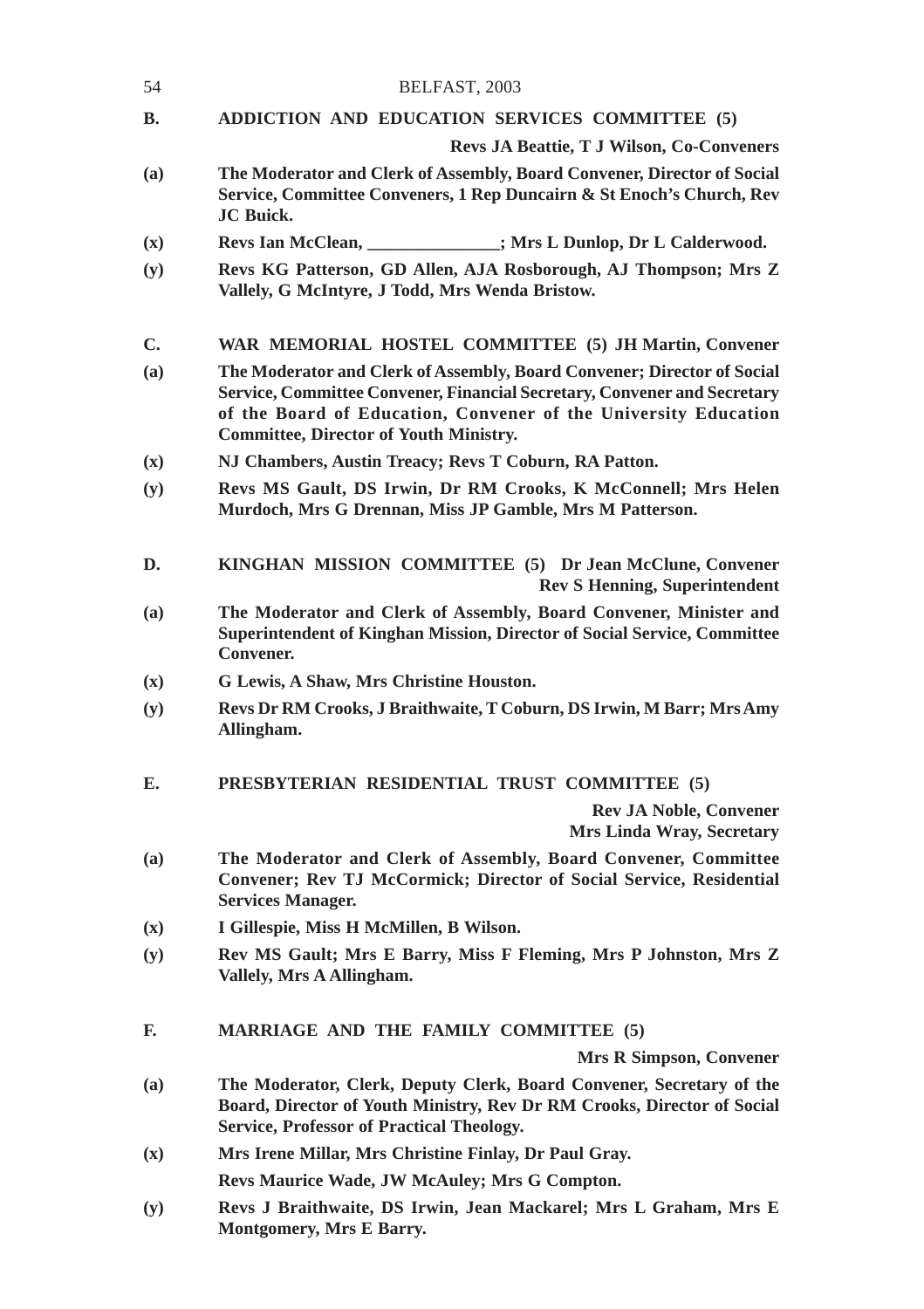The **Overture anent Par 132** of the Code (Reports p 210) was submitted by **Overture anent** the Rev N A L Cameron. **Par. 132**

Moved by the Rev N A L Cameron, seconded by the Very Rev Dr S Hutchinson, and agreed:

That the Overture anent Par 132 of the Code, having lain on the books for one year, be enacted as the law of the Church.

**Notice of Motion** (Report p 210) was submitted by the Rev R Vallely. **Notice of Motion**

Moved by the Rev R Vallely, seconded by Mr L Conway and agreed:

That Notice of Motion be received to add Willow Brook to the list of agencies recognised by the United Appeal.

The Report of the **YOUTH BOARD** (Reports pp 213-221) was submitted by **YOUTH BOARD**the Rev R J Hyndman, together with the following Supplementary Report.

On Friday 28 March 2003, Youth Board personnel received a second report from the Architect's CPM Design on the condition of the residential block at the Lucan Youth Centre. This report highlighted the absence of fire breaks in the roof void and the deterioration of the asbestos roof. Upon careful consideration and evaluation of the risk to anyone resident in that block the decision was taken at the Board meeting on 1st April 2003 to close the Centre to residential groups with immediate effect.

The Board, having already committed itself to a substantial review of the work and ministry of all three Youth Centres, and taking into consideration the poor financial situation at the Lucan Youth Centre, recommended at its meeting on 27th May 2003 that:

the residential function at the Lucan Youth Centre continue to be suspended pending the outcome of that review, and staffing levels reduced accordingly;

in the interim period the chalet bungalows be rented out commercially;

the daytime use of the new dining/conference hall be continued and further developed where possible;

that any major development arising before the General Assembly of 2004 be referred to the General Board.

#### **Youth Board Convenerships**

The Youth Board has also agreed changes to the convenerships of the Youth Events and Youth Training and Resources Committee. Appropriate resolutions are appended.

The Youth Board records its gratitude to the Rev Jonathan Moxen for his investment and vision in the Youth Training and Resources Committee and look forward to his ongoing involvement with the Board as he takes up the role as Convener of the Youth Events Committee.

Moved by the Rev R J Hyndman, seconded by the Rev R L Brown, and agreed:

1. That the Report be received.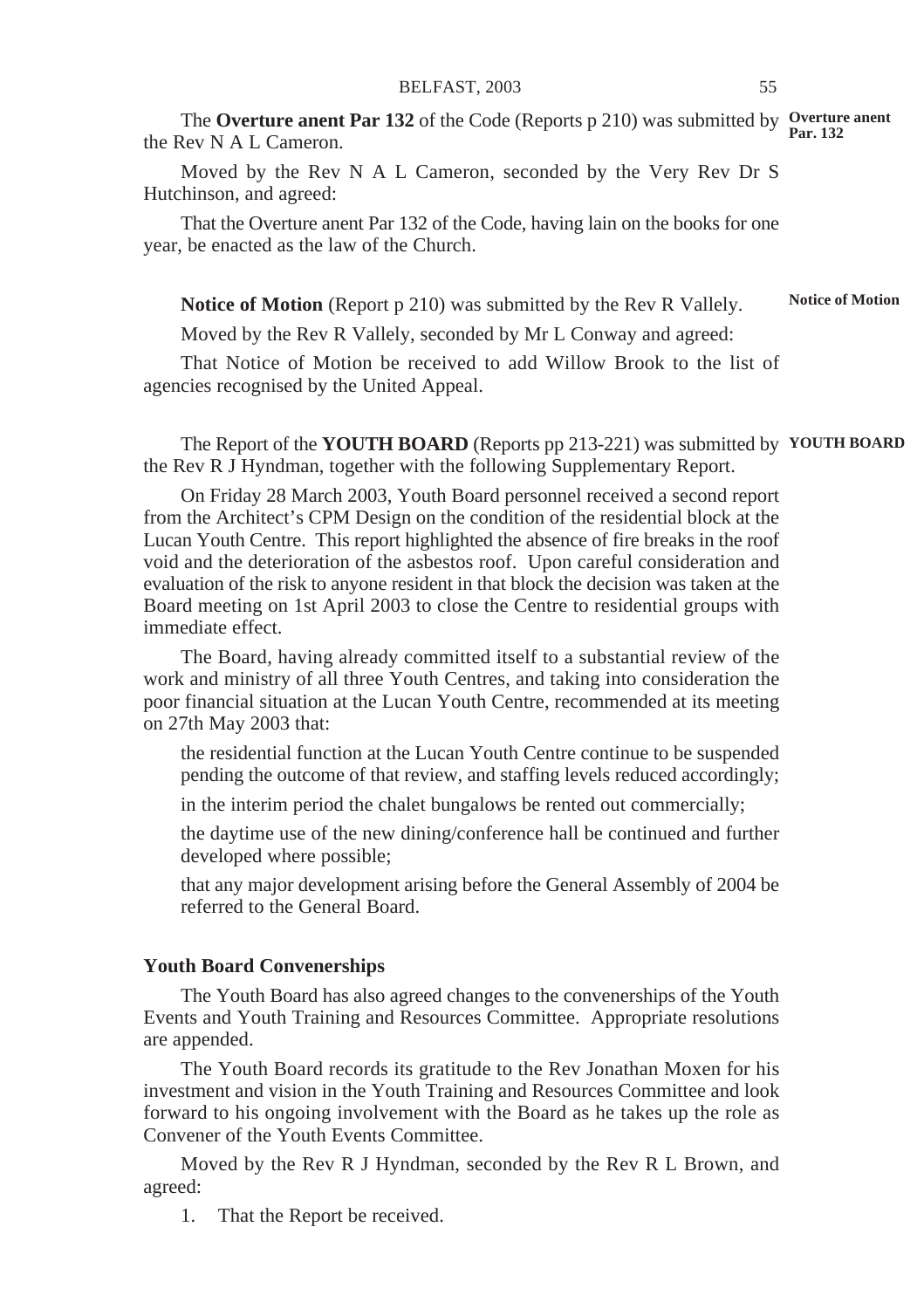#### 56 BELFAST, 2003

2. That pending the outcome of the strategic review of the work and ministry of the three Youth Centres of the Youth Board, the Lucan Youth Centre remain closed for residential groups. **Youth Centres**

> 3. That the chalet bungalows at Lucan be rented commercially for the time being, and the daytime use of the conference hall be continued and developed further where possible.

4. That the Revs E J Hyndman, Dr William Crawley, John Peacock and Mr Trevor Long be appointed as representatives on the Youth Link: NI Council. **General**

> That the following grant be paid from the Incidental Fund: Youth Link NI £6500.

6. That the title of Youth Officer be changed to Director of Youth Ministry.

Moved by Rev P C Lyle, seconded by the Rev R L Brown and agreed:

7. That the resignation of the Rev James Hyndman as Convener of the Youth Board be accepted, that he be thanked for his services and that the Rev E J Hyndman be appointed in his place.

Moved by the Rev R J Hyndman, seconded by the Rev R L Brown, and agreed:

8. That the resignation of the Rev E J Hyndman as Convener of the Youth Events Committee be accepted, that he be thanked for his services and that the Rev J P Moxen be appointed in his place.

9. That the resignation of the Rev J P Moxen as Convener of the Youth Training and Resources Committee be accepted, that he be thanked for his services and that Mrs Heather Lyle be appointed in his place.

10. That the Youth Board, with its associated working committees for the ensuing year, be appointed in accordance with Par 283 of the Code as follows:

> **Rev EJ Hyndman, Convener Miss R Stirling, Secretary**

**(a) The Moderator and Clerk of Assembly, Convener of Evangelism and Resourcing Christians for Ministry Committees, Education Board Secretary, Sunday School Organiser, University Chaplains, Revs RJ Hyndman, EJ Hyndman; Director of Youth Ministry.**

**(b) Revs AM Bates, GJ Kennedy — Rev SD Finlay; Noel McKee — Rev. M Stanfield; Nathan Conkey—— S Macfarlane, E Poots — Rev I Harbinson; Miss Diane Johnston — M Peacock, Miss E Wallace.**

**(c) Revs AWT Brown, MJR Neilly — M Wylie, R Logan — Revs CJ Aitcheson, JG Johnston — Rev RD McDowell; S Tweed — Rev MN Davidson; Mrs L Dunlop.**

**(d) Rev IK McDonald; Miss J Nelson — Rev R Love; Miss H Murray — Rev J Peacock; M McIntyre.**

**(e) Rev D Hagan; K McCrossan—— Wm Willis, S Montgomery—— Rev JR Burnett; Miss M Guy — Revs PG McCrea, RA McLernon.**

**(f) Revs A Carson, JG Jones — Revs Andrew Smith, Dr Keith McCrory—— Kieran Kelly, Miss P Patton.**

**(g) Miss A Morrow, Mrs Elaine Hamill, Mrs Pauline McCorriston, Mrs J Robinson, Mrs R McKnight, Miss Anne Houston, Mrs Maureen Blake, Mrs Heather Carey, Miss Fiona Livingstone, Mrs Gillian Graham, Mrs Karen Black, Mrs Ellen Wilmont, Ivan Ferris, Reuben McCormick, Trevor Long, William Burnison, Christiaan Hofstra, David Pattison, T Bruce, David Laney.**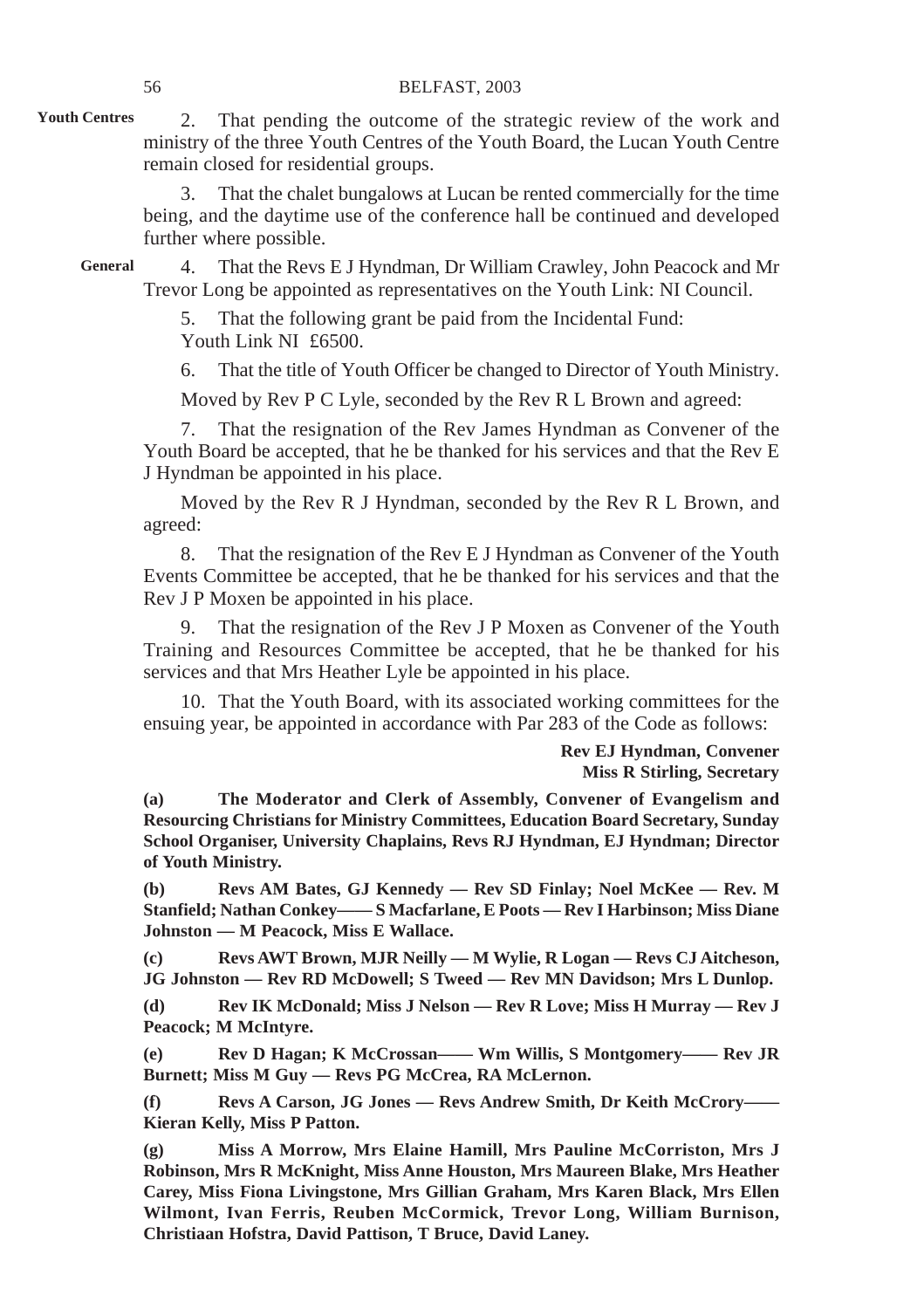- **A. YOUTH EVENTS COMMITTEE (5) Rev J P Moxen, Convener**
- **(a) The Moderator and Clerk of Assembly; Rev EJ Hyndman, Director of Youth Ministry, Sunday School Organiser, Rev J P Moxen.**
- **(x) Alan Meban, Shane Tucker, Martin Hull, Mrs Louise Van der Linde.**
- **(y) Revs AM Bates, AJMcL Smith, J Burnett, M Stanfield; Michael Wylie, Stephen Macfarlane, Kieran Kelly, Mark McIntyre.**

**B. YOUTH TRAINING AND RESOURCES COMMITTEE (5)**

**Mrs Heather Lyle, Convener**

- **(a) The Moderator and Clerk of Assembly; Revs EJ Hyndman, Jonathan Moxen; Director of Youth Ministry, Youth Development Officers, Mrs Heather Lyle.**
- **(x) Revs D Montgomery, Dr William Crawley; Paul Bowman, Paul Brown.**
- **(y) Revs SD Finlay, M Stanfield, J Peacock, Dr K McCrory, JG Jones; Miss P Patton, Miss D Johnston, Mrs Lorna Dunlop.**
- **C. YOUTH HOME MISSION COMMITTEE (5) Rev DJ Paul, Convener**
- **(a) The Moderator and Clerk of Assembly; Revs EJ Hyndman, DJ Paul; Director of Youth Ministry, Youth Development Officers, Evangelism Promoter.**
- **(x) Rev PD Thompson; Mark Smith, Jill Owen.**
- **(y) Revs GJ Kennedy, R Love, TD Hagan, PG McCrea, MJR Neilly; Nathan Conkey.**
- **D. YOUTH OVERSEAS COMMITTEE (5) Rev PC Lyle, Convener**
- **(a) The Moderator and Clerk of Assembly; Revs EJ Hyndman, PC Lyle; Director of Youth Ministry, Overseas Board Representative.**
- **(x) Revs Cheryl Reid, D Rankin; Mrs M Trueman, Mark Welsh.**
- **(y) Revs RA McLernon, A Carson, AJMcL Smith; MD Davidson, IK McDonald, Dr K McCrory; Keith McCrossan, Pamela Patton.**
- **E. YOUTH CENTRES COMMITTEE (5) Rev RL Brown, Convener**
- **(a) The Moderator and Clerk of Assembly; Revs EJ Hyndman, RL Brown; Director of Youth Ministry, Centre Director, Convener Youth Training and Resources Committee, Youth Board Development Officer.**
- **(x) Rev B McMillen; C Graham, Mrs S Maginnis, Miss Jacqui Stronge.**
- **(y) Revs JG Johnston, AWT Brown, CJ Aitcheson, I Harbinson; M Peacock, Stephen Tweed, Miss H Murray, E Poots.**

The Report of the **BOARD OF MISSION IN IRELAND** (Reports pp 168- **BOARD OF** 185) was submitted by the Very Rev Dr D H Allen. **MISSION IN IRELAND**

**Intermission**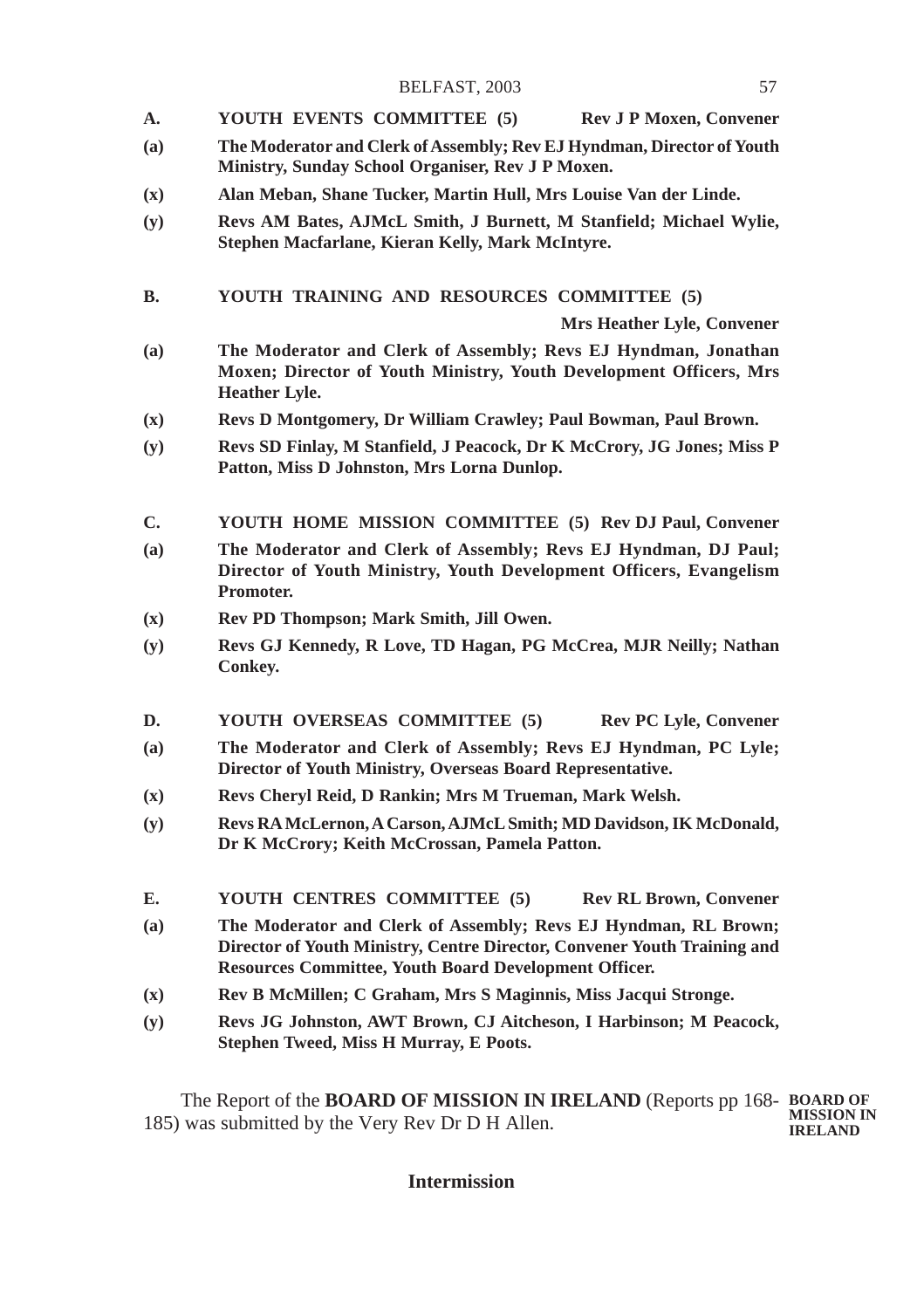Moved by the Very Rev Dr D H Allen, seconded by the Rev Dr J B Moore, and agreed:

1. That the Report be received.

**Evangelism**

2. That the General Assembly commend the work of the Director of Evangelism and encourage congregations to use the Personal Evangelism for **Committee** Presbyterians Course and to become involved in the Eleven One Fellowship.

> That the General Assembly, in commending Bible Sunday  $(7<sup>th</sup>)$ December), encourage congregations to make fuller use of the available resources and to highlight the importance of the Scriptures in our life and witness.

> 4. That the General Assembly acknowledge the work being done by ministers of our Church in sports chaplaincy.

**Presbyterian Mutual Society**

5. That the General Assembly congratulate the Directors of the Presbyterian Mutual Society Limited for the success of the Society and urge congregations and individuals to make use of the lending facilities offered through the Society.

**Home Mission Committee**

6. That the following be appointed to the Alternating Ministries Scheme Committee: Conveners of the Board of Mission in Ireland and Home Mission Committee; Deputy Clerk; Mrs C Poynton; Rev S G Anketell.

7. That the Rev George Moffett continue as Co-Convener of the Church Extension Committee for one further year. **Extension Committee Church**

**General**

8. That the General Assembly encourage the Board of Mission in Ireland to continue its review as outlined in Appendix A.

9. That the General Assembly accept there should be no change at present to the Status of Deaconesses in the Courts of the Church.

Moved by the Very Rev Dr D H Allen, seconded by the Very Rev Dr S Hutchinson, and agreed:

10. That the resignation of Rev Dr Brian Moore as Co-Convener of the Board of Mission in Ireland be accepted, that he be thanked for his services and that Very Rev Dr D H Allen continue as sole Convener.

Moved by the Very Rev Dr D H Allen, seconded by the Rev Dr J B Moore, and agreed:

11. That the Board of Mission in Ireland, with its associated working Committees for the ensuing year, be appointed in accordance with Par 280 of the Code as follows:

> **Rev Dr DH Allen, Convener Deputy Clerk, Secretary Rev DJ Temple; Mrs M Myers, Associate Secretaries**

**(a) The Moderator and Clerk of Assembly, President, Home Vice-President, and Executive Secretary of PWA, Irish Mission Superintendent, Convener and Secretary of the Social Witness Board, the Conveners of the Education, Studies and Christian Training, Youth and Inter-Church Relations Board and the Union Commission and the Central Ministry Fund Committee, the Presbyterian Mutual Society Agent, two Young Women's Group representatives, two Youth Board representatives, two deaconess representatives, the Conveners and Secretaries of the Board, Rev Dr JB Moore.**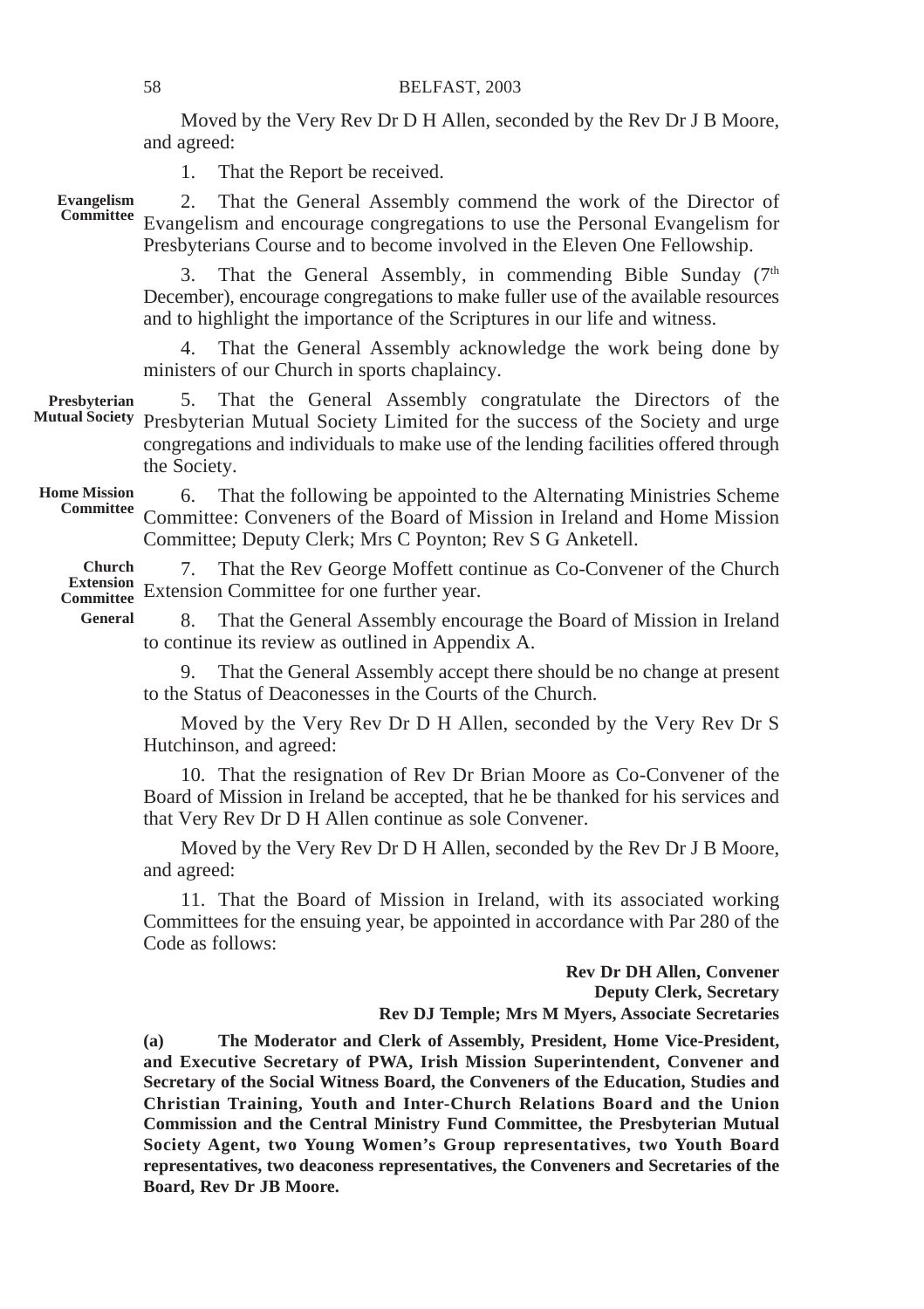**(b) Rev CW Megaw; RG Beers, Mrs J Richardson — Revs BA McDonald, BA Small; Mrs M Dowds—— Revs S Armstrong, G Stockdale; Mrs L Moore — Rev WJ Henry; I McCullagh, Mrs H Jess — Revs AA Cole, J Hagan; Mrs A Harbinson — Revs Dr DJ McGaughey, FJ Gibson; Mrs J Kirk.**

**(c) Rev SW Dickinson; J McWhirter, Miss H Nicholl — Revs RJ McCullough, TJ Stothers; Mrs I Wallace — Rev Mark Goudy; Dr JH Gillespie, Mrs M Quinn — Rev ST Carson; RH McIvor, Mrs M Gault — Revs G Moore, T Pollock; Mrs HW Montgomery.**

**(d) Rev ID Neish; B Gordon, Miss C Cathcart — Rev DJ McKelvey; G Houston, Miss Mary Angus—— Rev R Beggs; A Spence, Mrs Irene Younge.**

**(e) Revs Dr R Kane, DJ. Hutchinson; Mrs M McCloskey — Rev GD Simpson, DJ Paul; Mrs M Docherty—— Rev JL Blair; JA Patterson, Miss J Patterson — Revs Dr KO Patterson, PG McCrea; Mrs Pearl Ewing.**

**(f) Revs J Lamont, W.A. McCully; Mrs A Lamont—— Revs Dr S Mawhinney, SS Johnston; Mrs C Poynton—— Rev N Cubitt; Mrs G Oliver; B McConkey.**

**(p) Mrs Jane McClure, Mrs E Greenlee, Mrs Amanda Blair, Mrs B Thompson, Mrs M Weir, Mrs M Russell.**

| А. | <b>HOME MISSION (7)</b> | <b>Rev RL Craig, Convener</b>  |
|----|-------------------------|--------------------------------|
|    |                         | <b>Deputy Clerk, Secretary</b> |

- **(a) The Moderator and Clerk of Assembly; PWA President, Home Vice President, PWA Home Treasurer, PWA Executive Secretary, HM Treasurer, Irish Mission Superintendent; PMS Representative; Revs RL Craig, Dr DH Allen; Mrs C Poynton, Deputy Clerk.**
- **(x) Revs JD Woodside, JG Faris, WA Watson, N McClean.**
- **(y) Revs ID Neish, PG McCrea, Dr R Kane WJ Henry, SS Johnston; Mrs H Jess, Mrs M McCloskey, JA Patterson.**
- **B. CHURCH EXTENSION COMMITTEE (7)**

**Rev G Moffett; Brian Knox, Conveners Deputy Clerk, Secretary**

- **(a) The Moderator and Clerk of Assembly; PWA President, Home Vice President, PWA Executive Secretary; Revs Dr DH Allen, DJ Temple, G Moffett, Deputy Clerk; Brian Knox.**
- **(x) JH Martin, J Sloan, Mrs Rosemary Thompson, Cyril Cavan.**
- **(y) Revs Dr R Kane, TJ Stothers, J Lamont, M Goudy; J McWhirter, Mrs B Thompson, RH McIvor, Mrs H Jess.**
- **C. COMMITTEE ON EVANGELISM (5) Rev WJ Parkes, Convener**
- **(a) The Moderator and Clerk of Assembly, Board Convener, Board Secretaries, Convener of Committee on Resourcing Christians for Ministry, Superintendent of City Mission; Rev WJ Parkes, Director of Evangelism.**
- **(x) Revs AW Boyd, Prof WP Addley; John McKibben, C Matthews.**
- **(y) Revs WJ Henry, R Beggs, RJ McCullough, DJ Paul, PG McCrea, Dr DJ McGaughey, DJ Hutchinson; Dr JH Gillespie.**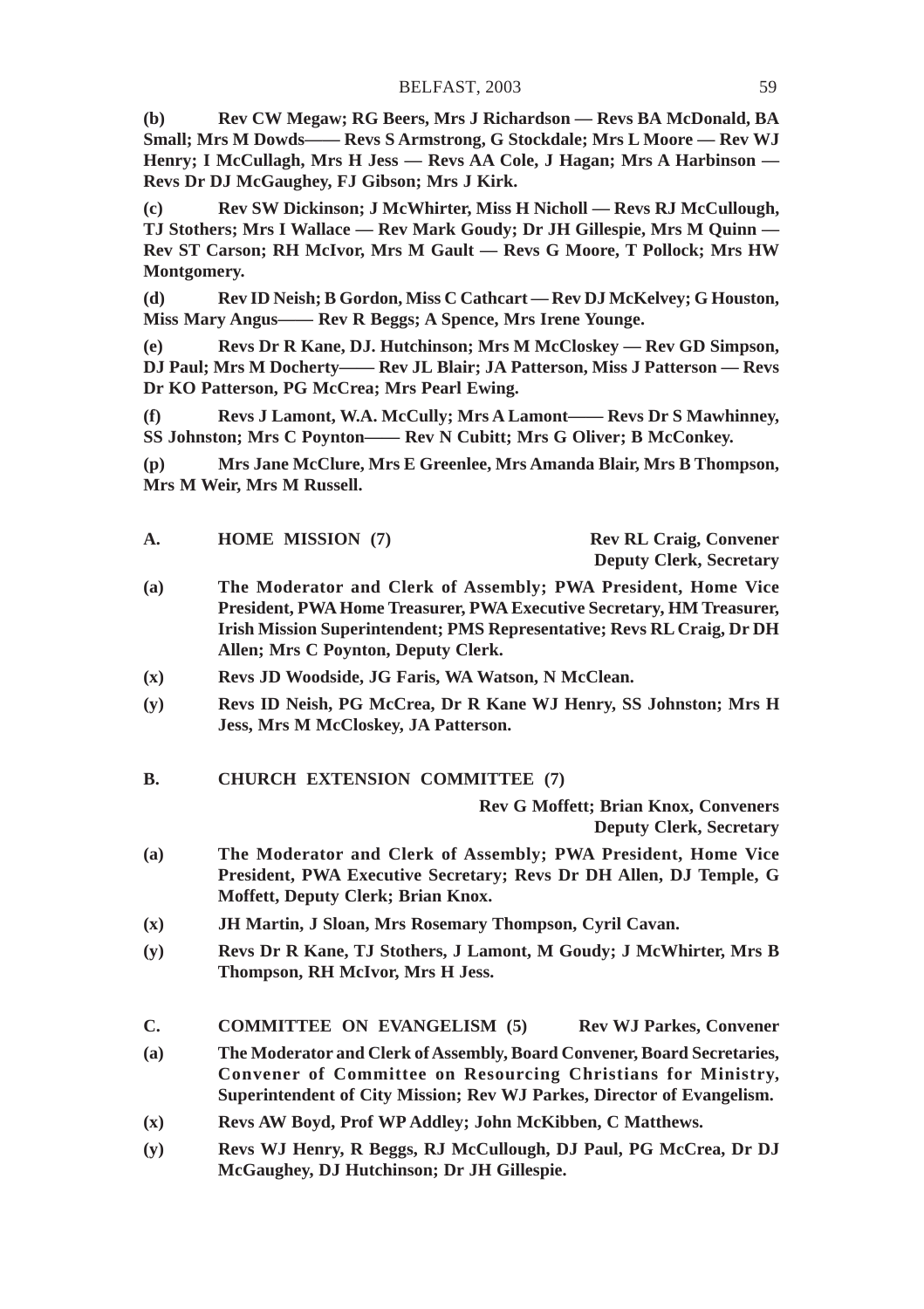| 60  | BELFAST, 2003                                               |                                                                                                                                               |
|-----|-------------------------------------------------------------|-----------------------------------------------------------------------------------------------------------------------------------------------|
| D.  | IRISH MISSION (5)                                           | <b>Rev RA Patton, Convener</b><br><b>Rev DJ Temple, Superintendent</b>                                                                        |
| (a) | Mission, PWA, Youth, City Mission.                          | The Moderator and Clerk of Assembly, Revs RA Patton, Dr DH Allen, Board<br>Secretaries, Conveners Home Mission, Evangelism, Secretaries, Home |
| (x) | Revs RIA Allely, G Trueman, J Woodside; DF Adair.           |                                                                                                                                               |
| (y) | Goudy, Dr S Mawhinney; Mrs Irene Younge.                    | Revs G Stockdale, WA McCully, G Moore, WJ Henry, RJ McCullough, M                                                                             |
| E.  | DIVINE HEALING COMMITTEE (5)                                |                                                                                                                                               |
|     |                                                             | <b>Rev Dr SDH Williamson, Convener</b>                                                                                                        |
| (a) | Williamson; Director of Social Service, Board Secretaries.  | The Moderator and Clerk of Assembly, Revs Dr DH Allen, Dr SDH                                                                                 |
| (x) | Revs Dr Ruth Patterson; Dr Margaret AF Wallace, WG Cameron. |                                                                                                                                               |
| (y) | <b>M</b> McCloskev.                                         | Revs C Megaw, Dr R Kane, DJ McKelvey, Nancy Cubitt, S Armstrong; Mrs                                                                          |

# **CHURCH AND GOVERNMENT COMMITTEE Church and**

– Debate Resumed (see page 47) **Government Committee**

5. That the General Assembly acknowledge the commandment of the Lord Jesus "to love your neighbour as yourself" as being of fundamental importance to the Christian witness of our denomination and the future well-being of this society, and therefore, positively encourage Presbyterians to foster friendships with Roman Catholics who have, in the sectarian tradition of this society, be seen as "the other side".

6. That the General Assembly believe that the Constitution of Europe should contain (i) an explicit reference to the Christian heritage of Europe; (ii) a mechanism for consultation between the European institutions and the religious communities of the European Union and (iii) Appendix 11 of the Treaty of Amsterdam on the status of churches.

7. That the General Assembly, aware of the significance of the proposed European Union Constitution, believe that the opinions of the electorates should be tested in referenda in the Republic of Ireland and in the United Kingdom, or alternatively, by a referendum in the Republic of Ireland and by a free vote in the House of Commons.

8. That the General Assembly call upon all ministers to be aware of the proposed changes in the marriage laws in both jurisdictions in Ireland.

9. That the General Assembly, alarmed at the social and environmental consequences of the proposed lignite mine and associated power station in North Antrim, call upon those with relevant political responsibilities to reject the proposal.

10. That a grant of £6,200.00 be made available from the Incidental Fund to the Church and Government Committee.

11. That a grant of up to £6,000.00 be made available from the Incidental Fund to meet part of the cost of the Church and Society Commission post in Brussels.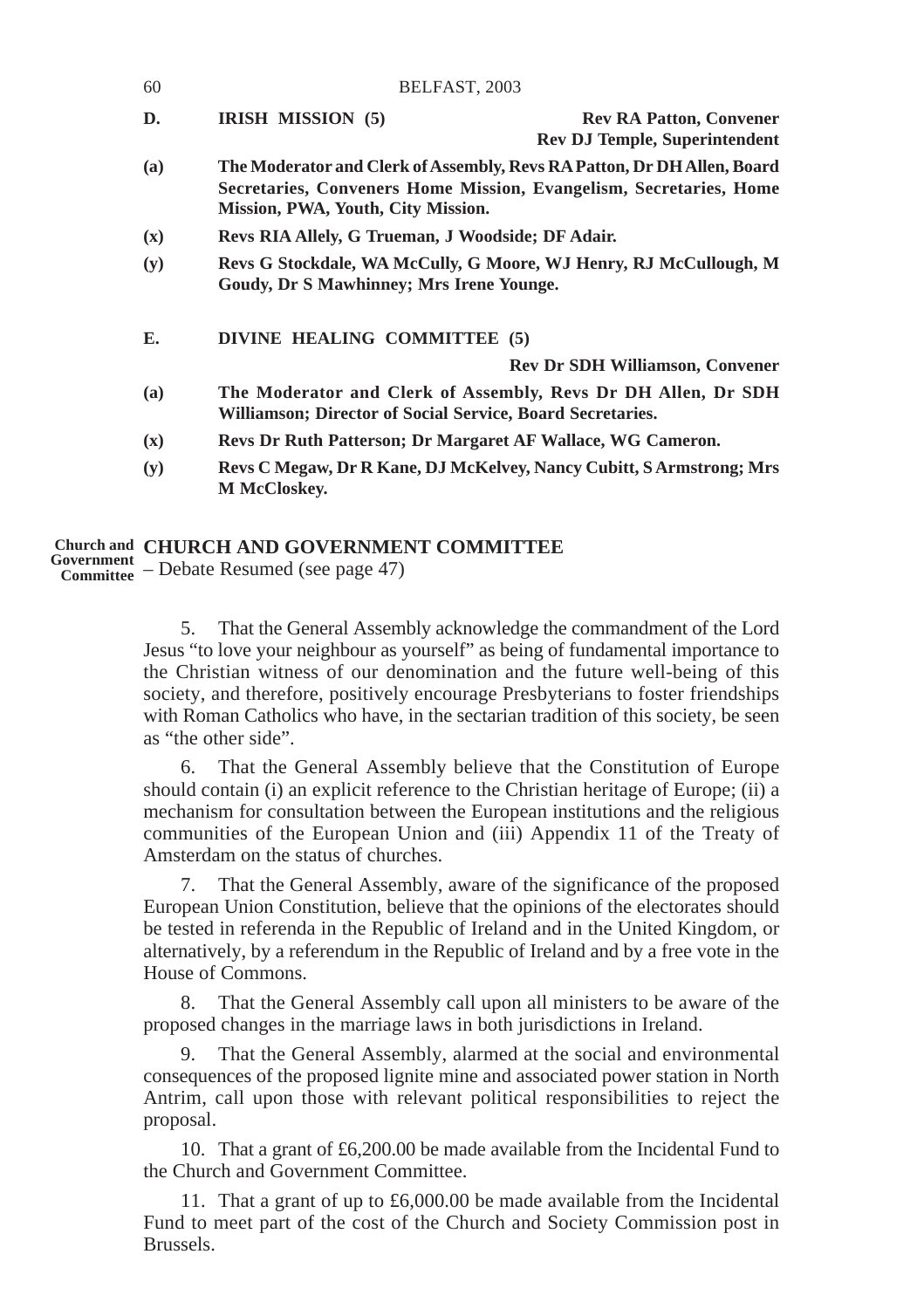Moved by the Very Rev Dr J Dunlop, seconded by the Rev Dr D J Watts, and agreed:

12. That Mr George McCullagh be continued as Co-Convener of the Church and Government Committee for one further year.

The sederunt came to a close at 5.30 pm, the Moderator pronouncing the Benediction.

On Wednesday evening, 4<sup>th</sup> June 2003, a Rally, conducted by the Moderator, took place at 7.45 pm. During worship, the Moderator welcomed Licentiates and expressed thanks to recently retired Ministers.

At the request of the Moderator, the Rev Rico Tice addressed the Assembly.

The sederunt came to a close at 9.35 pm, the Moderator pronouncing the Benediction.

# **SIXTH SESSION**

**Thursday, 5th June, 2003 Half past nine o'clock. Forenoon**

The Assembly again convened, the Moderator leading in prayer.

The Report of the **BOARD OF STUDIES AND CHRISTIAN TRAINING BOARD OF** (Reports pp 240-249) was submitted by the Very Rev Dr A W G Brown together **CHRISTIAN** with the following Supplementary Report. **TRAINING**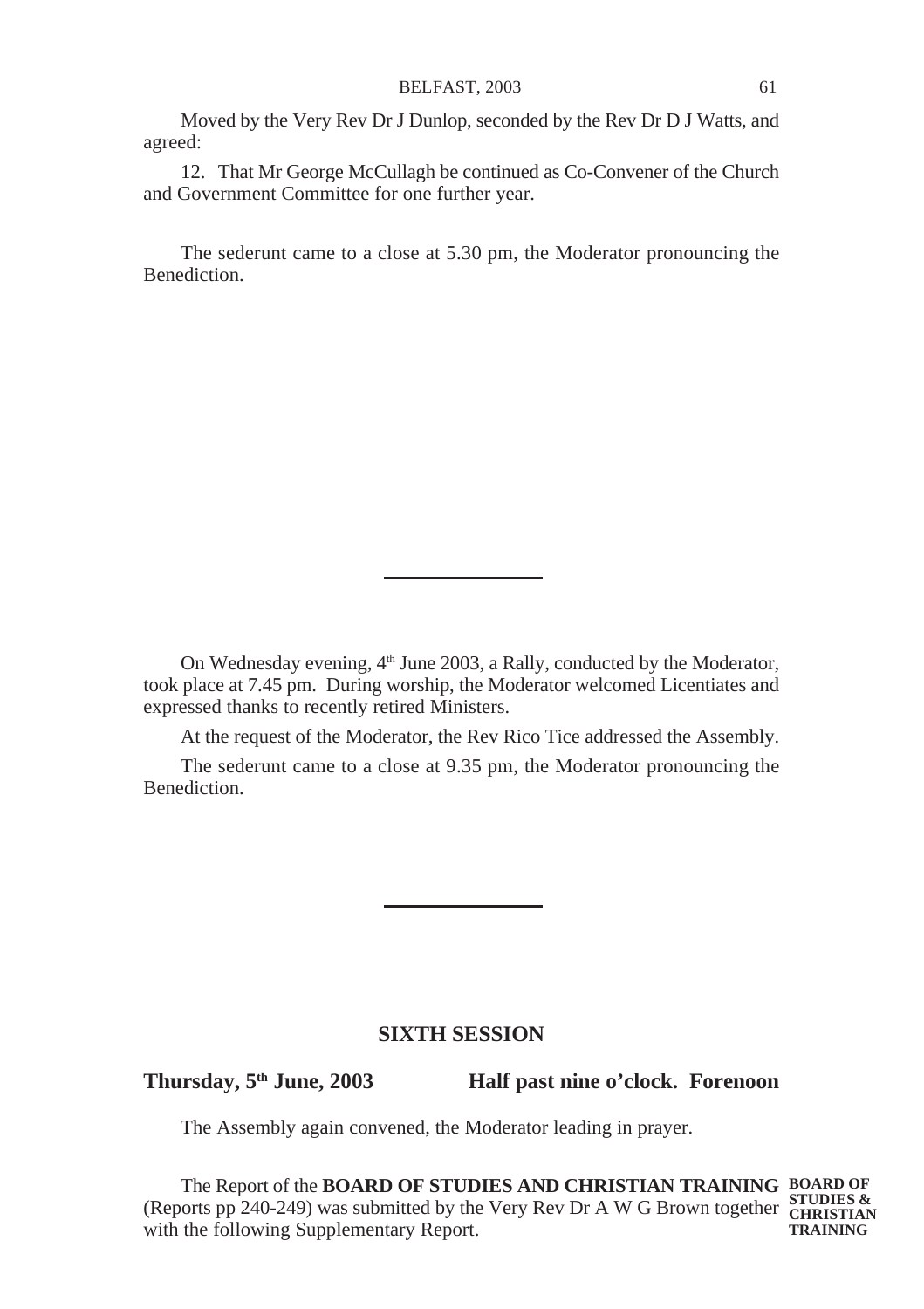1. The Board of Studies and Christian Training note with pleasure the Ministerial **Community of the Rev Harry Robinson as Deputy Clerk of the General Assembly** and Secretary to the Board of Mission in Ireland. **Director of**

> 2. The Board, through a special committee, has considered carefully the various options it faced in the event of this appointment being made by the Assembly.

These included:

- a. Seeking from Assembly permission for the Nomination Board to proceed forthwith to appoint a successor.
- b. Seeking from Assembly permission for the Board of Studies and Christian Training to reconsider the revised job description (approved by Assembly last year) and to report to the General Board in the autumn, seeking its approval to move towards an appointment by next year's Assembly.
- c. Asking Assembly to instruct the General Board to report to next year's Assembly with a view to appointment in 2005.

3. The Board would like to draw the attention of the Assembly to the fact that Union Theological College is now a very different place from that to which Mr Robinson was appointed. The primary purpose of the College is to train students for the ordained ministry, and we are happy to notice a steady increase in numbers over recent years. In addition, the College now has 120 full-time students, 111 studying part-time for degrees, plus a significant number of students pursuing other short courses. There are also students taking the Certificate courses in Youth Work and Children's Ministry, and the many church members involved in courses with the Magee Institute of Christian Training. The Board is convinced that a full-time post is fully justified and necessary for the efficient working of the College and the Board. We believe, however, that the job itself may need to be altered in certain ways in order to reflect the constantly changing situation. In our view this merits consideration by the wider Church and not simply by the Board itself.

4. We are convinced however that any such discussion needs to be carried out with urgency as it would be detrimental to everything we seek to do, were the vacancy to extend beyond next Assembly.

5. Accordingly we request the General Assembly to ask the General Board to review the terms of the post, through a Working Party, which will report to the General Board in October so that, if approved, the Nomination Board may be able to bring forward a name to next year's Assembly.

6. In addition we invite any members of Assembly who may wish to contribute to the discussion, to send their comments to the Clerk of the General Assembly on or before the 15<sup>th</sup> September.

# *The Very Rev Dr A W G Brown writes:*

7. The appointment of the Rev Harry Robinson as Deputy Clerk of the General Assembly means his resignation from the post of Director of Ministerial Students. The Board of Studies and Christian Training wishes to record its deep indebtedness to Mr Robinson for the excellent way in which he has undertaken this position. As first holder of the post, Mr Robinson had the unenviable task of trying to make a somewhat tentative job description work. This he did superbly, not only carrying out the various duties with efficiency, but relating in a caring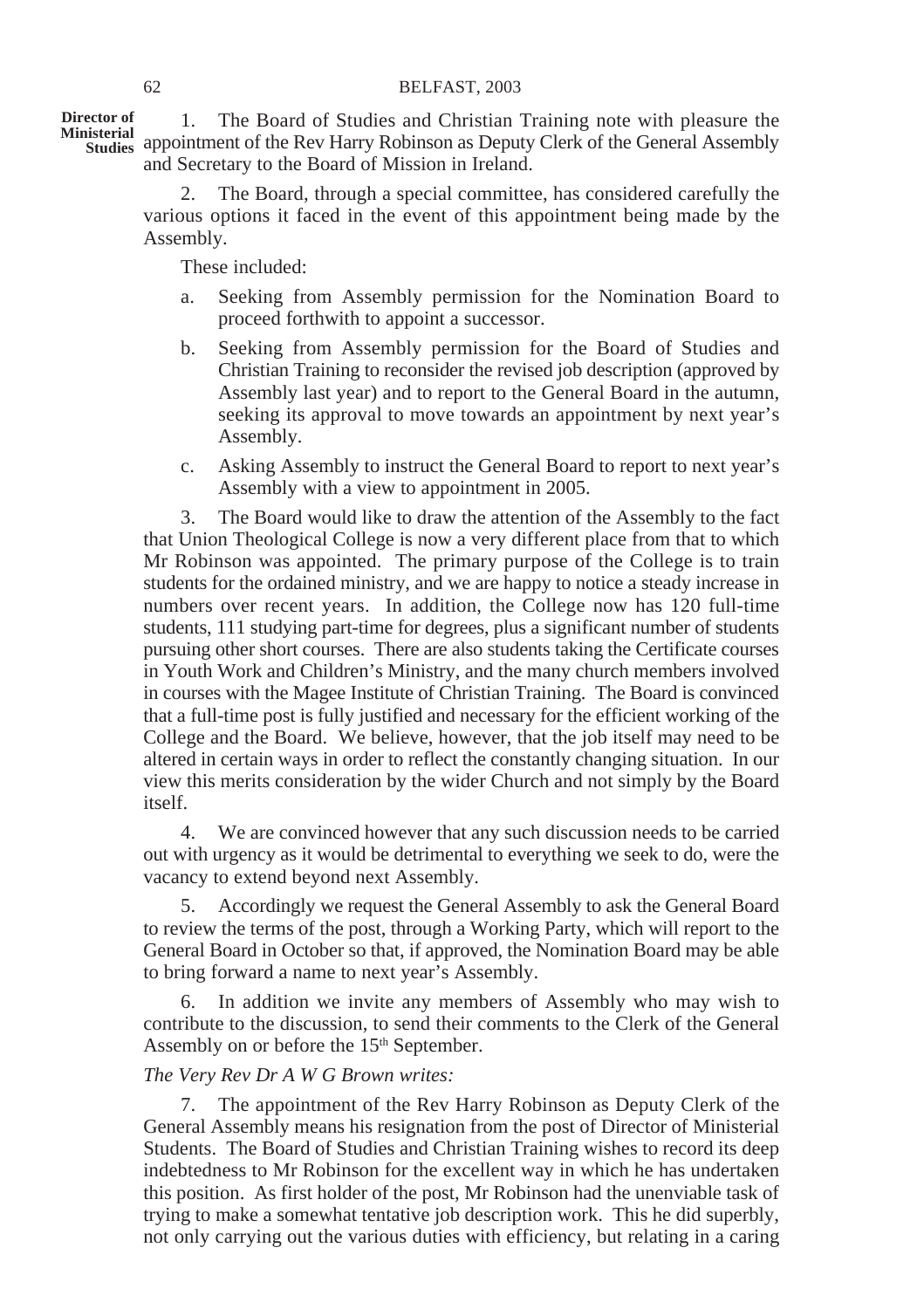#### BELFAST, 2003 63

way to the many students and prospective students who applied for selection, and in most cases went on to undertake training during his tenure of office. He built good structures of co-operation with Faculty and other members of staff as well as successive members of the Board. He also developed useful strategies for presenting to school leavers the challenge of the ministry. Mr Robinson combined a meticulous attention to detail with the ability to innovate, and the insight that saw quickly to the heart of an issue. We thank him for his warm humanity, and for all that he has achieved for the College and for the wider Church.

Moved by the Very Rev Dr A W G Brown, seconded by Dr T D Alexander, and agreed:

1. That the Report be received.

2. That the General Assembly note with gratitude to God the continued increase in numbers of those making application for ordained ministry, and encourage ministers and Kirk Sessions to identify suitably-gifted members so that this increase may be sustained.

3. That the resignation of the Rev Harry Robinson as Director of Ministerial Students be accepted as from 31 August, 2003 and that he be thanked for the diligent and sensitive way in which he carried out his duties.

4. That the following be appointed as the General Board's Working Party to consider the situation arising from the appointment of the present Director of Ministerial Students to another post, and to report to the General Board in October:

Moderator, Rev Dr D J Watts (Convener), Principal of UTC, Prof of Practical Theology, Convener of the Board of Studies and Christian Training, Convener of the Committee on Ministerial Studies; Convener of College and Magee Management Committee, the Revs Dr R M Crooks, Dr H A Dunlop, W J Johnston, S D Finlay, T D Gribben, T C Morrison, R B Savage, B A Small, M Stanfield; Mrs E McClenaghan, D F Adair, H R F Plester.

5. That the General Board be given Assembly powers to direct the Nomination Board and to take any other necessary decisions.

6. That the General Assembly approve the proposals outlined in Paragraph Ministerial 14 for streamlining the procedures for the processing of claims.

**Development Programme**

7. That the General Assembly approve the proposal in Paragraph 15 that the weekly allowance be raised to include the Supply Fee incurred.

8. That the General Assembly approve the proposal outlined in Paragraph 16 for the taking of sabbatical leave by Ministers approaching retirement.

9. That the assessment for the Ministerial Development Programme in 2003 be 0.75p per £ of stipend.

10. That the Board of Studies and Christian Training, in consultation with **General**the Union Commission, Board of Mission in Ireland and other interested parties, carry out a review of the current legislation relating to Licentiate Assistants, Ordained Assistants and Associate Ministers, and report to next year's General Assembly.

11. That the following candidates, their nominations having been sustained by the Board of Studies and Christian Training, be accepted as students for the Ordained Ministry and placed under the care of their Presbyteries: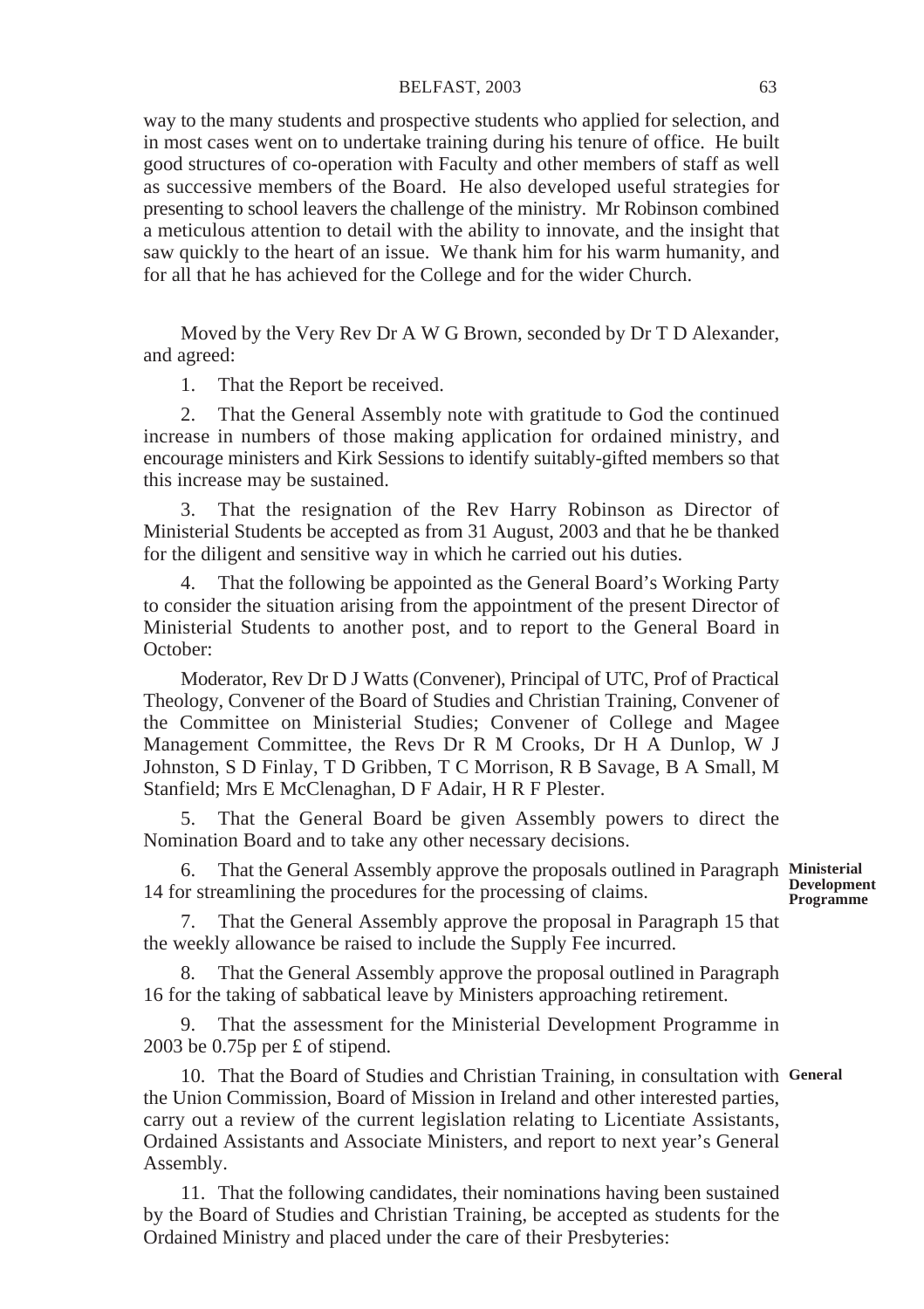64 BELFAST, 2003

| T Neil Bingham         | Newcastle                 | Iveagh              |
|------------------------|---------------------------|---------------------|
| David S Brownlow       | Hazelbank                 | Coleraine           |
| Mark E Donald          | Clough                    | Ballymena           |
| Alastair J Dunlop      | Knock                     | <b>East Belfast</b> |
| Richard A Johnston     | Orangefield               | East Belfast        |
| Gareth McFadden        | Lucan                     | Dublin & Munster    |
| Richard S J McIlhatton | Downshire                 | Carrickfergus       |
| Philip L McKelvey      | <b>Sixmilecross</b>       | Omagh               |
| Martin D McNeely       | Bloomfield                | <b>East Belfast</b> |
| John D Montgomery      | The Mall                  | Armagh              |
| Roderick A Mulholland  | 1st Portglenone           | Ballymena           |
| Kenneth Nelson         | Hill Street, Lurgan       | Armagh              |
| Scott A Woodburn       | <b>McQuiston Memorial</b> | <b>East Belfast</b> |

12. That the following grants be paid from the Incidental Fund:

| June Summer School & Phase I Interview                     | £1,065 |
|------------------------------------------------------------|--------|
| Pre-Term College Retreat                                   | £1,680 |
| Applicants' Study Day                                      | £295   |
| <b>Licentiate Courses</b>                                  | f95    |
| Meetings for students and spouses                          | £400   |
| Honoraria for Extern Examiners                             | £300   |
| Teaching Communication Skills for students outside Ireland | £100   |
| <b>TOTAL</b>                                               | £3.935 |

13. That the Board of Studies and Christian Training, together with the appropriate working committees for the ensuing year, be appointed in accordance with Par 285 of the Code as follows:-

**Rev Dr AWG Brown, Convener**

**(a) The Moderator and Clerk of Assembly, Professors in UTC, and two student representatives, University Chaplains, Secretary of the HM Committee, Director of Ministerial Students, Dr AWG Brown.**

**(b) Revs JNI McNeely, TWD Johnston — Revs TA Moore, JWP McConnell — Revs RA Moffett, TW Gordon — Rev GBS Gibson; Dr C Reid, — Revs WL Orr, DM Rodgers—— Revs FJ Gibson, Dr MA Barry.**

**(c) Revs JD McGaughey, D Murphy — Rev SP Moore; Dr NH Smith — Rev DS Mackay; Dr JH Gillespie — Revs DIJ McNie, RJ Gilkinson — Revs JH MacConnell, WJ Sleith.**

**(d) Rev TD Gribben; Mrs H Murdock — Rev V Sinclair; O McAuley — Rev W McKeown; WF McConnell.**

**(e) Revs RW Gaston, DJ Hutchinson — Revs Dr C Glass, James Clarke — Rev RI Abraham; Miss M Guy — Revs NW McAuley, J Flaherty.**

**(f) Revs J Lamont, PA McBride — Revs Dr G Millar, F Sellar,—— Revs Nancy Cubitt, A McCullough.**

**(g) Mrs M Robinson; Revs JH McIntyre, JG Kennedy, GAJ Farquhar, ATF Johnston, Dr SDH Williamson, A Stewart, GE Best, DT Moore.**

## **A. COMMITTEE ON MINISTERIAL STUDIES (5)**

**Rev SP Moore, Convener**

**(a) The Moderator and Clerk of Assembly, Principal UTC, Education**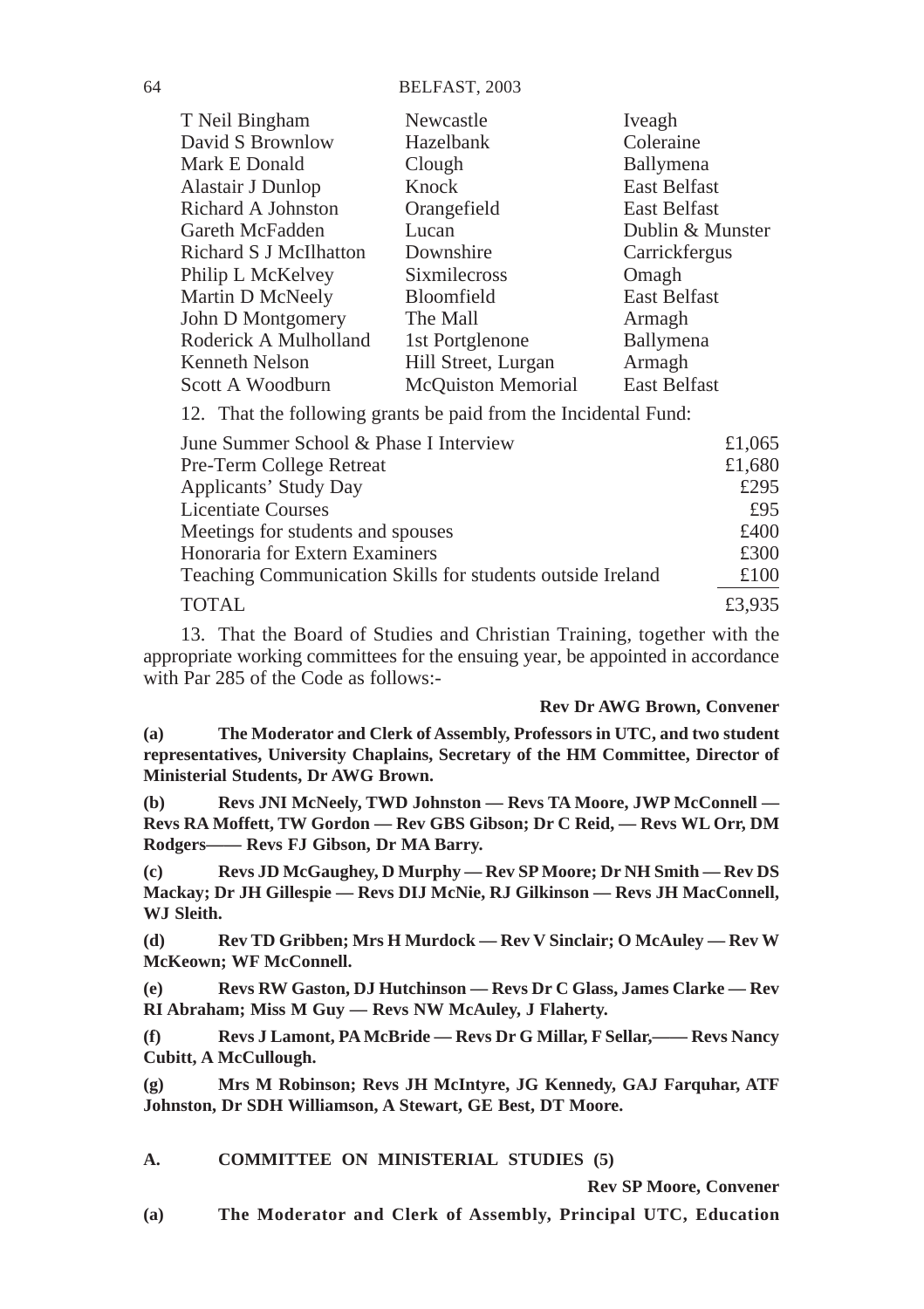#### BELFAST, 2003 65

**Secretary, Convener of Reception of Ministers and Licentiates Committee, Director of Ministerial Students, Convener of Students' Bursary Fund Committee, Rev Dr AWG Brown, Committee Convener.**

- **(x) Revs GR Stockdale, AJMcL Smith, Prof WP Addley, Prof LS Kirkpatrick.**
- **(y) Revs DJ Hutchinson, RA Moffett, JNI McNeely, DS Mackay, JWP McConnell, TWD Johnston; NW McAuley; Dr JH Gillespie.**

#### **B. COLLEGE AND MAGEE MANAGEMENT COMMITTEE (4)**

**Rev Graham Connor, Convener**

- **(a) The Moderator and Clerk of Assembly, the Principal UTC.**
- **(fac) Revs Prof JC McCullough, Prof WP Addley, Prof LS Kirkpatrick, WDF Marshall.**
- **(x) Dr TD Alexander, D Clements; Revs GBS Gibson, SP Moore, Graham Connor, Dr AWG Brown.**

## **C. COMMITTEE ON RESOURCING CHRISTIANS FOR MINISTRY (5)**

**Rev Dr RM Crooks, Convener**

- **(a) The Moderator and Clerk of Assembly, Education Secretary, Director of Youth Ministry, Professor of Practical Theology, Sunday School Organiser, Director of Christian Training, Superintendent Irish Mission, Convener of Evangelism Committee, Director of Social Service, Rev Dr RM Crooks, Board Convener, Director of Ministerial Students.**
- **(x) Revs Dr IA McKay, G Aitcheson, J Coulter; Colin Millar.**
- **(y) Revs JD McGaughey, RJ Gilkinson, JNI McNeely, DM Rodgers, Dr MA Barry, DJ Hutchinson, A.A. McCullough; Dr J Gillespie.**
- **D. RECEPTION OF MINISTERS AND LICENTIATES COMMITTEE (5)**

**Rev RB Savage, Convener**

- **(a) The Moderator and Clerk of Assembly, Deputy Clerk, Principal UTC, Revs AD Davidson, Dr AWG Brown, RB Savage, Director of Ministerial Students, Convener of the Committee on Studies.**
- **(x) Revs Dr DH Allen, WTJ Richardson, Dr JB Moore, DS McIlwrath.**
- **(y) Revs N Cubitt, James Clarke, TD Gribben, W McKeown, TWD Johnston, NW McAuley, DM Rodgers, Mrs H Murdock.**

The Report of the **UNITED APPEAL BOARD** (Reports pp 276-282) was **UNITED** submitted by Mr H Stewart. **APPEAL BOARD**

Moved by Mr H Stewart, seconded by the Rev T D Gribben:

1. That the Report be received.

Moved, as an amendment, by the Very Rev Dr J Dunlop, seconded by the Rev G P Young:

That the Report be received, but that publicity should use the phrase "United Appeal for Mission".

On being put, the amendment was declared passed.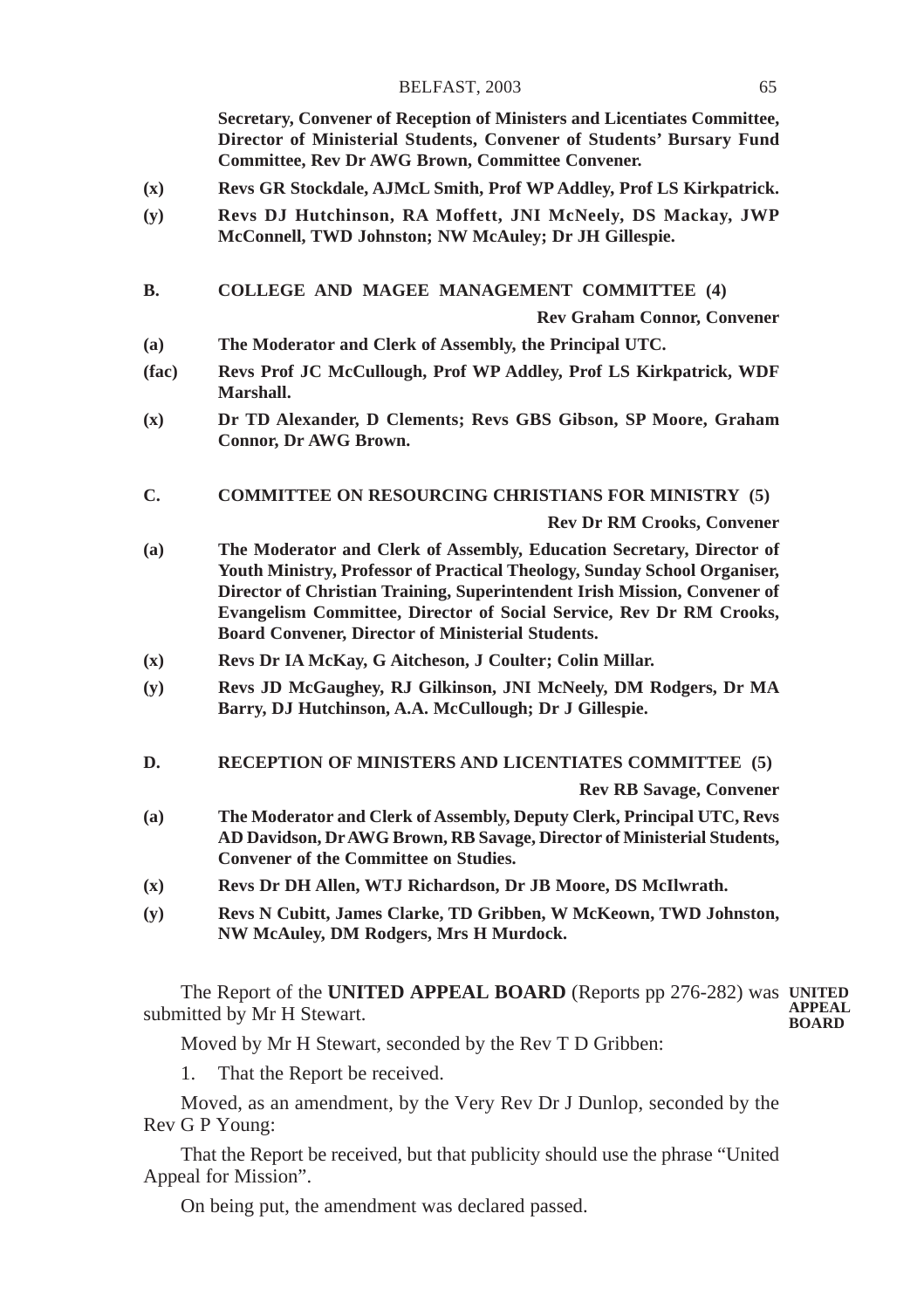#### 66 BELFAST, 2003

Moved, as an amendment, by the Rev D Clarke, seconded by the Very Rev Dr J W Lockington:

That the Report be received, but that the Board reconsider its publicity strapline.

On being put, the amendment was declared lost.

On being put, the motion as amended, was passed.

Moved by Mr H Stewart, seconded by the Rev T D Gribben:

2. That the United Appeal for 2004 be as set out in Schedules III and IV.

Moved, as an amendment, by the Rev D Rankin, seconded by the Rev S A Finlay:

That the United Appeal for 2004 be as set out in Schedule IV, but that Schedule III revert back to 100% of the target being based on contributing families.

On being put, the amendment was declared lost.

The original resolution, being put, was passed.

3. That the United Appeal Board for the ensuing year be appointed in accordance with Par 287 of the Code as follows:

> **MH Stewart, Convener The Clerk, Secretary**

**(a) The Moderator and Clerk of Assembly; MH Stewart.**

**(b\*) Revs SJ Hanna, WL Haslett; JAM Cunningham, Noel Greenlee.**

**(c\*) Rev GA Preston; Miss M French, MH Stewart, V McLean.**

**(d\*) Revs SE Hughes, V Sinclair, JR Lambe; J McKibben.**

**(e\*) Revs PG McCrea, Dr SDH Williamson, TV Mawhinney; JA Patterson.**

**(f\*) Revs M Burnside, JG Jones, A Boal; Norman Watt.**

**(g) Revs D Clarke, TD Gribben, J Lamont, Rev G McClelland; Mrs O Marshall, J Clarke.**

# **Intermission**

#### The Report of the **OVERSEAS BOARD** (Reports pp 139-167) was submitted by the Rev W S Marrs. **BOARDOVERSEAS**

Missionaries serving overseas were introduced to the House.

Moved by the Rev W S Marrs, seconded by the Very Rev Dr S J Dixon, and agreed:

1. That the Report be received.

2. That the General Assembly request the Overseas Board to conduct a review of its vision, mission and strategy, reporting to the General Assembly of 2004 with a strategic plan to the year 2010.

3. That the General Assembly thank all the presbyteries who contributed to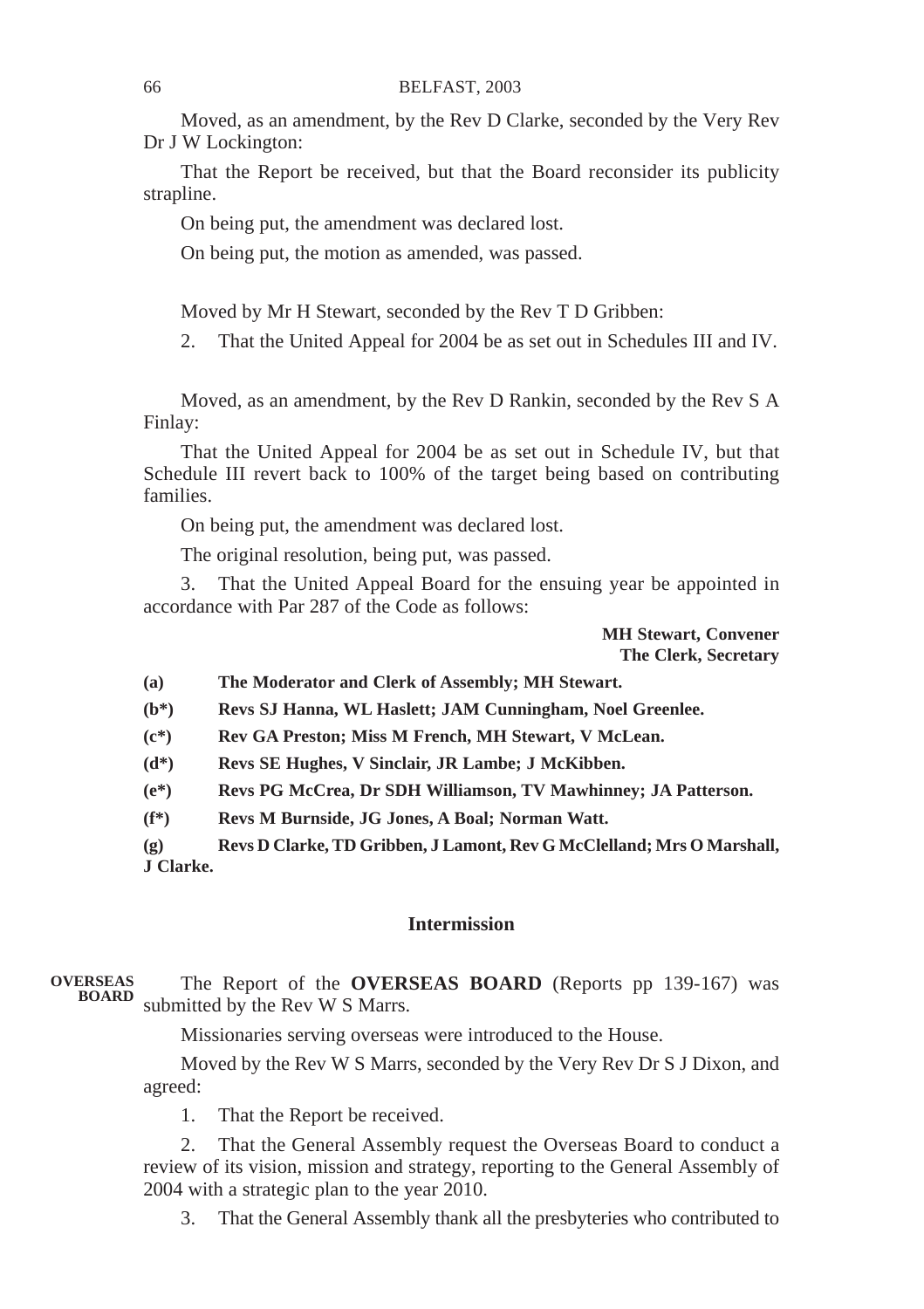the discussion on Globalisation, Mission and the Kingdom of God, that the resulting Report (Appendix C) be noted, and that the Overseas Board draw upon its findings to clarify the priorities of our Church in world mission at the outset of the 21<sup>st</sup> Century.

4. That the General Assembly give thanks for the new, recently approved constitution, bye-laws and five year strategic plan of the United Mission to Nepal and urge prayer for their effective ministry in new major areas of involvement, as well as for a lasting settlement to the ongoing political crisis in Nepal.

5. That the General Assembly call on all our people to pray for our partner churches in Asia to know God's protection and to be courageous in witness despite often living under oppressive national and state laws, and having their growing minority presence perceived by their Hindu and Muslim neighbours as a threat.

6. That the General Assembly pray that our partner churches in Hungary, Romania, Ukraine, Spain, France and the Czech and Slovak Republics provide an effective witness to the gospel of our Lord Jesus Christ despite the rising tide of secularism, and that we, in the Presbyterian Church in Ireland, would continue to look for the most appropriate ways to share with our European partners in the building of God's Kingdom.

7. That the General Assembly encourage the Overseas Board to review partner church relations in the Middle East as a whole and to continue to seek out the most appropriate ways to share in God's mission amidst all the uncertainty and instability in that region.

8. That the General Assembly give thanks for the peaceful transition to a new government in Kenya, for the positive developments in the Presbyterian Church of Sudan, and urge prayer for progress towards peace in Sudan.

9. That the General Assembly encourage continued prayer and practical support for the Synods of the Church of Central Africa Presbyterian as they seek to minister amidst an ongoing food crisis and AIDS epidemic, and for Malawi, that justice and democracy would be safeguarded at this time of constitutional crisis.

10. That the General Assembly give thanks for our partnerships with the Presbyterian Churches in Brazil and the United Church of Jamaica and the Cayman Islands, and for the opportunities to share in their national missions, sending greetings to the Independent Presbyterian Church in Brazil on the occasion of their Centennial Celebrations.

11. That the General Assembly acknowledge the faithful service and witness of our missionary personnel serving overseas, pray for their spiritual empowerment and physical protection in many challenging and sometimes dangerous situations, and give thanks also for the witness of all who come from partner churches to study and serve here in Ireland.

12. That the General Assembly give thanks for the appointment of Miss Helen Johnston as Executive Officer with special responsibilities for personnel and Mrs Moreen Gordon as Pastoral Adviser, and encourage the Overseas Board to continue development of a pastoral care model for missionaries.

13. That the General Assembly give thanks that mission information permeates through church life in such a way as to stimulate prayerful and practical support for our missionaries and partner churches, rejoice in the growing direct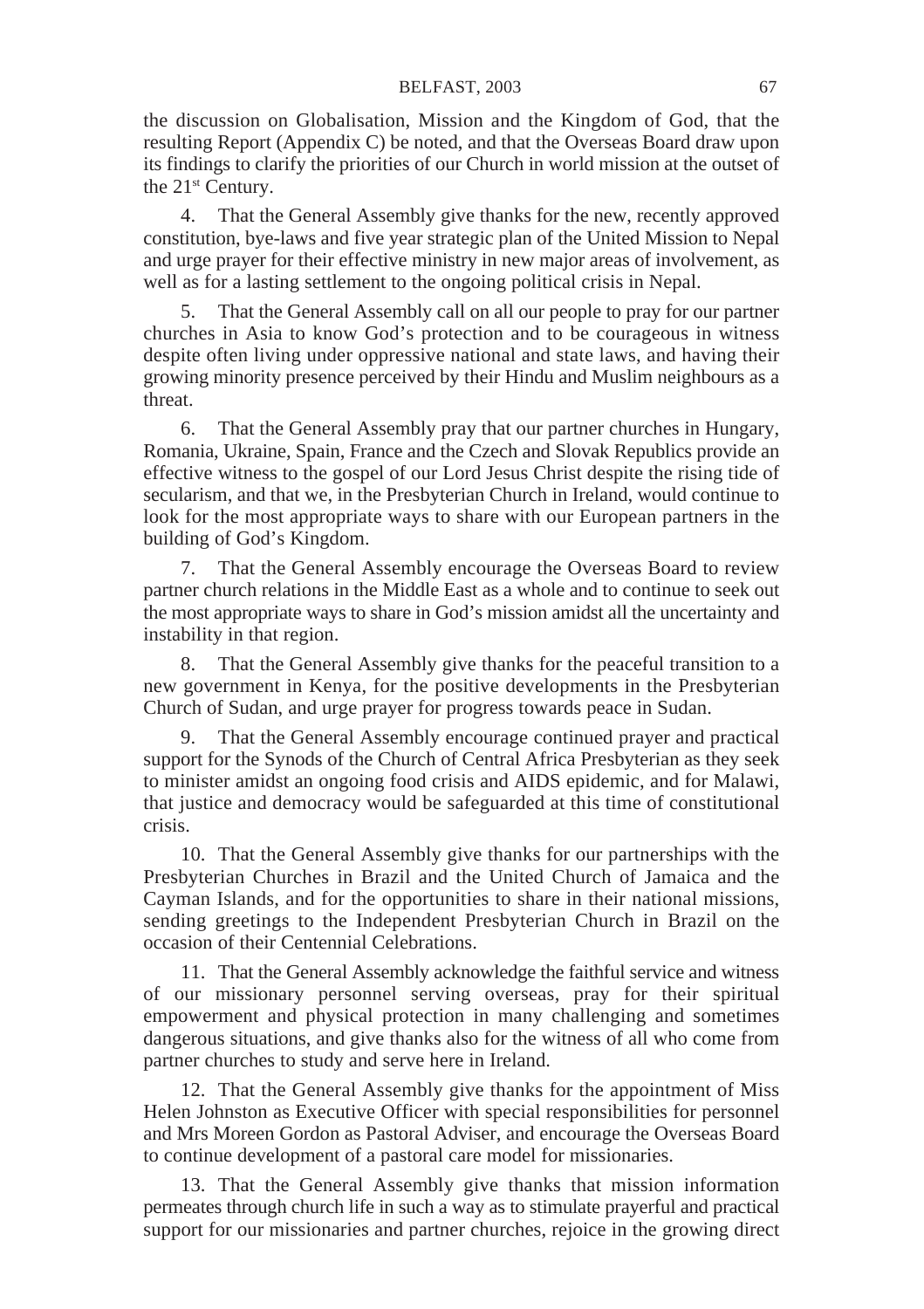involvement in overseas mission at congregational level, and encourage our people to discover new ways of owning the task of world mission.

14. That the Overseas Board, with its associated working committees, be appointed for the ensuing year in accordance with Par 279 of the Code as follows:

> **Rev Dr SJ Dixon, Convener Rev WS Marrs; Mrs M Myers, Secretaries**

**(a) The Moderator and Clerk of Assembly, President and Overseas Vice-President of the PWA, Convener and Secretaries of the Board, Convener of the Inter-Church Relations Board, Sunday School Organiser, two Young Women's Group representatives, Youth Board representative.**

**(b) Rev NJ McCullough; J Warnock, Mrs A Murdock — Rev MM Stewart; Miss J Allen, Mrs E McIlwaine — Revs M Stanfield, RA Moffett; Miss M McCombe — Rev AK Duddy; N McKinney, Miss W Norwood — Rev G Best; Dr J Kyle, Mrs T Johnston — Rev NS Millen; R Harper, Mrs D Rea.**

**(c) Rev NA Brown; N Rea, Mrs T Boyd — Rev LJ Addis; Miss D Savage, Mrs J Gaston — Rev Dr RN Gordon; G McIntyre, Mrs J Farlow — Rev JA Thompson; Mrs N Moore, Mrs M Binnie — Rev PE Dickinson; D Robinson, Mrs A Reid.**

**(d) Revs Dr W Crawley, GF McKeown; Mrs D Smyth, — Revs T Wilson, BR Hughes; Mrs E Jackson— Rev Dr D Murphy; WH Hawe, Miss R Taylor.**

**(e) Rev Dr WJH McKee; E Laverty, Dr H Williamson — Revs N Hunter, N Ward; Mrs E Alexander — Rev G Aitcheson; Dr C McKibbin, Mrs M McKibbin — Rev JW Fleck; R Wallace, Mrs M McCreedy.**

**(f) Rev SJ Richmond; A Speer, Mrs F Armour — Revs S Anketell, John Mann; Mrs D Mitchell — Miss H Stewart, L Foster, E Martin.**

**(p) Mrs Doreen McMullen, Mrs Sandra Fleck, Mrs Lorna Brown, Mrs Sheila Fell, Mrs Pat Colvin, Mrs Valerie Stewart, Miss Zena McAllister.**

| A.             | <b>ASIA COMMITTEE (7)</b>                    | <b>Rev SJ Hanna, Convener</b>                                                                                                              |
|----------------|----------------------------------------------|--------------------------------------------------------------------------------------------------------------------------------------------|
|                |                                              | <b>Rev WS Marrs; Mrs M Myers, Secretaries</b>                                                                                              |
| (a)            | <b>CN Eves.</b>                              | The Moderator and Clerk of Assembly, Revs Dr SJ Dixon, SJ Hanna; Mrs<br>Z Vallely, Mrs R Cowan, Mrs D McMullen; Rev WS Marrs; Mrs M Myers, |
| (x)            |                                              | Revs Dr J W Lockington, MCA Gray, CJC McMullen; Dr MS Watson.                                                                              |
| (y)            | Miss D Savage, Mrs S Fell, Mrs E McIlwaine.  | Revs Dr D Murphy, LJ Addis, BR Hughes, G Aitcheson; Miss M McCombe,                                                                        |
| <b>B.</b>      | EUROPE AND MIDDLE EAST COMMITTEE (7)         |                                                                                                                                            |
|                |                                              | <b>Mrs Maureen Patterson, Convener</b><br><b>Rev WS Marrs: Mrs M Myers, Secretaries</b>                                                    |
| (a)            | <b>McMullen</b> ; Rev WS Marrs; Mrs M Myers. | The Moderator and Clerk of Assembly, Revs Dr SJ Dixon, JA Kirkpatrick,<br>JN Seawright; Mrs M Patterson, Mrs Z Vallely, Mrs R Cowan, Mrs D |
| $(\mathbf{x})$ |                                              | Revs Dr RI Birney, IJ Patterson, JI Thompson; Dr G Moles.                                                                                  |

**(y) Revs NJ McCullough, GF McKeown, RA Moffett; N McKinney, Mrs A Reid, Miss Z McAllister, Mrs J Gaston, Mrs D Rea.**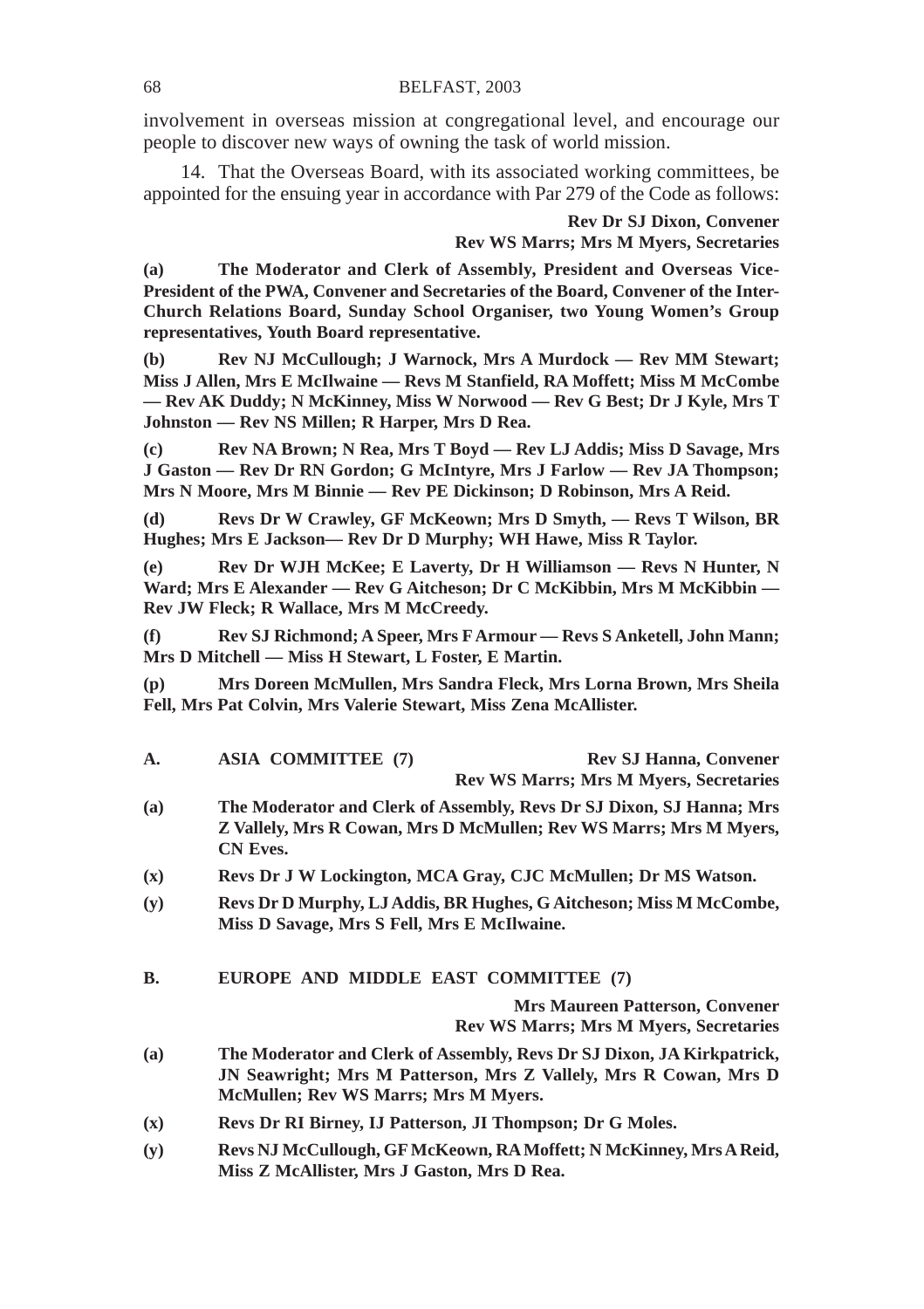#### BELFAST, 2003 69

## **C. AFRICA, CARIBBEAN & LATIN AMERICA COMMITTEE (7)**

**Rev HR Quinn, Convener Rev WS Marrs; Mrs M Myers, Secretaries**

- **(a) The Moderator and Clerk of Assembly, Revs SJ Dixon, HR Quinn; World Development Committee Convener, Mrs Z Vallely, Mrs R Cowan, Mrs D McMullen; Rev WS Marrs; Mrs M Myers.**
- **(x) Revs WJ Waring, Prof WP Addley; TA Macpherson, R Kerr.**
- **(y) Revs J Mann, S Richmond, Dr RN Gordon, N Hunter; E Laverty, Miss R Taylor, Mrs M Binnie, Mrs D Mitchell.**

The Report of the **2004 Assembly Conference Committee** (Reports pp 303- **2004 Assembly Conference** 305) was submitted by the Rev J H Robinson. **Committee**

Business lapsed on Standing Orders (see page 78)

The Assembly engaged in worship conducted by the Moderator, assisted by the Rev John Holmes.

At the request of the Moderator, the Rev J S Carson addressed the Assembly.

The sederunt came to a close at 12.55 pm, the Moderator pronouncing the **Benediction** 

# **SEVENTH SESSION**

**Thursday, 5th June, 2003 Two o'clock. Afternoon**

# **In Private**

The Assembly again convened, the Moderator leading in prayer.

The Report of the **COMMITTEE ON THE RECEPTION OF RECEPTION OF MINISTERS AND LICENTIATES** (Reports p 250-251) was submitted by the LICENTIATES Rev R B Savage. **COMMITTEE**

Moved by the Rev R B Savage, seconded by the Very Rev Dr A W G Brown, and agreed:

1. That the Report be received.

2. That, for a period of three years, the Committee for the Reception of Ministers and Licentiates be authorised to interview all applicants from outside the Presbyterian Church in Ireland.

3. That the Rev Jane Dasher be declared eligible for an Ordained Assistantship in the Presbyterian Church in Ireland.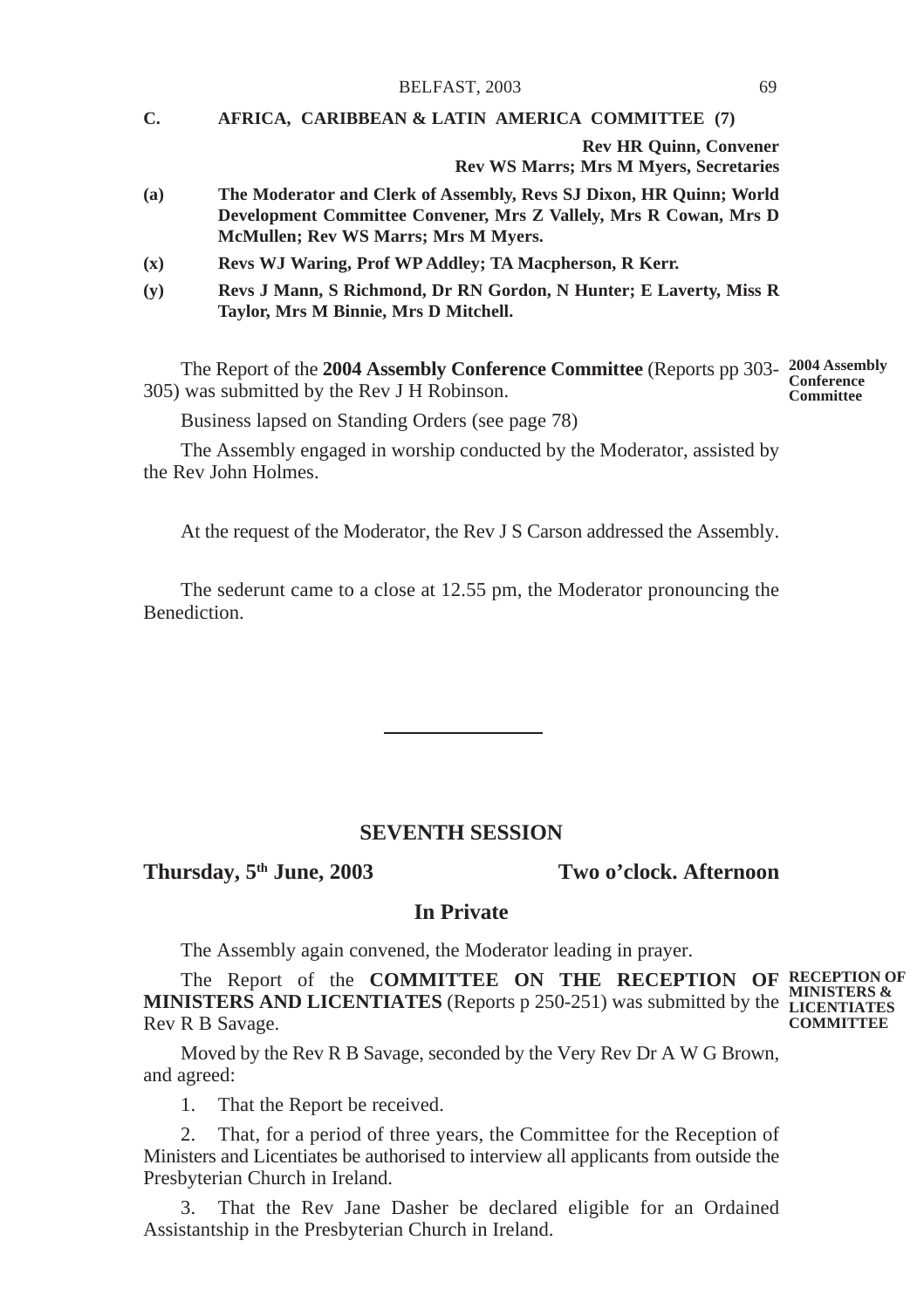| Overture anent<br>Par.219(5)(a)                                          |                                                                                                           | The Overture anent Par $219(5)$ (a) of the Code was submitted by the Rev<br>R B Savage as follows:                                                                                                   |  |
|--------------------------------------------------------------------------|-----------------------------------------------------------------------------------------------------------|------------------------------------------------------------------------------------------------------------------------------------------------------------------------------------------------------|--|
|                                                                          |                                                                                                           | It is hereby overtured to the General Assembly to enact that in Par $219(5)(a)$<br>of the Code after the words 'produce to a Presbytery' there be inserted the words<br>'credentials of health and'. |  |
|                                                                          | and agreed:                                                                                               | Moved by the Rev R B Savage, seconded by the Very Rev Dr A W G Brown,                                                                                                                                |  |
|                                                                          |                                                                                                           | That the overture anent Par $219(5)$ (a) of the Code be received and that,<br>under Par 111 of the Code, it be made the rule of the Church.                                                          |  |
| <b>Memorial of the</b><br><b>Rev. Lorraine</b><br><b>Kennedy-Ritchie</b> |                                                                                                           | The Memorial of the Rev Lorraine Kennedy-Ritchie (Reports 252) was<br>submitted by the Rev G D Campbell.                                                                                             |  |
|                                                                          | and agreed:                                                                                               | Moved by the Rev G D Campbell, seconded by the Rev Dr D K McCrory,                                                                                                                                   |  |
|                                                                          |                                                                                                           | That the Memorial be received and its prayer granted.                                                                                                                                                |  |
| <b>JUDICIAL</b><br><b>COMMISSION</b>                                     | The Report of the JUDICIAL COMMISSION (Reports p 59-60) was<br>submitted by the Very Rev Dr S Hutchinson. |                                                                                                                                                                                                      |  |
|                                                                          | Moved by the Very Rev Dr S Hutchinson, seconded by Mr M Morrow, QC,<br>and agreed:                        |                                                                                                                                                                                                      |  |
|                                                                          | 1.                                                                                                        | That the Report be received.                                                                                                                                                                         |  |
|                                                                          | 2.                                                                                                        | That the Judicial Commission be appointed in accordance with Par 127<br>of the Code as follows:                                                                                                      |  |
|                                                                          |                                                                                                           | The Clerk, Convener                                                                                                                                                                                  |  |
|                                                                          | (a)                                                                                                       | The Moderator and Clerk of Assembly.                                                                                                                                                                 |  |
|                                                                          | $(b*)$                                                                                                    | Revs J Gordon, Dr WJ Patterson; Sir John Pringle.                                                                                                                                                    |  |
|                                                                          | $(c*)$                                                                                                    | Revs Dr RFS Poots, Dr RVA Lynas; JS Tweed.                                                                                                                                                           |  |
|                                                                          | $(d*)$                                                                                                    | Rev James McAllister; MA Morrow, QC, Noel Valentine.                                                                                                                                                 |  |
|                                                                          | $(e^*)$                                                                                                   | Revs TJ Conway, Dr J Fell; WK Duncan.                                                                                                                                                                |  |
|                                                                          | $(f^*)$                                                                                                   | Revs Dr RWJ MacDermott, Nancy Cubitt, Brian Brown.                                                                                                                                                   |  |
|                                                                          | $\left( \mathbf{g} \right)$<br><b>Russell.</b>                                                            | Revs Dr TJ Simpson, Dr AR Rodgers, Dr S Hutchinson, Dr DJ Watts; JW                                                                                                                                  |  |
|                                                                          |                                                                                                           |                                                                                                                                                                                                      |  |
|                                                                          |                                                                                                           | <b>In Public</b>                                                                                                                                                                                     |  |
|                                                                          |                                                                                                           | The Minutes were taken and corrected.                                                                                                                                                                |  |
| <b>Ad Hoc</b><br>Committee<br>on Priorities                              |                                                                                                           | The Report of the <b>Ad Hoc Committee on Priorities</b> (Reports pp 306-315)<br>was submitted by the Rev T D Gribben.                                                                                |  |

Moved by the Rev T D Gribben, seconded by the Very Rev Dr H A Dunlop, and agreed:

1. That the Report be received.

**Overture anent**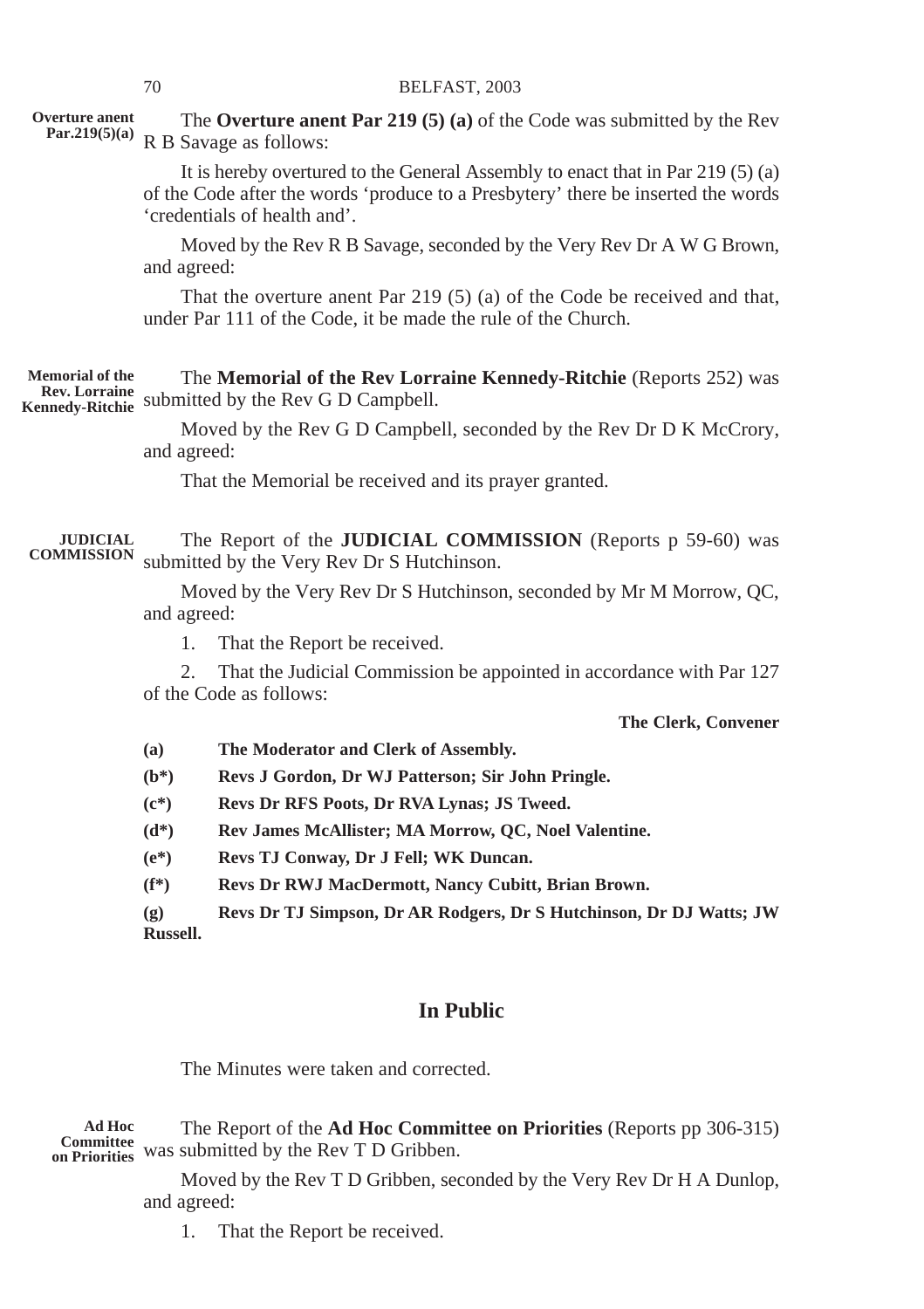#### BELFAST, 2003 71

2. That the General Assembly approve the priorities outlined in the **Priorities** Appendix, Section 2 as the priorities for the central work of the Presbyterian Church in Ireland for the next five to seven years.

## **Intermission**

3. That all relevant Boards take account of the General Assembly's priorities that are applicable to their area of work, and give precedence to those priorities, during the next five to seven years.

4. That the central funding agencies seek to ensure that, as far as possible, funding allocations enable the agreed priorities of the General Assembly to be progressed.

5. That the moratorium on new posts and projects, approved by the General Assembly in June 2002, be lifted with immediate effect.

6. That the General Assembly approve the amalgamation of the Youth **Structures**Board and the Church Education Committee to form a new Board, with the name to be decided by the General Board.

7. That the General Assembly approve responsibility for the area of public worship being included within the remit of the Board of Mission in Ireland.

Moved by the Rev T D Gribben, seconded by the Very Rev Dr H A Dunlop:

8. That the General Assembly approve moving the World Development Committee to the Overseas Board.

Moved, as an amendment by the Rev A D Davidson, seconded by the Rev W S Marrs:

That the Overseas Board, Inter-Church Relations Board and General Board together with the Ad Hoc Committee on Priorities bring proposals to the Assembly of 2004 concerning their future structures and relationships.

On being put, the amendment was declared lost.

The original resolution, being put, was passed.

Moved by the Rev T D Gribben, seconded by the Very Rev Dr H A Dunlop, and agreed:

9. That the General Assembly approve the establishment of an Inter-Church Relations Committee and a Global Concerns Committee under the General Board.

10. That the General Assembly approve the amalgamation of the Board of Finance and Administration and the Board of Ministry and Pensions.

11. That the General Assembly approve the remainder of the new Structures for Central Work, as outlined in the Appendix, Section 3 Sub-Sections A, B & C.

12. That appropriate overtures be prepared by the Clerk of Assembly to enable the necessary changes to be enacted to bring the Code into line with the new Structures for Central Work, as agreed in Resolutions 6 - 11, and that these overtures be presented, where possible, to the General Assembly in 2004.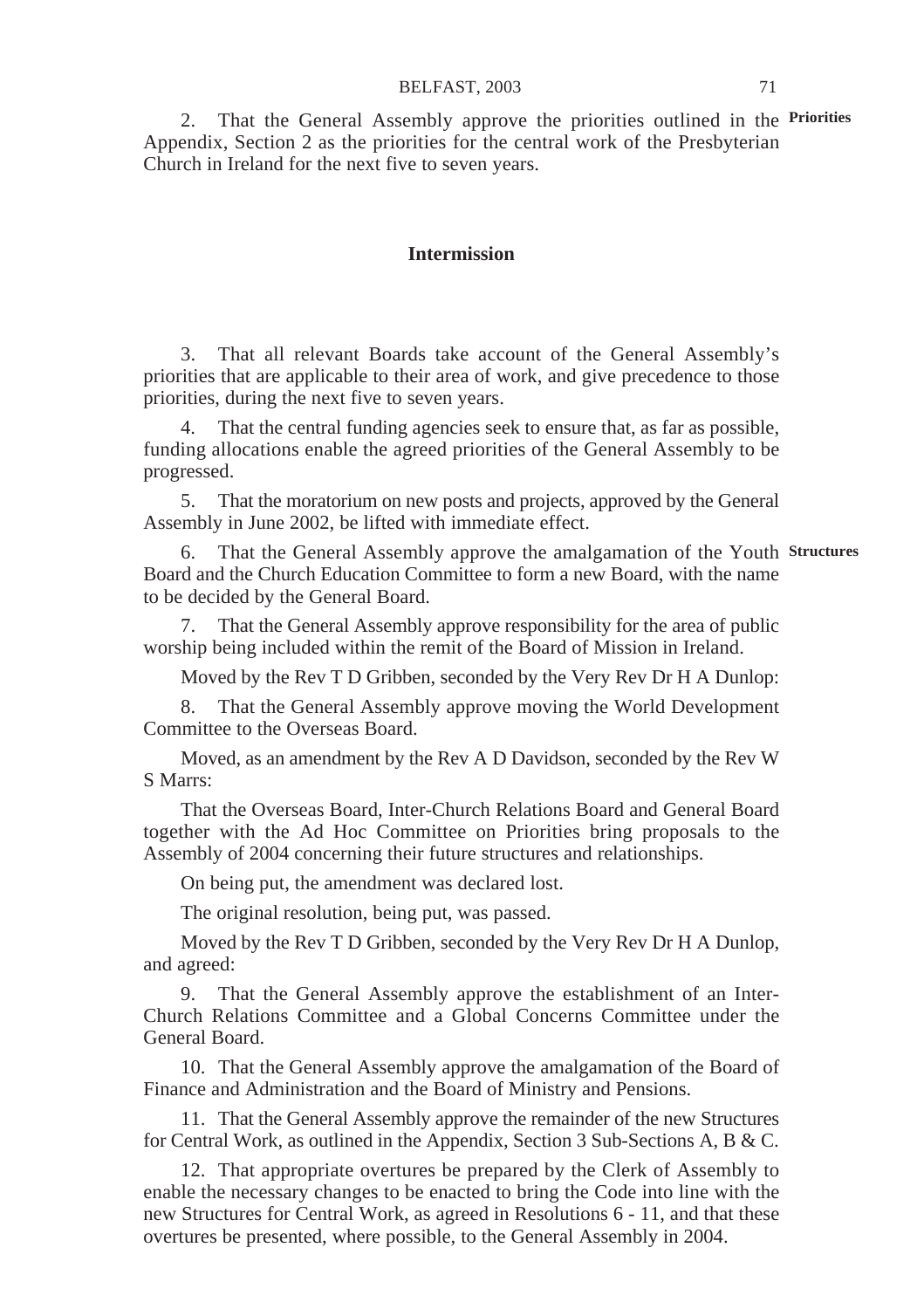13. That, in the interim, the General Assembly authorise the operation of the new structures, agreed in Resolutions 6 to 11, beginning in June 2004.

14. That Presbyteries and Synods be requested to nominate members to Boards in 2004 on the basis of the new structures.

15. That, on the recommendation of the Ad Hoc Committee on Priorities, the General Board be authorised to act on behalf of the General Assembly to deal with any unforeseen matters relating to the changes in central structures.

**The further**

16. That the General Assembly approve the proposals on 'The Further **implementation**<br>
of structural Change', as outlined in the Appendix, Section 3 change Sub-Section D.

> 17. That the General Assembly direct the Standing Committee, or other equivalent body, of each relevant Board included in the new structures to undertake a review of the arrangements within their Board as outlined in the Appendix, Section 3 Sub-Section D, and, following approval by their Board, to forward the outcome of that review to the Ad Hoc Committee on Priorities, by 31<sup>st</sup> December 2003.

> 18. That the Ad Hoc Committee on Priorities co-ordinate and facilitate the progression of the proposals agreed in Resolution 16.

> 19. That the Ad Hoc Committee on Priorities take the lead in co-ordinating the presentation to the General Assembly of agreed changes to the arrangements within each Board.

> 20. That the Ad Hoc Committee on Priorities be reappointed for a further year as follows:

#### **Rev TD Gribben, Convener**

**The Moderator and Clerk of Assembly, Financial Secretary, Rev TD Gribben.**

**Revs RJA Bell, JR Dickinson, Dr. HA Dunlop, SE Hughes, Dr. JW Lockington, G Moore, Dr TWJ Morrow; D.F. Adair, D Lamb, J Millar.**

The sederunt came to a close at 5.55 pm, the Moderator pronouncing the Benediction.

### **EIGHTH SESSION**

**Friday, 6th June, 2003 Half past nine o'clock. Forenoon**

The Assembly again convened, the Moderator leading in prayer.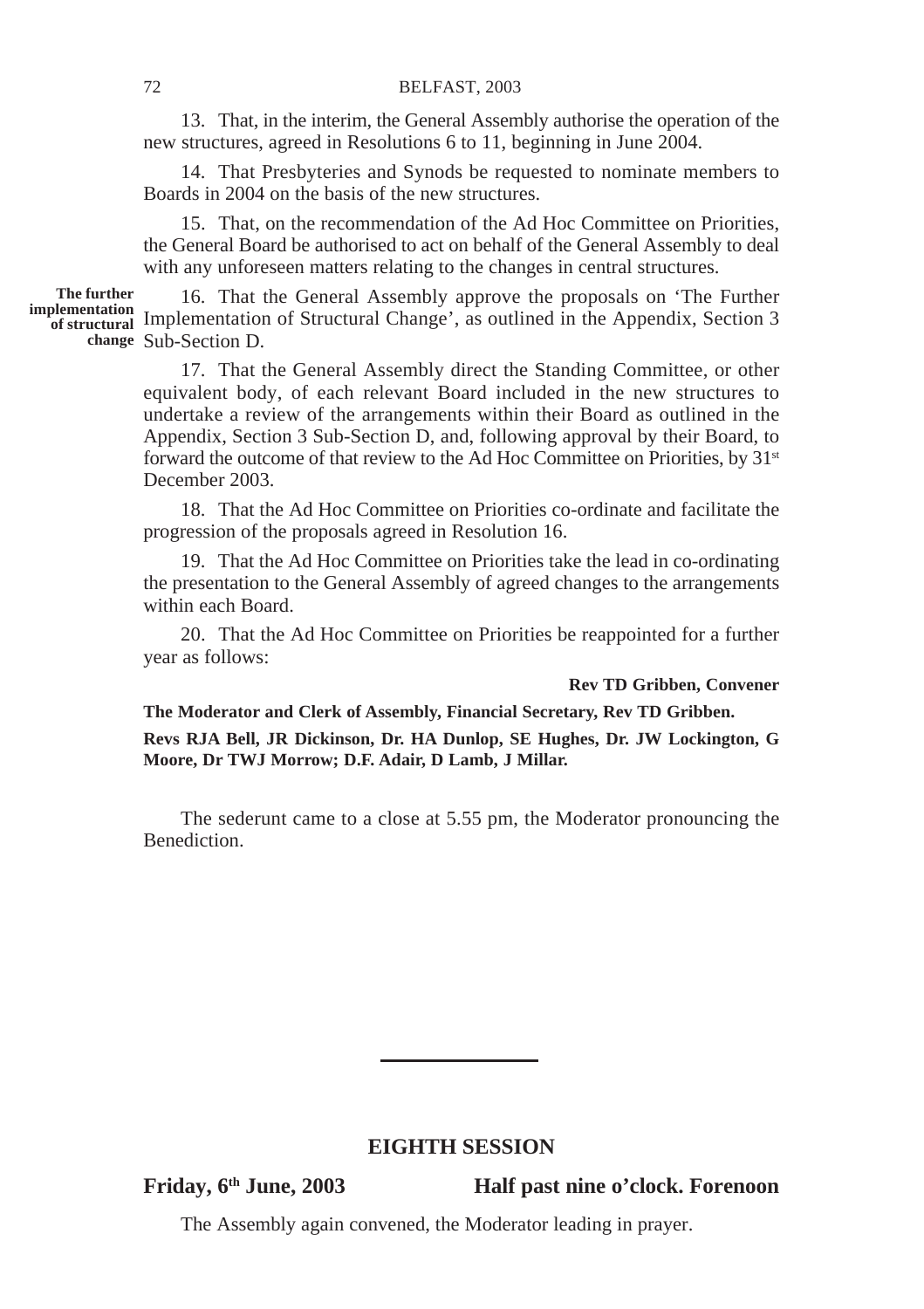The Report of the **TRUSTEES** (Reports pp296-301) was submitted by Sir **TRUSTEES** Eric McDowell.

Moved by Sir Eric McDowell, seconded by Mr David Bell, CB, and agreed:

1. That the Report be received.

2. That the recommendation regarding the Mrs A M Davidson Trust be adopted.

3. That the recommendation regarding the Sir Wm V McCleery Trust be adopted.

4. That the recommendation regarding the Miss Irene Scott Trust be adopted.

5. That the recommendation regarding the Miss Ida Mary McGeown Trust be adopted.

6. That the recommendation regarding the Victor Morrow Trust be adopted.

7. That in accordance with the Will of the late John Getty the following be constituted as the Committee for the "direction and management of the application" of the income from the Getty Bequest:

Very Rev Dr S Hutchinson, Revs Dr D J Watts, J McAllister, OBE, W D F Marshall, R J A Bell, W J Orr; Mr Wilson Ervin, CBE, Sir Eric McDowell, Mr David Bell, CB, Mr A T Ross, Mr John Millar, OBE, Mr J I Bill, OBE.

Moved, as an additional resolution, by the Rev W A Kennedy, seconded by the Rev Dr R A Russell, and agreed:

8. That the General Assembly request the Trustees of the Presbyterian Church in Ireland to retain and invest the nett proceeds of the sale of Familybooks for a period of ten years against the contingency that the Church may decide at a future date to re-establish a Presbyterian bookshop

The **Overture anent Par 318 (A) (2) (c)** of the Code was submitted by the **Overture anent** Very Rev Dr S Hutchinson. **Par. 318(A)(2)(c)**

Moved by the Very Rev Dr S Hutchinson, seconded by the Rev Dr D J Watts, and agreed:

That the Overture anent Par 318 (A) (2) (c) of the Code be received and that under Par 111 of the Code, it be made the rule of the Church.

The Report of the **COMMISSION ON TRUSTS** (Reports p 253) was **COMMISSION** submitted by Mr A J Rankin. **ON TRUSTS**

Moved by Mr A J Rankin, seconded by the Very Rev Dr S Hutchinson, and agreed:

1. That the Report be received.

2. That the Commission on Trusts for the ensuing year be appointed in accordance with Par 130 of the Code as follows:-

### **AJ Rankin, Convener**

**(a) The Moderator and Clerk; AJ Rankin.**

**(g) Revs D Clarke, Dr TJ Simpson, RJA Bell, D Chapman, WS Marrs, Deputy Clerk, JW Russell, WH Henry, Mrs O Marshall.**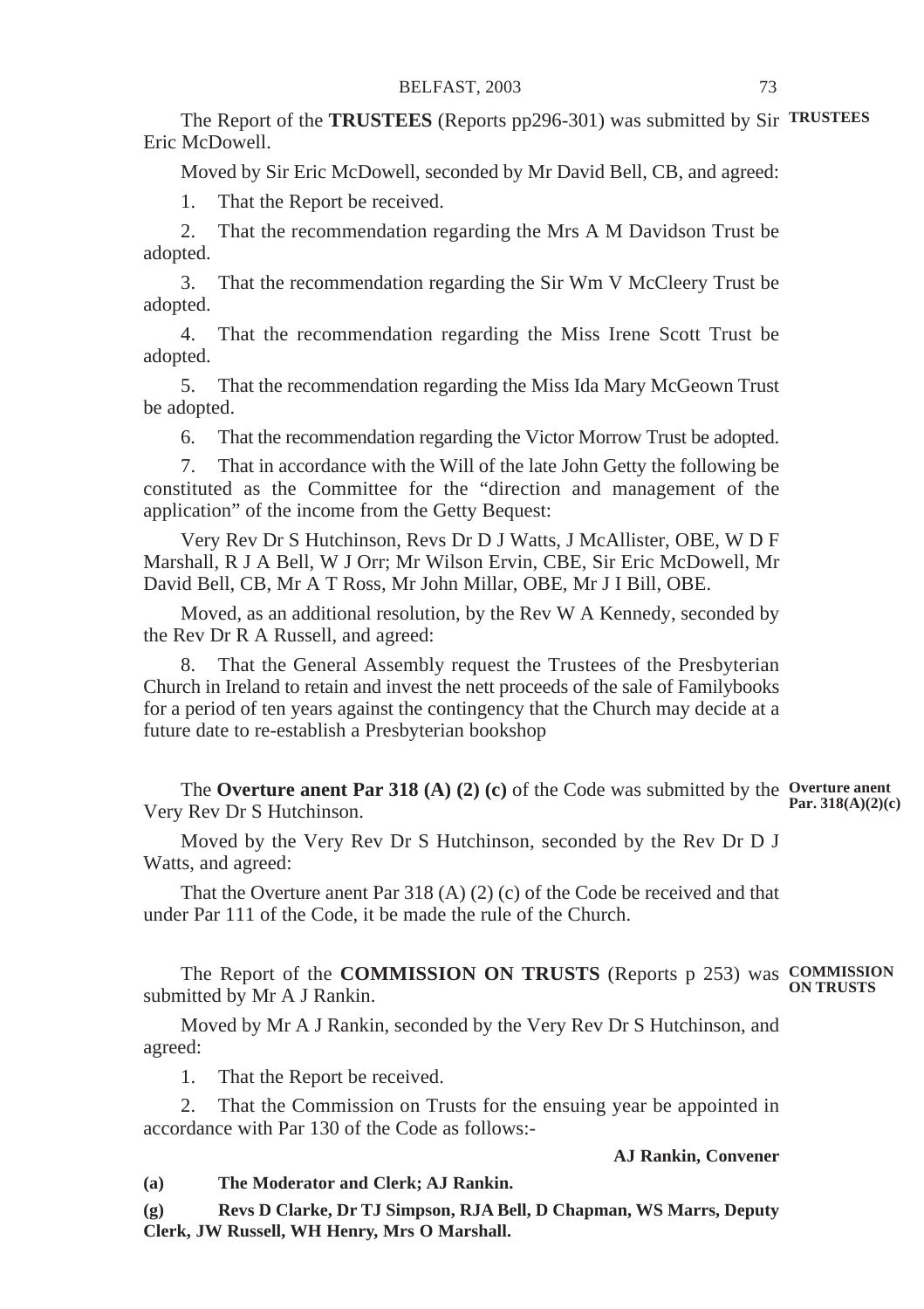The Report of the **BOARD OF FINANCE AND ADMINISTRATION FINANCE &**<br>**ADMINISTRATION** (Reports pp 254-275) was submitted by Mr D F Adair, together with the following Supplementary Report. **BOARD OF<br>FINANCE &** 

### **Assembly Buildings Committee Stonework Repairs**

As recorded in the Committee's report to the Assembly, the Committee has embarked on essential repairs and renovations to the walls and roofs of the Church House complex. The first phase of this work, the "PWA corner", began in November 2002 and the Committee has been closely monitoring progress. The repairs have been much more extensive than initially expected and some walls were found to be in a dangerous state of repair. In the light of this experience and using the knowledge gained from the first phase, the Committee asked for the rest of walls to be resurveyed. The results of this further survey were presented to representatives of the Committee on Wednesday 28 May 2003 and indicate that the rest of the walls will require much more extensive repairs than previously considered necessary. The estimated additional cost (net of anticipated grant from the Environment and Heritage Service) of the repairs is £1,194,000 bringing the total cost of the repairs to £2,016,000. As this information has just been received the Board of Finance & Administration has not yet had an opportunity to consider how to respond to it.

Moved by Mr D F Adair, seconded by the Rev R I A Allely, and agreed:

1. That the Report be received.

### **Intermission**

2. That the Guidelines for Board members in Appendix B be approved.

3. That an indemnity be provided for members of Boards and Committees where they have acted in good faith, within authority limits and in accordance with the law.

4. That where the General Assembly is joined in a legal action it shall normally be represented by the Clerk of Assembly and the Financial Secretary, but the General Board may make other arrangements in any particular case.

5. That Ernst & Young, LLP be appointed as auditors for all the Committees, Boards, Trusts, Commissions and Agencies of the General Assembly for the year 2003.

6. That the assessment for the Incidental Fund for 2003 be 5.0p in the £ of stipend.

7. That the Board of Finance and Administration, with its associated working committees for the ensuing year, be appointed in accordance with Par 286 of the Code as follows:

#### **DF Adair, Convener**

**(a) The Moderator and Clerk of Assembly; DF Adair.**

**(b) Rev NJ Linkens; D Johnston — Rev S van Os; N Greenlee — Rev M Casement; R Courtenay—— Rev MG McClelland; M McMaster — Revs IJ Patterson, SA Matthews — Revs D Rankin, EP Gamble.**

**(c) Rev WF Dickey; C McClelland — D Tomb, F Picton — Rev R Kelly; H Stewart — Rev KDW Crowe; J McMullan — Rev PP Campbell; CRA Davis.**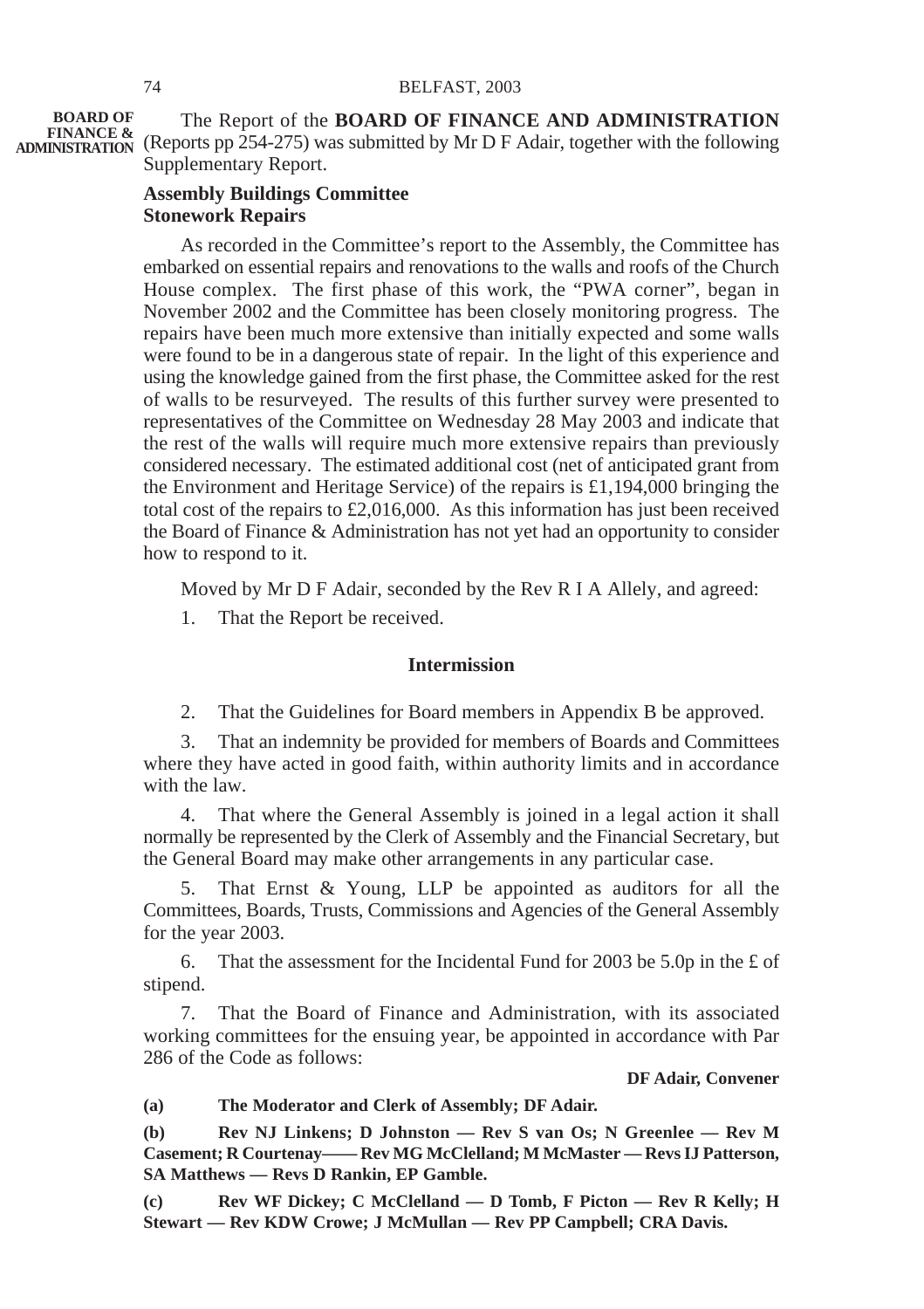**(d) Rev ML Johnston; M Finlay — Rev WI Hull; M Fitch — M Cairnduff, N Valentine.**

**(e) Rev Dr SDH Williamson, JT Williamson — Revs DS Irwin, JA Noble—— RH Kidd, Norman Morrison — Rev Dr AN Kerr; E Carroll.**

**(f) Rev WA McCully; Alan Speer — Arthur Jordan, J Gregg — W Carleton, T Semple.**

- **(g) Mrs Maureen Patterson, Mrs G Irwin, J Petrie.**
- **A. COMMITTEE ON FINANCE AND STAFFING (5) D Lamb, Convener**
- **(a) The Moderator and Clerk of Assembly, Head of Personnel; D Lamb, DF Adair.**
- **(x) Rev Dr J Fell; Mrs E Armstrong, M Finlay A Treacy.**
- **(y) Revs JT Williamson, PP Campbell, JM Casement, KDW Crowe; N Valentine, D Tomb, M Fitch, D Johnston.**

**B.** INCIDENTAL FUND COMMITTEE (5) M Fitch, Convener

- **(a) The Moderator and Clerk of Assembly; Financial Secretary, M Fitch, DF Adair.**
- **(x) Rev RIA Allely; B McClean, RB Lyons, TG Swan.**
- **(y) Revs R Kelly, KDW Crowe, MG McClelland, Dr SDH Williamson, D Rankin, WI Hull, Dr AN Kerr; M Cairnduff.**
- **C. ASSEMBLY BUILDINGS COMMITTEE (5) Rev RIA Allely, Convener**
- **(a) The Moderator and Clerk of Assembly, Arrangements Committee Convener, Board Convener, J Kelly; Rev RIA Allely.**
- **(x) AS McQuoid, Mrs J Moran, WJ Cairns, B Smyth.**
- **(y) Revs JM Casement, EM Carroll, R Kelly, JT Williamson, MG McClelland, AN Kerr, ML Johnston; CRA Davis.**

The Minutes were taken and corrected.

**BOARD OF COMMUNICATION**

The Report of the **BOARD OF COMMUNICATIONS** (Reports pp 98-116) was submitted by the Rev W A Kennedy, together with the following Supplementary Report.

### **Memorial Record**

**The Rev William Desmond McBride,** BA, senior minister of Second Saintfield, died on 10 April, 2003 in the  $67<sup>th</sup>$  year of his age and the  $40<sup>th</sup>$  of his ministry. A Belfastman, he was educated at Belfast Royal Academy and Queen's University, where he graduated in Arts in 1958. Responding to a call to Christian ministry, he commenced his theological studies at New College, Edinburgh, completing them at Assembly's College, Belfast.

Returning to Edinburgh, he served as Assistant Minister for a year at Palmerston Place. In 1962 he won a scholarship to train at the Ecumenical Institute in Geneva, and then to work with an inter-Church group on behalf of Christian Aid in northern Greece. He then came back to Ireland and was ordained Assistant Minister in Rosemary congregation on 6 November, 1963. Called to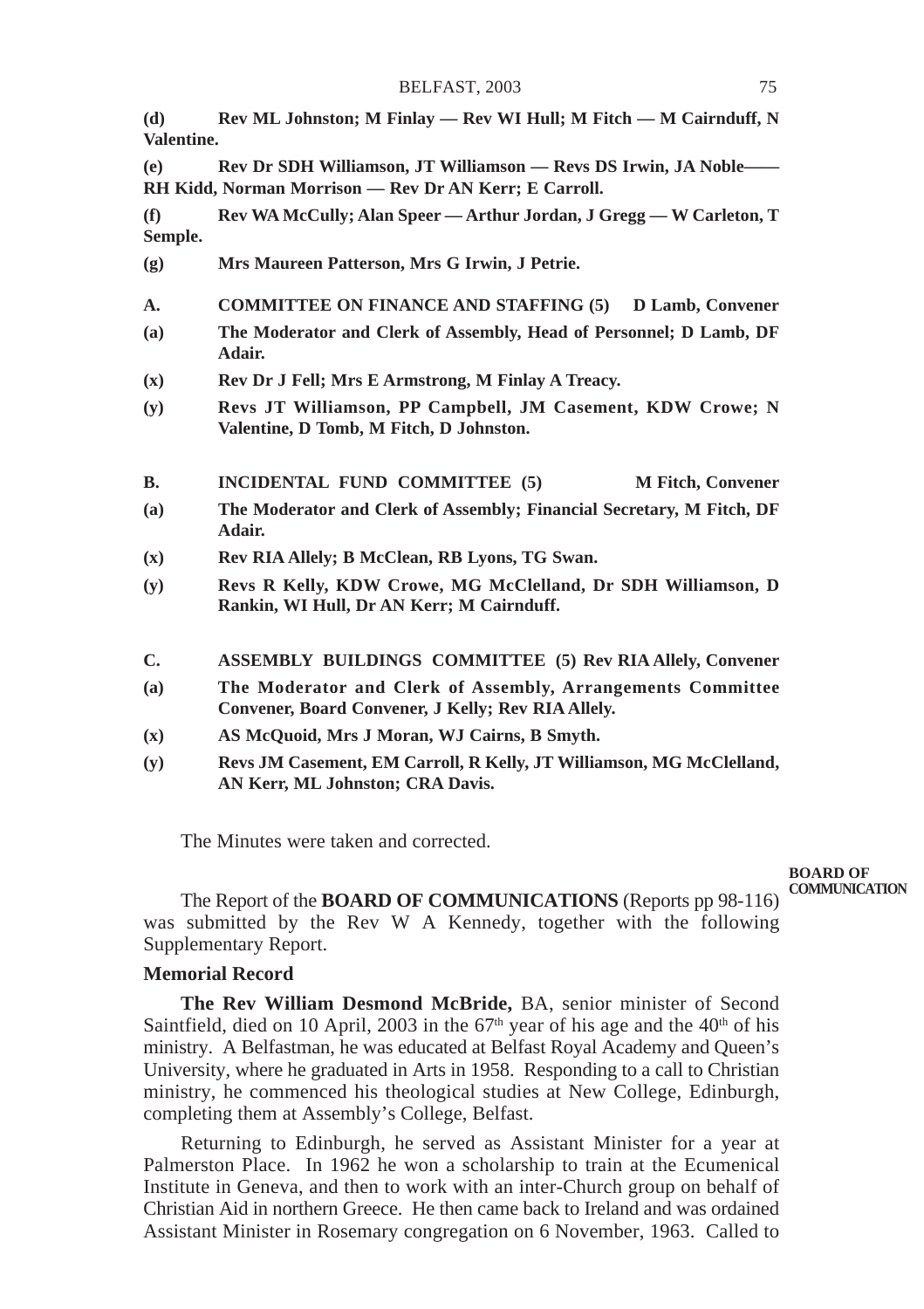### 76 BELFAST, 2003

Second Saintfield, he was installed there on 3 February, 1966, and there he was to spend 36 years in ministry which won the hearts and moulded the lives of many within that congregation and in the community beyond. He will be remembered for preaching that was Biblical, practical and relevant; for devoted pastoral care; and for his rapport with young people. A motivator, his was the gift to form a team of others around him, whether to share in the conduct of worship, to renovate the Church building, to build new halls or extend the graveyard. A good Presbyter and a valued colleague, he was renowned for the conscientiousness and an attention to detail with which he fulfilled the tasks assigned to him, especially as Vacancy Convener. He was appointed Moderator of the Synod of Armagh and Down in 1988.

Ever eager to co-operate with others, to cross barriers and build up relationships, he cultivated close ties with the local Church of Ireland congregation, gave his support to ecumenical gatherings, and was pleased to be a member of the Assembly's Committee which produced the Church's Peace Vocation. He enjoyed travel, within Ireland and abroad, and on two occasions he exchanged pulpits with a minister in New York.

A servant of Christ, dedicated to his Master and to his Church, he was undeterred by problems of personal ill-health and benefited from a kidney transplant in 1983. His own experience helped him to relate with heightened sensitivity to others who faced periods of prolonged sickness or hospitalisation.

Sadly, it was his medical condition which foreshortened a period of retirement into which he entered only on 28 February, 2002, and which robbed his wife Maralyn, daughter of the late Rev Leslie Martin of Helen's Bay, and their daughter Alison of one who was to many a faithful minister of the gospel but to them, most particularly, a devoted husband and father.

# **Correction**

### **Reports PP 108-109**

Rev John Alexander Fulton, BA. His home congregation was Grange.

Moved by the Rev W A Kennedy, seconded by Mr S Lynas, and agreed:

1. That the Report be received.

2. That the General Assembly express appreciation to the Directors and staff for the ministry provided to the Church and wider community by Familybooks up until its disposal in May 2003.

Moved by the Rev W A Kennedy, seconded by the Rev W T J Richardson, and agreed:

3. That the General Assembly express thanks to the Information Officer, the staff of the Communications Department and the Editor of the Presbyterian Herald for all their work on behalf of the Church and commend their ongoing efforts to make the Presbyterian Herald a vibrant forum for the Church.

Moved by the Rev W A Kennedy, seconded by Mr S Lynas, and agreed:

That, to maintain continuity in progress towards publication of the new Presbyterian Hymnbook, the General Assembly agree that Rev W T J Richardson continue for a further year as Convener of the Public Worship Committee.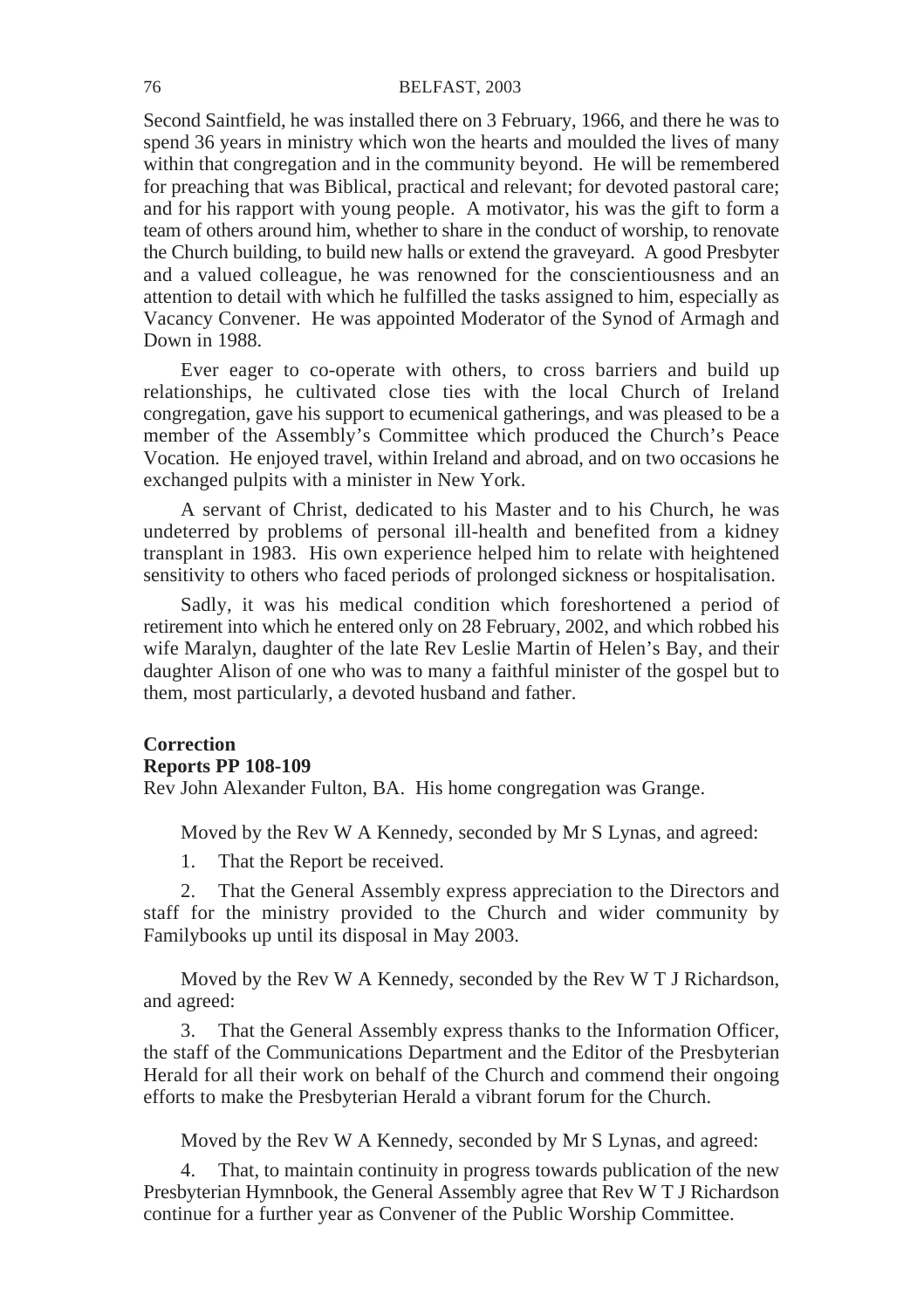5. That a grant of £800 be paid from the Incidental Fund to the Public Worship Committee.

6. That a grant of  $£1,300$  be paid from the Incidental Fund to the Church Architecture Committee.

7. That a grant of £13,700 be paid from the Incidental Fund to the Presbyterian Historical Society.

That the Board of Communications, together with its associated working committees, be appointed for the ensuing year in accordance with Par 277 of the Code as follows:

### **Rev WA Kennedy, Convener Stephen Lynas, Secretary**

**(a) The Moderator and Clerk of Assembly, Rev WA Kennedy; Editors of the Church Magazines, S Lynas.**

**(b) Rev C McMullen; Mrs Jean Mann — J MacQueen, V Riddell — Revs TI Harte, RE Boggs—— Rev DJ Bruce; A Robinson — Rev WH Sanderson; H Morrow— — Rev DC Scott; Mrs P Qua.**

**(c) Rev NA Brown; T Montgomery—— R Nelson, Mrs H Graham — Rev R McMullan; Dr W Gilmore — Rev RD McDowell; K McAuley — Rev RL Brown; J Gowdy.**

**(d) Rev TC Wright; R Doggart—— Rev JT Lamb; Mrs Olive Marshall—— Rev WM Brown; T Busby.**

**(e) Rev TD Hagan; W Harvey — Rev GD Simpson; Mrs J Norris — Miss Margaret Guy, JA Patterson—— Rev JI Thompson; O Gibson.**

**(f) Rev AW Carson; Mrs J Wilson — Rev Robert Cobain; Val Fitzgerald — Rev GJ Mackarel; J Jenkins.**

### **A. COMMUNICATIONS ADMINISTRATION COMMITTEE (5)**

**Rev Dr. R.A. Russell, Convener**

- **(a) The Moderator and Clerk of Assembly, Information Officer, Editors of Church Magazines, Representative of Familybooks, two Overseas Board and two PWA Representatives, Revs WA Kennedy, Dr. RA Russell.**
- **(x) Rev Dr WE Davison; R. Patton, M O'Neill, R Nelson.**
- **(y) Revs WH Sanderson, DJ Bruce, CJC McMullen, R Cobain, RE Boggs; Mrs P Qua, Mrs J Mann, T Busby.**
- **B. MEDIA COMMITTEE** (5) **Rev C Glover, Convener**
- **(a) The Moderator and Clerk of Assembly, Information Officer, Magee Director, Revs C Glover, WA Kennedy, Dr RS Tosh, Professor of Practical Theology, Rel Advisers Downtown Radio, RTE, UTV.**
- **(x) Revs PD Thompson, S Henning, Cheryl Reid; WHG Crawley.**
- **(y) Revs RD McDowell, GJ Mackarel, AW Carson, WM Brown, CJC McMullen; T Busby, V Fitzgerald, Mrs J Norris.**
- **C. PUBLIC WORSHIP COMMITTEE (5) Rev WTJ Richardson, Convener**
- **(a) The Moderator and Clerk of Assembly, Revs WA Kennedy, WTJ Richardson; Professor of Practical Theology, Information Officer.**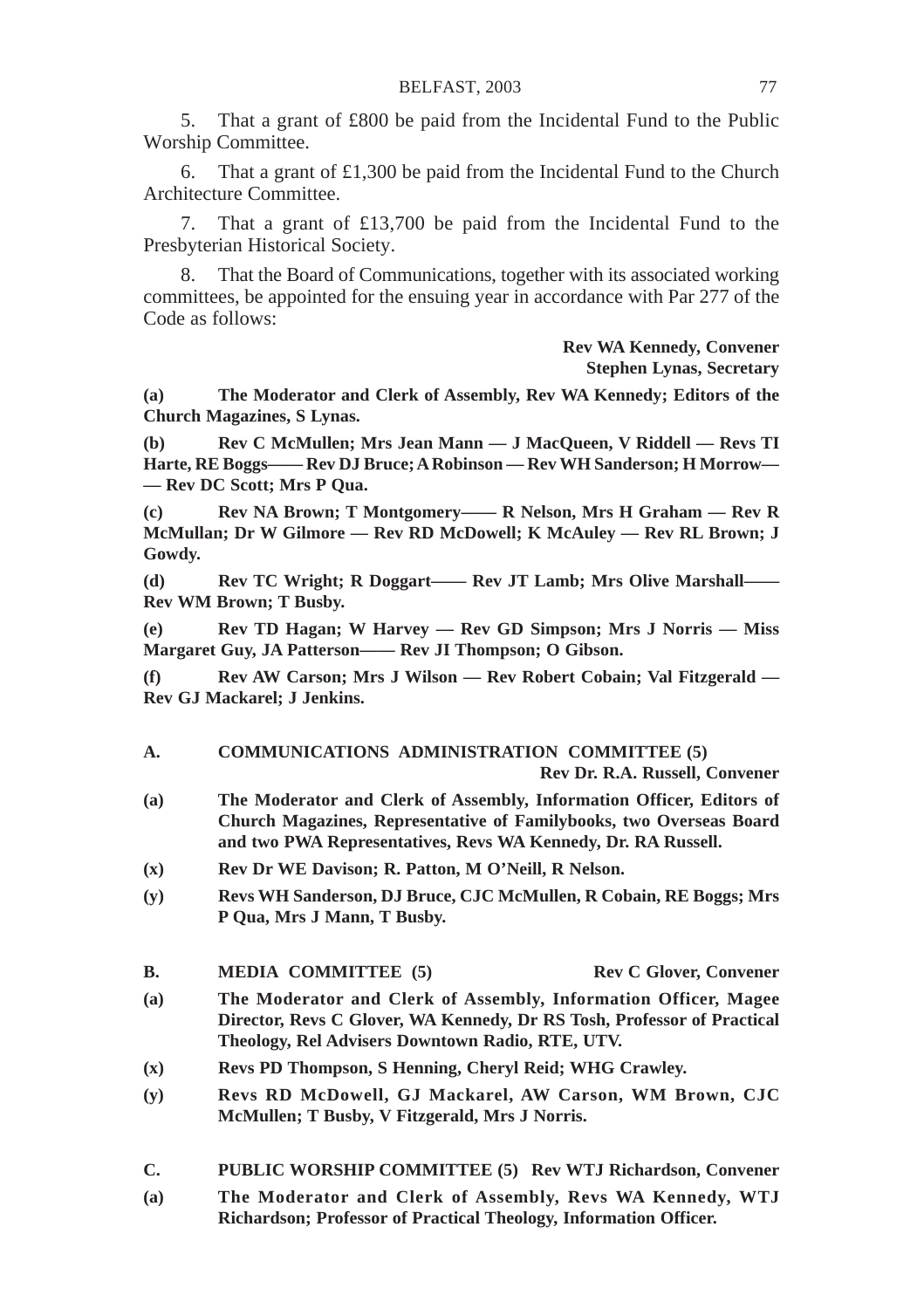|            | 78             | BELFAST, 2003                                                                                                                             |
|------------|----------------|-------------------------------------------------------------------------------------------------------------------------------------------|
|            | (x)            | Revs JH McIntyre, WJ Murdock, M Spratt.                                                                                                   |
|            | (y)            | Revs WH Sanderson, RD McDowell, RL Brown; H Morrow, Mrs O<br>Marshall, Miss M Guy.                                                        |
|            | D.             | CHURCH ARCHITECTURE COMMITTEE (5)                                                                                                         |
|            |                | <b>Rev LWH Hilditch, Convener</b>                                                                                                         |
|            | (a)            | The Moderator and Clerk of Assembly, Revs WA Kennedy, LWH Hilditch;<br><b>Information Officer.</b>                                        |
|            | $(\mathbf{x})$ | M Shaw, W Boyce, Mrs J Hamilton.                                                                                                          |
|            | (y)            | Revs AW Carson, GD Simpson, Mrs O Marshall, RE Boggs; JA Patterson,<br>T Montgomery.                                                      |
|            | E.             | HISTORICAL SOCIETY COMMITTEE (5)                                                                                                          |
|            |                | <b>Rev Dr WJH McKee, Convener</b>                                                                                                         |
|            | (a)            | The Moderator and Clerk of Assembly, Revs Prof LS Kirkpatrick, Dr H<br>Cromie, WA Kennedy, JF Murdoch, Dr WJH McKee; Information Officer. |
|            | $(\mathbf{x})$ | M Gilmour; George Gillespie, Derek Alexander, Mrs D McKee.                                                                                |
|            | (y)            | Revs Robert Cobain, TD Hagan, G.D. Simpson, TC Wright, JI Thompson,<br>JT Lamb; T Busby, Mrs. O. Marshall.                                |
| Conference |                | 2004 Assembly 2004 Assembly Conference Committee - Debate Resumed (see page 69)                                                           |

Moved by the Rev J H Robinson, seconded by the Rev T D Gribben, and agreed: **Conference Committee**

1. That the Report be received.

2. That the General Assembly encourage all Congregations to support the 2004 Residential Assembly Conference, and to prayerfully nominate suitable delegates to represent them.

3. That the General Assembly approve the proposed Delegate Selection Scheme, as outlined above.

Moved by the Rev J H Robinson, seconded by the Rev Dr D J Watts, and agreed:

4. That the resignation of the Rev T D Gribben as Co-Convener of the Assembly Conference Committee be accepted, that he be thanked for his services and that the Rev I F Smith be appointed in his place.

Moved by the Rev J H Robinson, seconded by the Rev T D Gribben, and agreed:

5. That the ad hoc Committee for the Residential Assembly Conference be reappointed for a further year as follows :

**Revs JH Robinson, IF Smith Co-Conveners**

**The Moderator and Clerk of Assembly; Revs TD Gribben, JH Robinson, IF Smith. Revs Dr MA Barry, H Boyce, G Connor, R Hill, RJ Hyndman, KA McBride, DJ Montgomery, SW Rea, AJMcL Smith; Dr D Alexander, Mrs R Craig, Miss A Houston, S Lynas, S McDowell, Mrs M Myers, Miss C Reid, D Thomson.**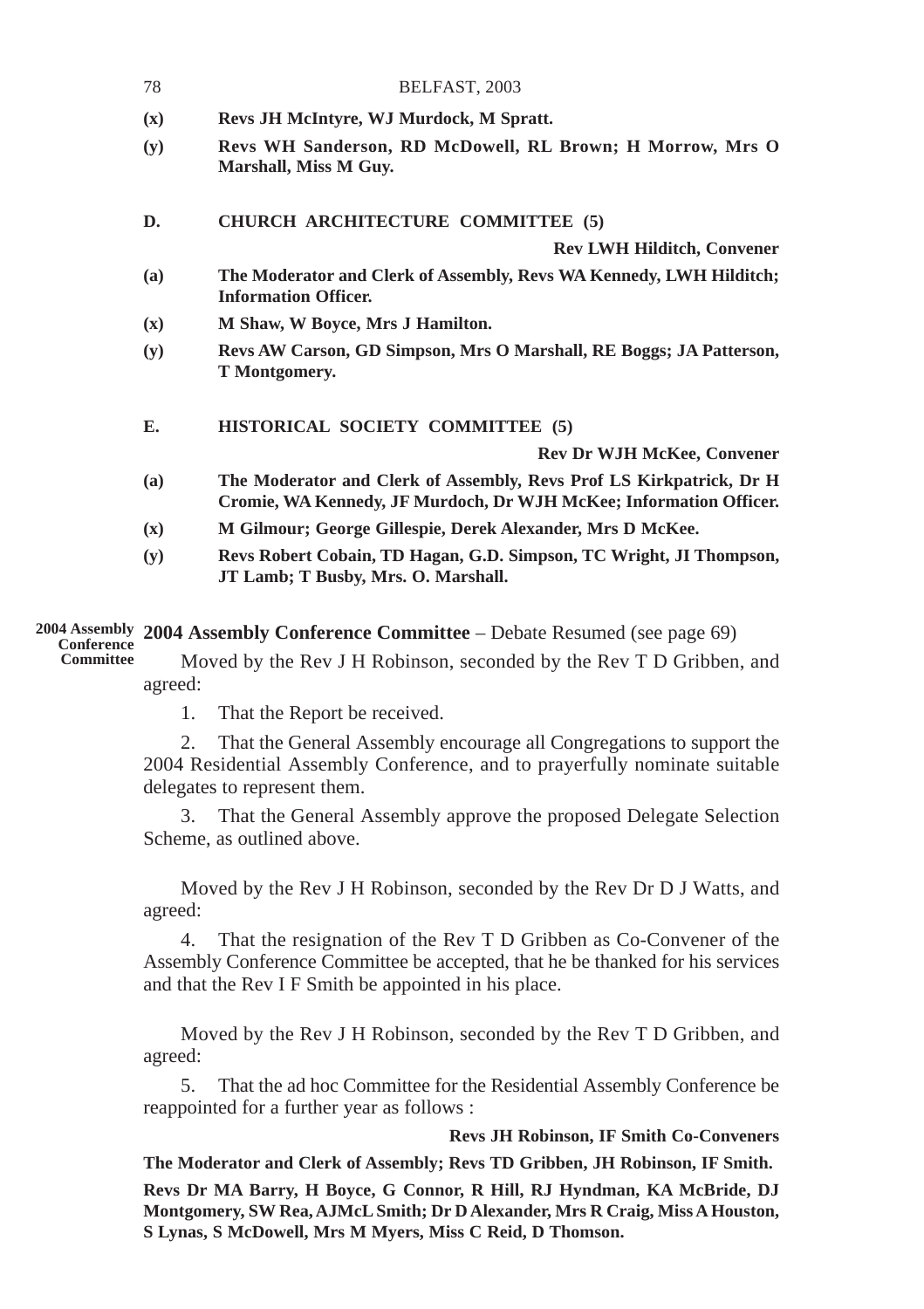The Final Report of the **BUSINESS BOARD** was submitted by the Clerk, **BUSINESS** the Very Rev Dr S Hutchinson, as follows: **BOARD**

The Business Board met once during the week to licence additional business.

The customary final resolutions are appended.

Moved by the Very Rev Dr S Hutchinson, seconded by the Rev Dr D J Watts, and agreed:

- 1. That the Report be received.
- 2. That the following corresponding members be appointed:

*To the Church of Scotland 2004* Right Rev Dr I A McKay Rev Harold Boyce Mr W Hawe

*To the United Reformed Church of the United Kingdom 2004* Right Rev Dr I A McKay

3. That the delegates to the Presbyterian Church of Wales 2004, the 2004 General Synod of the Church of Ireland and the Methodist Conference be appointed by the Business Board.

4. That the Clerk be given authority to make corrections to the Daily Minutes as and when required.

5. That the next General Assembly be held in Church House, Belfast on Monday, 7<sup>th</sup> June, 2004, at 7.00 pm.

After a brief adjournment, the Moderator conducted worship, assisted by the Rev R J Stevenson.

At the request of the Moderator, the Rev J S Carson addressed the Assembly.

The Moderator thanked the Clerk of Assembly and the Deputy Clerk; his Chaplains; Mrs Jean Hanna and the staff of the General Secretary's Office; Mr Stephen Lynas, the audio visual team and the media; the Church House staff, including Mr Harry Orr; the Rev T C Morrison and Mrs Claire Dixon; the organists and pianist; those who acted as stewards, and time-keepers.

Thereafter he declared the Assembly to be dissolved and convened the next Stated General Assembly of the Presbyterian Church in Ireland to meet in Church House, Belfast, on Monday, 7<sup>th</sup> June, 2004 at seven o'clock in the evening.

The Moderator pronounced the Benediction.

The sederunt came to a close at 1.10 pm.

Attested by SAMUEL HUTCHINSON Clerk of Assembly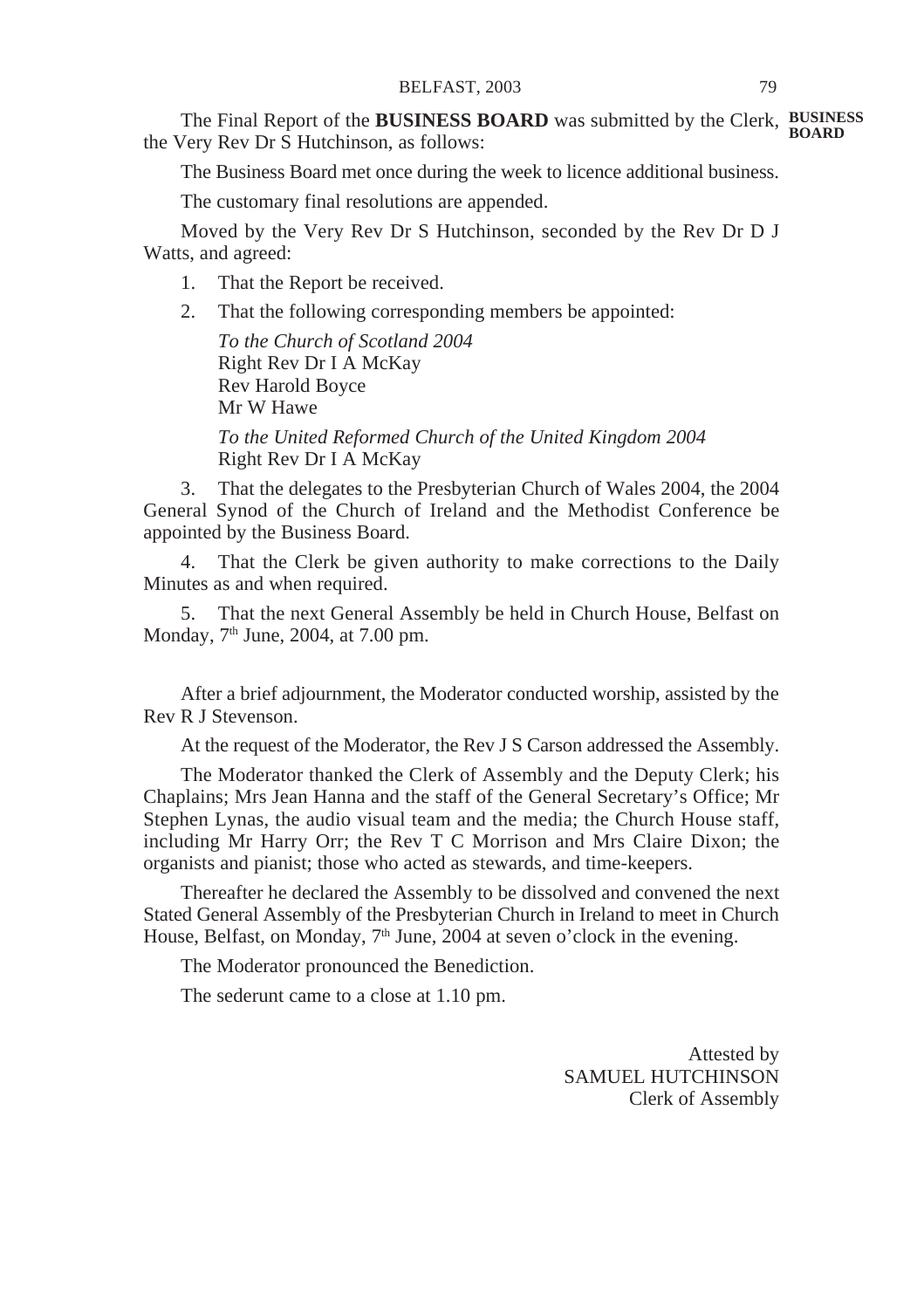# 80 BELFAST, 2003

# **DEPUTATIONS — 2004**

- I.— CORRESPONDING MEMBERS TO THE CHURCH OF SCOTLAND Right Rev Dr I A McKay, Moderator Rev Harold Boyce An Elder to be appointed by the Business Board
- II.— CORRESPONDING MEMBER TO THE UNITED REFORMED CHURCH OF THE UNITED KINGDOM Right Rev Dr I A McKay, Moderator
- III.— DELEGATE TO THE PRESBYTERIAN CHURCH OF WALES To be appointed by the Business Board.
- IV.— DELEGATES TO THE CHURCH OF IRELAND GENERAL SYNOD To be appointed by the Business Board.
- V.— DELEGATES TO THE METHODIST CHURCH IN IRELAND CONFERENCE To be appointed by the Business Board.

### ECCLESIASTICAL CHANGES, ETC.

| Reported by Presbyteries in - 1997 1998 1999 2000 2001 |    |    |    |    |    | 2002 | 2003 |
|--------------------------------------------------------|----|----|----|----|----|------|------|
| Licensures                                             | 17 | 13 | 13 | 15 | 8  | 4    |      |
|                                                        |    | 12 | 16 | 13 | 14 | 14   | 9    |
|                                                        | 36 | 24 | 26 | 41 | 36 | 32   | 22   |
|                                                        | 34 | 28 | 13 | 28 | 26 | 27   | 23   |
|                                                        | 4  | 13 | 11 | 14 | 16 | 13   | 12   |
|                                                        | 10 | 15 | 3. | 10 | 14 | 6    | 14   |
|                                                        | 51 | 44 | 39 | 26 | 22 | 25   | 30   |
|                                                        | 23 | 26 | 26 | 21 | 22 | 22   | 23   |
| Licentiates                                            | 35 | 41 | 33 | 34 | 18 | 12   | 6    |

### *FORM OF BEQUEST TO THE PRESBYTERIAN CHURCH*

*I hereby give and bequeath to the General Secretary for the time being of the Presbyterian Church in Ireland, whose receipt for the same shall be a sufficient discharge, the sum of £…………………… upon trust to be applied by such General Secretary toward the ……………………… (here state the Mission, Central Ministry, or other Fund, to be benefited) of the General Assembly; and I direct that the said legacy be paid out of my pure personal estate; and free from any deduction on account of any legacy duty, or other tax whatever.*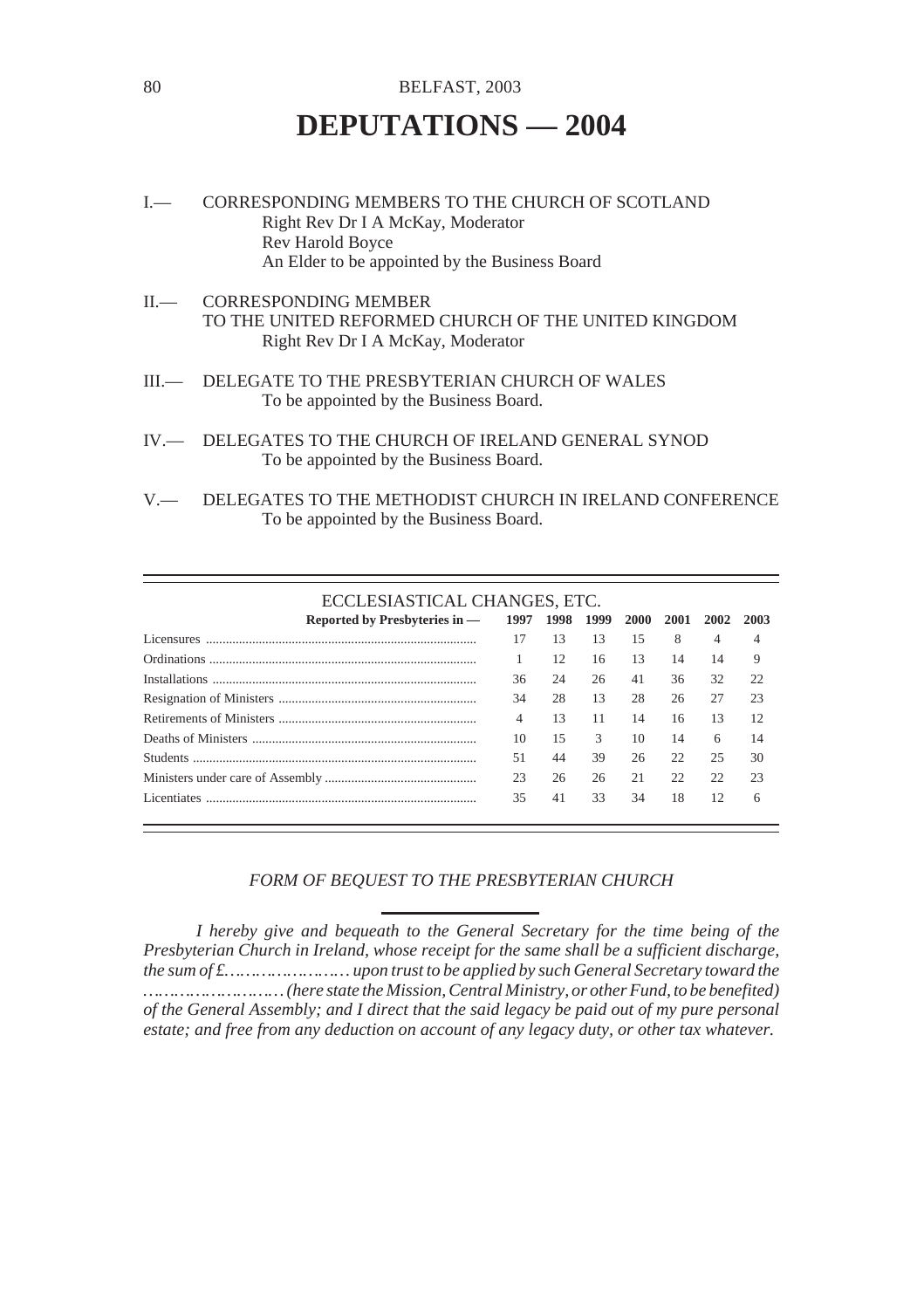# **CHANGES IN THE CODE 2003**

CHURCH HOUSE, BELFAST, BT1 6DW AUGUST, 2003.

The following changes have been made in the 1997 edition of the Code, which should be corrected accordingly.

> SAMUEL HUTCHINSON Clerk of Assembly.

### **Par 90(1)**

Delete the words "to take place in the month of March, at such place within its bounds as it may appoint".  $(2003)$ .

## **Par 95(d)** *(as re-numbered in 1999)*

Delete sub-paragraph 95(d) and re-number (e) as (d). (2003).

# **Par 132**

Insert a new sub-paragraph (4) as follows:

"(4) Ministers, licentiates, accepted students for the ministry, deaconesses and all appointed to, or training for, posts of ministry or mission shall disclose promptly to the Clerk of the General Assembly, in confidence, any police investigation, summons, or conviction for offences against children, offences involving dishonesty, sexual misconduct, indecency, violence, alcohol or drugs, or any other serious offence."

Renumber sub-paragraphs  $(4)$ ,  $(5)$ ,  $(6)$  and  $(7)$  as  $(5)$   $(6)$   $(7)$  and  $(8)$ . (2003).

### **Par 219(5)(a)**

After the words 'produce to a Presbytery' insert the words 'credentials of health and' (2003).

## **Par 288(2)**

Insert an additional sub-section (f) as follows:

"(f) administer the Ministers' Prolonged Disability Fund;" and re-number the present sub-section (f) as (g). (2003).